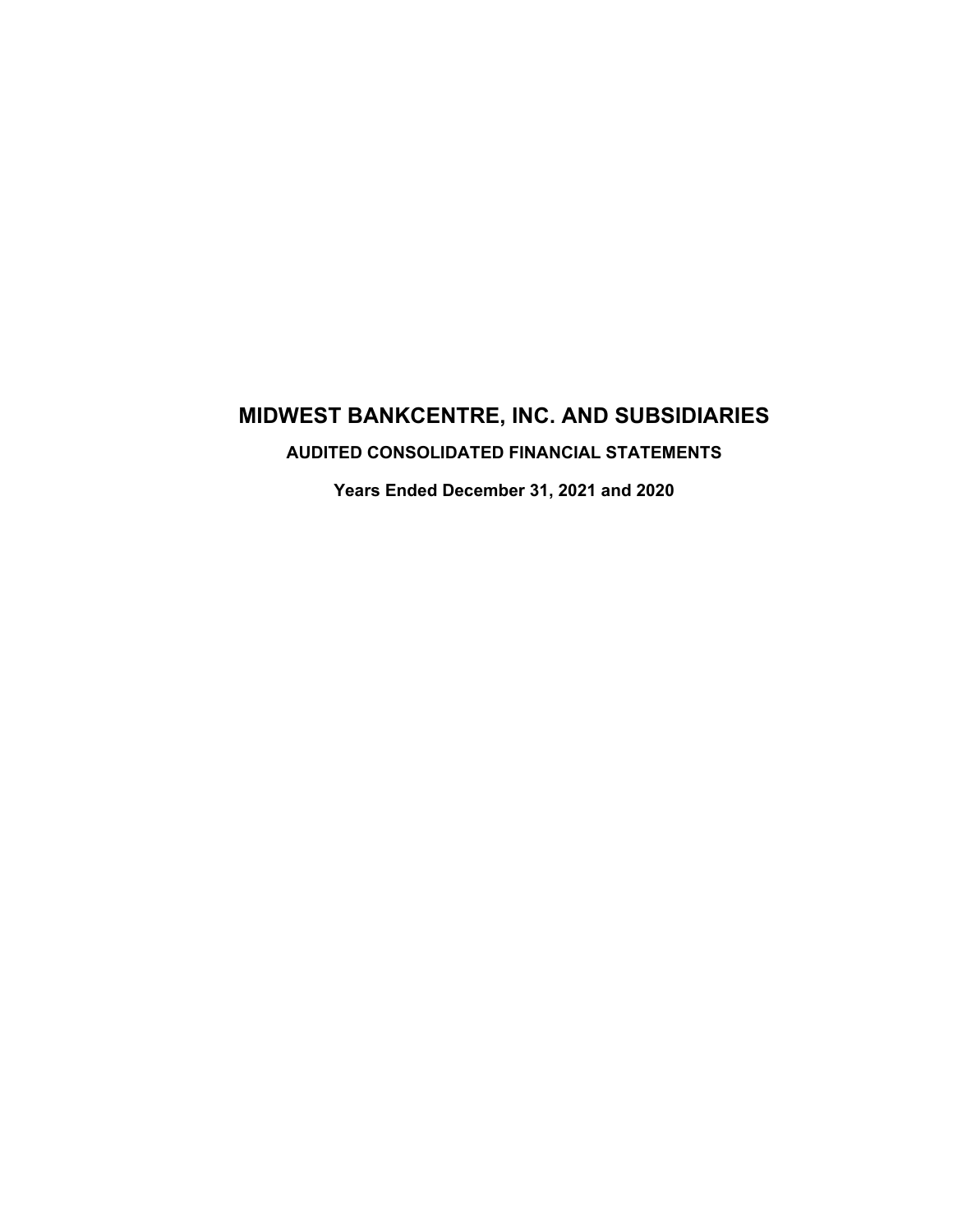# **TABLE OF CONTENTS**

| <b>Independent Auditor's Report</b>           |   |
|-----------------------------------------------|---|
| Consolidated Financial Statements             |   |
| <b>Balance Sheets</b>                         | 3 |
| Statements of Income                          | 4 |
| Statements of Comprehensive Income            | 5 |
| Statements of Changes in Stockholders' Equity | 6 |
| <b>Statements of Cash Flows</b>               |   |
| Notes to Financial Statements                 | 8 |

**Page**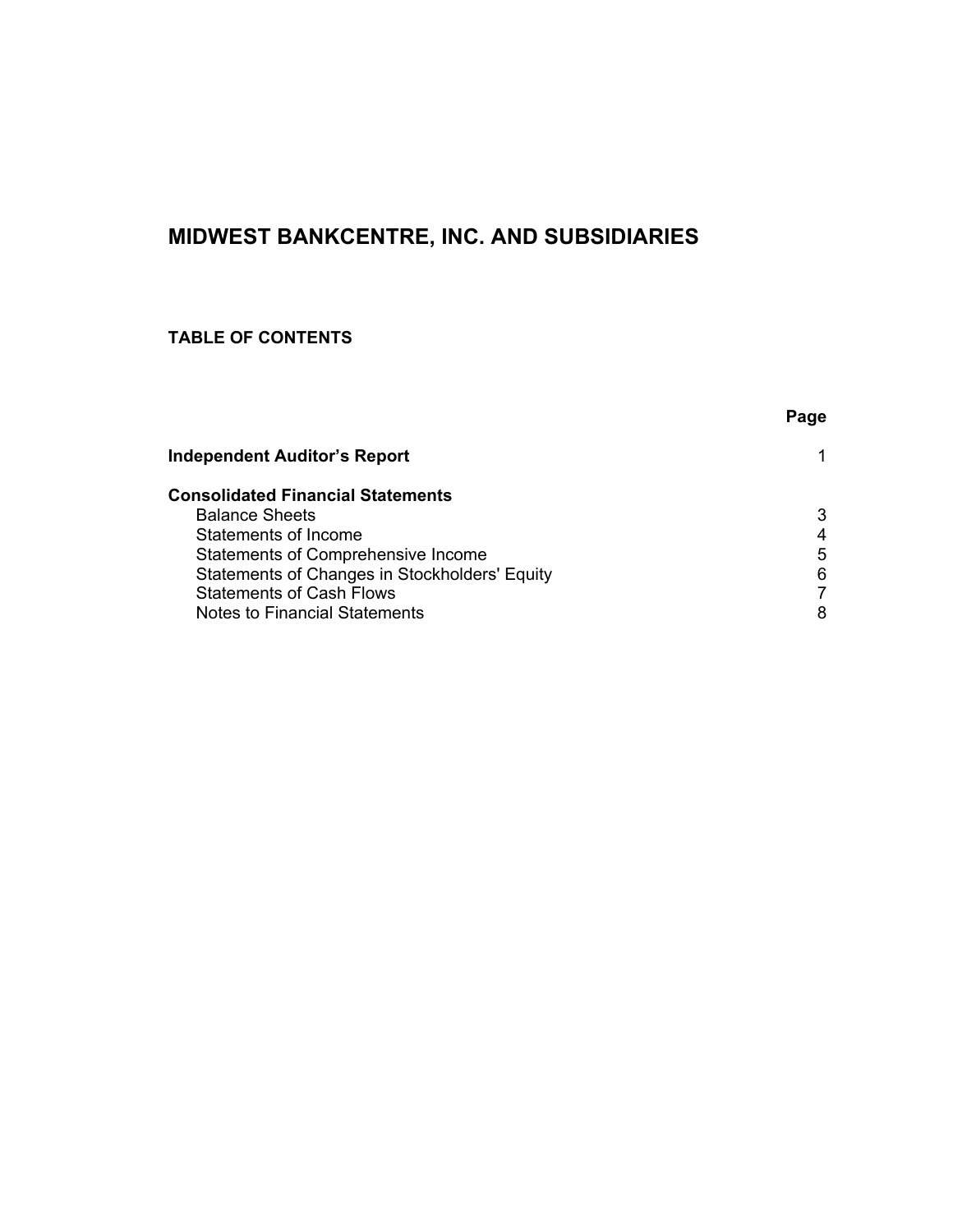

## **INDEPENDENT AUDITOR'S REPORT**

To the Board of Directors and Stockholders Midwest BankCentre, Inc.

#### **Opinion**

We have audited the accompanying consolidated financial statements of Midwest BankCentre, Inc. and Subsidiaries, which comprise the consolidated balance sheets as of December 31, 2021 and 2020, and the related consolidated statements of income, comprehensive income, changes in stockholders' equity, and cash flows for the years then ended, and the related notes to the consolidated financial statements.

In our opinion, the consolidated financial statements referred to above present fairly, in all material respects, the financial position of Midwest BankCentre, Inc. and Subsidiaries as of December 31, 2021 and 2020, and the results of its operations and its cash flows for the years then ended in accordance with accounting principles generally accepted in the United States of America.

#### **Report on Internal Control Over Financial Reporting**

We also have audited in accordance with auditing standards generally accepted in the United States of America, Midwest BankCentre, Inc.'s internal control over financial reporting as of December 31, 2021, based on the criteria established in *Internal Control-Integrated Framework* issued by the Committee of Sponsoring Organizations of the Treadway Commission (COSO) and our report dated March 16, 2022 expressed an unmodified opinion.

#### **Basis for Opinion**

We conducted our audits in accordance with auditing standards generally accepted in the United States of America. Our responsibilities under those standards are further described in the Auditor's Responsibilities for the Audit of the Consolidated Financial Statements section of our report. We are required to be independent of Midwest BankCentre, Inc. and Subsidiaries and to meet our other ethical responsibilities in accordance with the relevant ethical requirements relating to our audits. We believe that the audit evidence we have obtained is sufficient and appropriate to provide a basis for our audit opinion.

#### **Responsibilities of Management for the Consolidated Financial Statements**

Management is responsible for the preparation and fair presentation of these consolidated financial statements in accordance with accounting principles generally accepted in the United States of America, and for the design, implementation, and maintenance of internal control relevant to the preparation and fair presentation of consolidated financial statements that are free from material misstatement, whether due to fraud or error.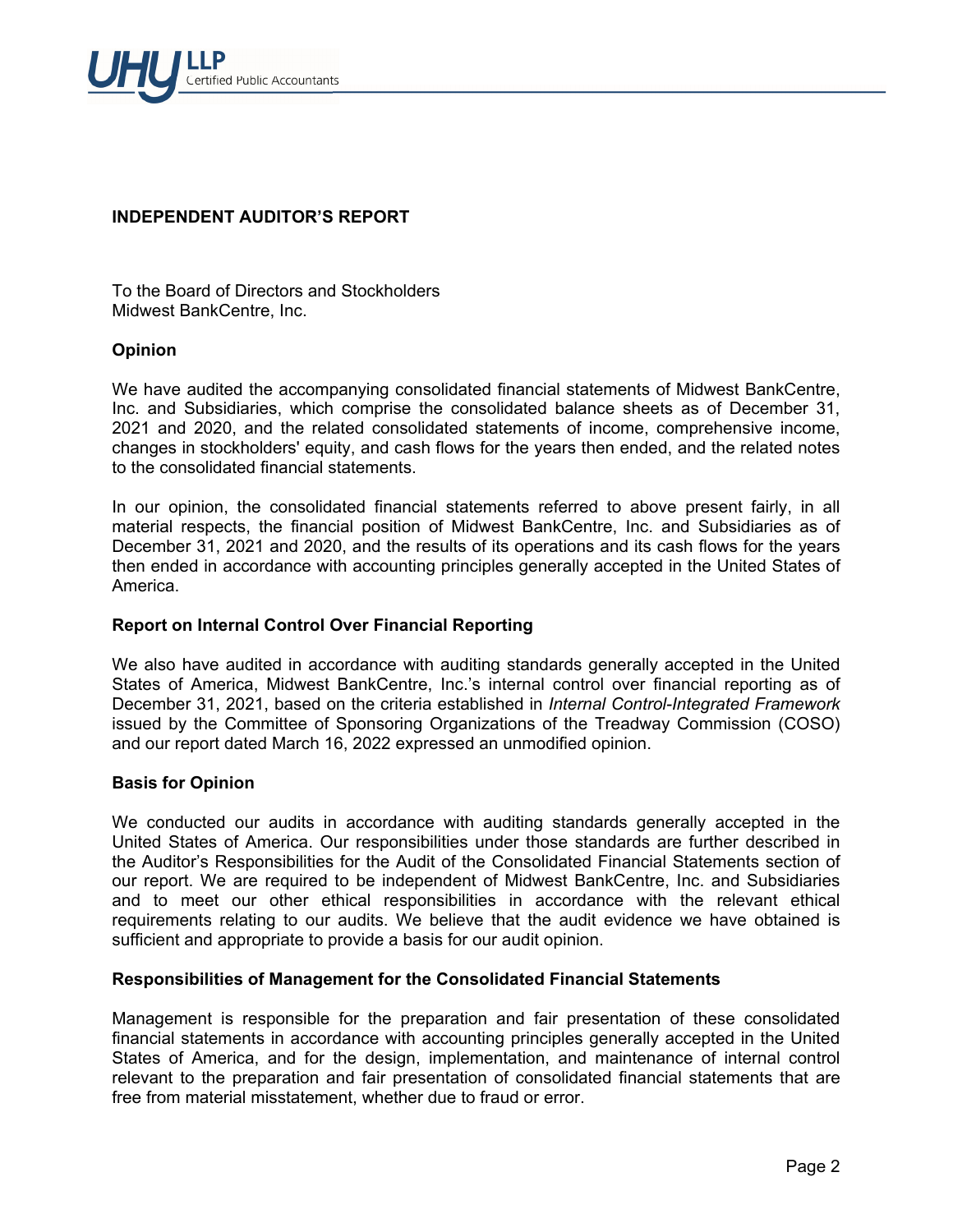

In preparing the consolidated financial statements, management is required to evaluate whether there are conditions or events, considered in the aggregate, that raise substantial doubt about Midwest BankCentre, Inc. and Subsidiaries' ability to continue as a going concern within one year after the date that the consolidated financial statements are available to be issued.

#### **Auditor's Responsibilities for the Audit of the Consolidated Financial Statements**

Our objectives are to obtain reasonable assurance about whether the consolidated financial statements as a whole are free from material misstatement, whether due to fraud or error, and to issue an auditor's report that includes our opinion. Reasonable assurance is a high level of assurance but is not absolute assurance and therefore is not a guarantee that an audit conducted in accordance with generally accepted auditing standards will always detect a material misstatement when it exists. The risk of not detecting a material misstatement resulting from fraud is higher than for one resulting from error, as fraud may involve collusion, forgery, intentional omissions, misrepresentations, or the override of internal control. Misstatements, including omissions, are considered material if there is a substantial likelihood that, individually or in the aggregate, they would influence the judgment made by a reasonable user based on the consolidated financial statements.

In performing an audit in accordance with generally accepted auditing standards, we:

- Exercise professional judgment and maintain professional skepticism throughout the audit.
- Identify and assess the risks of material misstatement of the consolidated financial statements, whether due to fraud or error, and design and perform audit procedures responsive to those risks. Such procedures include examining, on a test basis, evidence regarding the amounts and disclosures in the consolidated financial statements.
- Evaluate the appropriateness of accounting policies used and the reasonableness of significant accounting estimates made by management, as well as evaluate the overall presentation of the consolidated financial statements.
- Conclude whether, in our judgment, there are conditions or events, considered in the aggregate, that raise substantial doubt about Midwest BankCentre, Inc. and Subsidiaries' ability to continue as a going concern for a reasonable period of time.

We are required to communicate with those charged with governance regarding, among other matters, the planned scope and timing of the audit, significant audit findings, and certain internal control related matters that we identified during the audit.

UHY LLP

St. Louis, Missouri March 16, 2022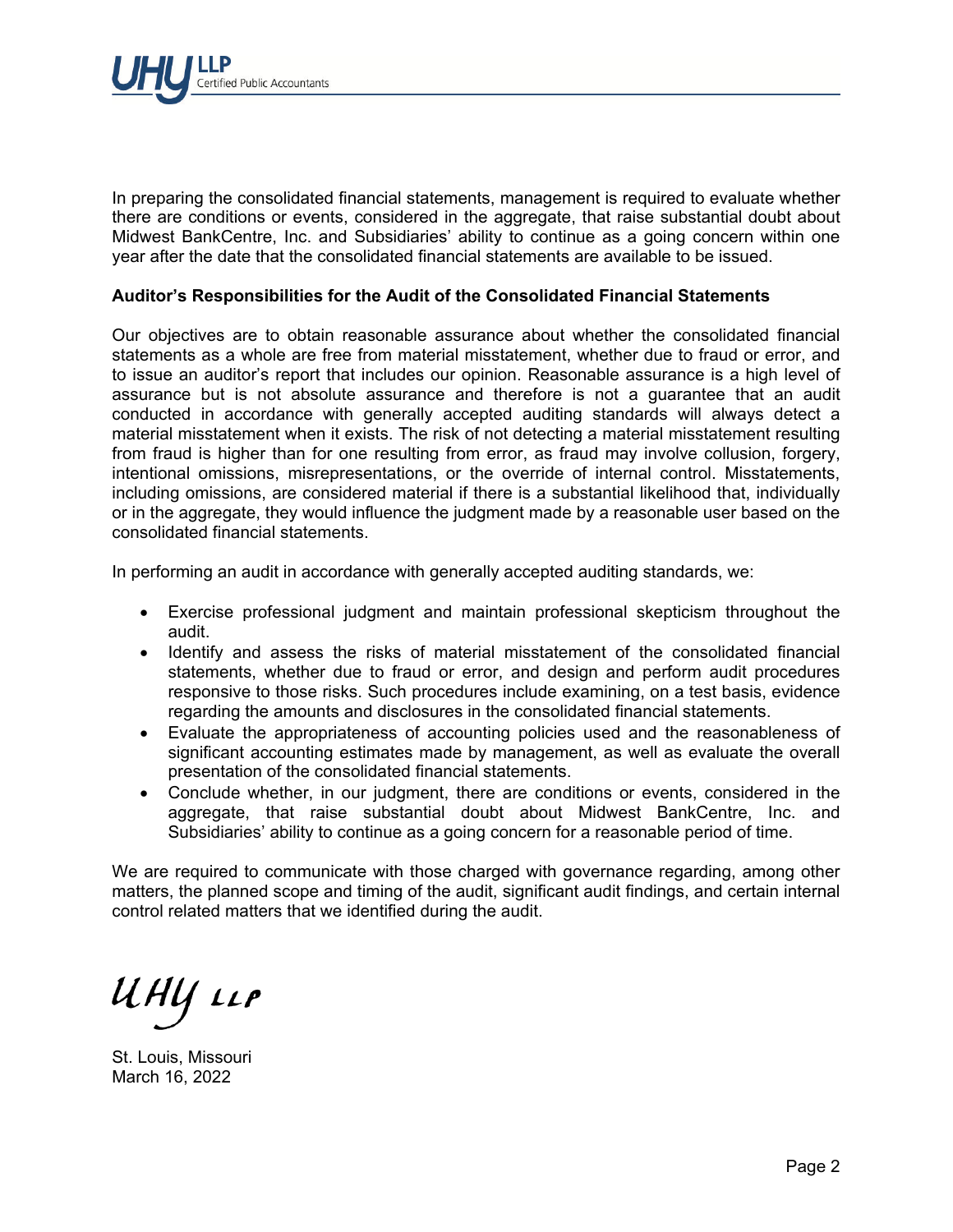CONSOLIDATED BALANCE SHEETS

|                                                                                            | December 31,       |                  |  |
|--------------------------------------------------------------------------------------------|--------------------|------------------|--|
| <b>ASSETS</b>                                                                              | 2021               | 2020             |  |
|                                                                                            |                    |                  |  |
| CASH AND CASH EQUIVALENTS<br>Cash and due from banks                                       | \$<br>24,079,538   | 17,824,006<br>\$ |  |
| Banks-interest bearing balances                                                            | 89,878,900         | 5,545,909        |  |
|                                                                                            |                    |                  |  |
| Total cash and cash equivalents (Notes 11 and 21)                                          | 113,958,438        | 23,369,915       |  |
| INVESTMENT SECURITIES (Notes 2, 20 and 21)                                                 | 297,066,642        | 292,231,940      |  |
| <b>LOANS</b>                                                                               |                    |                  |  |
| Loans, net                                                                                 | 1,806,871,231      | 1,770,145,913    |  |
| Loans held for sale                                                                        | 5,111,623          | 33,857,293       |  |
| Total loans (Notes 3, 20 and 21)                                                           | 1,811,982,854      | 1,804,003,206    |  |
| PREMISES AND EQUIPMENT, NET (Note 4)                                                       | 15,897,917         | 17,788,810       |  |
| BANK OWNED LIFE INSURANCE (Note 21)                                                        | 70,319,582         | 71,040,686       |  |
| <b>GOODWILL</b>                                                                            | 17,342,753         | 17,342,753       |  |
| CORE DEPOSIT INTANGIBLE, NET (Note 1)                                                      | 676,450            | 1,312,259        |  |
| ACCRUED INCOME AND OTHER ASSETS (Notes 10, 12, 20 and 21)                                  | 45,521,318         | 46,752,247       |  |
| <b>TOTAL ASSETS</b>                                                                        | \$2,372,765,954    | \$2,273,841,816  |  |
|                                                                                            |                    |                  |  |
| <b>LIABILITIES AND STOCKHOLDERS' EQUITY</b>                                                |                    |                  |  |
| <b>LIABILITIES</b>                                                                         |                    |                  |  |
| Deposits                                                                                   |                    |                  |  |
| Demand                                                                                     | \$547,110,836      | \$480,340,956    |  |
| Interest-bearing demand                                                                    | 313,572,644        | 260,572,448      |  |
| Money market                                                                               | 414,353,168        | 323,065,354      |  |
| Savings                                                                                    | 308,646,477        | 272,120,190      |  |
| Time - \$250,000 and over (Note 5)                                                         | 92,645,978         | 105,616,285      |  |
| Time - under \$250,000 (Note 5)                                                            | 205,296,871        | 285,541,514      |  |
| Total deposits (Note 20 and 21)                                                            | 1,881,625,974      | 1,727,256,747    |  |
| Other borrowed funds (Notes 6 and 21)                                                      | 202,300,432        | 305,172,607      |  |
| Subordinated Debentures, net (Note 7 and 21)                                               | 67,239,206         | 32,707,367       |  |
| Accrued expenses and other liabilities (Notes 10, 12, 20 and 21)                           | 21,626,433         | 21,682,167       |  |
| <b>TOTAL LIABILITIES</b>                                                                   | 2,172,792,045      | 2,086,818,888    |  |
| STOCKHOLDERS' EQUITY                                                                       |                    |                  |  |
| Common stock, \$6.67 par value;<br>6,000,000 shares authorized; 1,942,655 shares issued at |                    |                  |  |
| December 31, 2021 and 2020, respectively                                                   | 12,951,066         | 12,951,066       |  |
| Capital surplus                                                                            | 9,499,496          | 9,657,600        |  |
| Retained earnings                                                                          | 191,819,386        | 175,423,618      |  |
| Accumulated other comprehensive income (Note 9)                                            | 2,977,126          | 5,128,230        |  |
|                                                                                            | 217,247,074        | 203,160,514      |  |
| Treasury stock, at cost, 173,273 and 164,579                                               |                    |                  |  |
| shares, at December 31, 2021 and 2020, respectively                                        | (17, 273, 165)     | (16, 137, 586)   |  |
| Total stockholders' equity (Note 8)                                                        | <u>199,973,909</u> | 187,022,928      |  |
| Total liabilities and stockholders' equity                                                 | \$2,372,765,954    | \$2,273,841,816  |  |
|                                                                                            |                    |                  |  |

*See notes to consolidated financial statements.*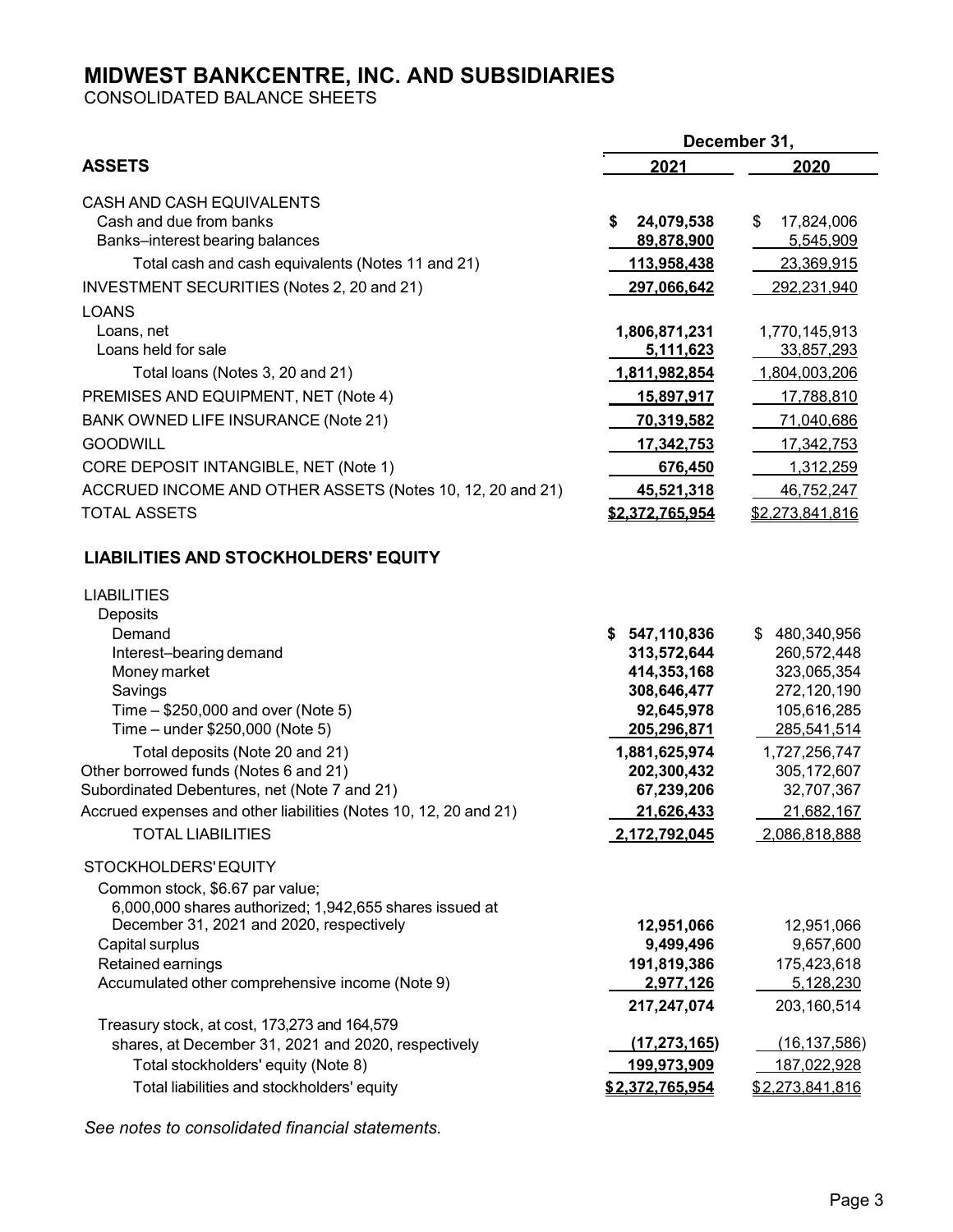CONSOLIDATED STATEMENTS OF INCOME

|                                                                 | <b>Years Ended December 31,</b> |                      |  |
|-----------------------------------------------------------------|---------------------------------|----------------------|--|
|                                                                 | 2021                            | 2020                 |  |
| <b>INTEREST INCOME</b><br>Interest and fees on loans            | 69,322,110<br>\$                | 67,009,038<br>\$     |  |
| Interest and dividends on investment securities                 |                                 |                      |  |
| U.S. Treasury and agencies                                      | 1,589,646                       | 2,501,228            |  |
| Mortgage-backed securities<br>States and political subdivisions | 2,352,525<br>522,760            | 2,156,125<br>573,403 |  |
| Other securities                                                | 3,788,910                       | 3,682,390            |  |
| Interest on banks-interest bearing balances                     | 51,835                          | 118,523              |  |
| Total interest income                                           |                                 |                      |  |
|                                                                 | 77,627,786                      | 76,040,707           |  |
| <b>INTEREST EXPENSE</b>                                         |                                 |                      |  |
| Interest on deposits                                            | 4,062,747                       | 11,203,297           |  |
| Interest on other borrowed funds                                | 5,737,592                       | 6,257,810            |  |
| Total interest expense                                          | 9,800,339                       | 17,461,107           |  |
| NET INTEREST INCOME                                             | 67,827,447                      | 58,579,600           |  |
| PROVISION FOR LOAN LOSSES (NOTE 3)                              | 2,433,738                       | 4,850,000            |  |
| NET INTEREST INCOME AFTER PROVISION FOR                         |                                 |                      |  |
| <b>LOAN LOSSES</b>                                              | 65,393,709                      | 53,729,600           |  |
| NONINTEREST INCOME                                              |                                 |                      |  |
| Service charges on deposit accounts                             | 2,523,356                       | 2,214,633            |  |
| Mortgage banking revenue                                        | 6,259,279                       | 4,961,967            |  |
| Bank owned life insurance                                       | 2,652,617                       | 1,784,523            |  |
| Debit card fees                                                 | 2,483,232                       | 2,031,743            |  |
| Gains on sales of investment securities                         | 271,384                         | 1,193,524            |  |
| Other                                                           | 2,088,761                       | 1,684,853            |  |
| Total noninterest income                                        | 16,278,629                      | 13,871,243           |  |
| NONINTEREST EXPENSE                                             |                                 |                      |  |
| <b>Salaries</b>                                                 | 29,876,540                      | 25,807,323           |  |
| Employee benefits                                               | 4,863,693                       | 4,320,160            |  |
| Outside fees                                                    | 5,443,565                       | 5,076,486            |  |
| Occupancy                                                       | 4,508,100                       | 3,944,359            |  |
| Insurance                                                       | 1,405,245                       | 1,639,118            |  |
| Equipment                                                       | 1,151,951                       | 1,351,170            |  |
| Software                                                        | 1,797,620                       | 1,699,595            |  |
| Marketing                                                       | 1,251,586                       | 908,917              |  |
| Debit card expense                                              | 1,203,435                       | 1,081,472            |  |
| Other                                                           | 5,826,567                       | <u>7,415,689</u>     |  |
| Total noninterest expense                                       | 57,328,302                      | 53,244,289           |  |
| INCOME BEFORE INCOME TAXES                                      | 24,344,036                      | 14,356,554           |  |
| <b>INCOME TAXES (NOTE 10)</b>                                   | 3,140,247                       | <u>756,661</u>       |  |
| <b>NET INCOME</b>                                               | \$21,203,789                    | \$13,599,893         |  |

*See notes to consolidated financial statements.*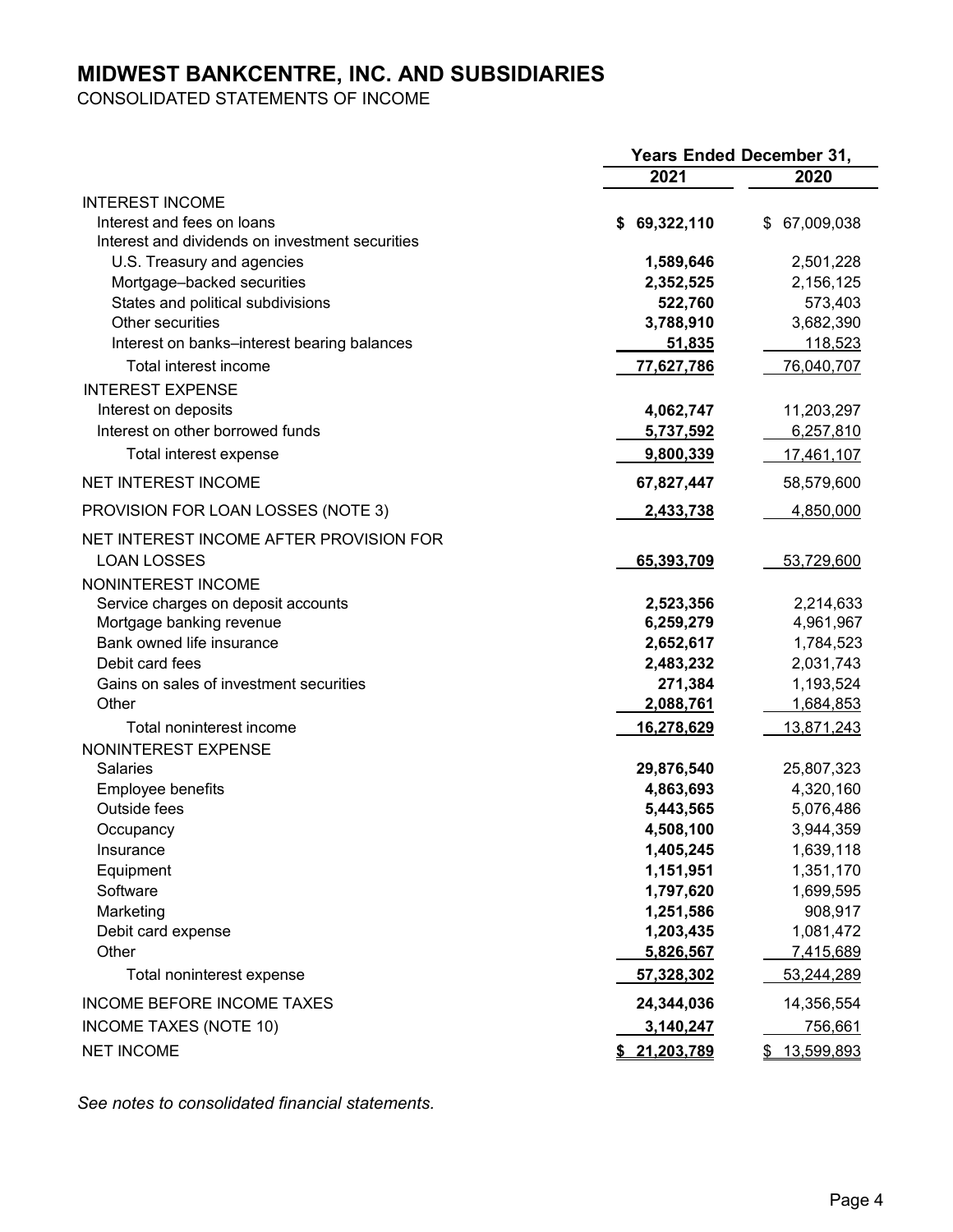CONSOLIDATED STATEMENTS OF COMPREHENSIVE INCOME

|                                                                         | <b>Years Ended December 31,</b> |                  |  |
|-------------------------------------------------------------------------|---------------------------------|------------------|--|
|                                                                         | 2021                            | 2020             |  |
| <b>NET INCOME</b>                                                       | \$21,203,789                    | 13,599,893<br>S. |  |
| OTHER COMPREHENSIVE INCOME (LOSS)                                       |                                 |                  |  |
| Unrealized gain (loss) on securities available-for-sale, net            |                                 |                  |  |
| tax expense (benefit) of $$(1,244,031)$ and $$1,422,509$ , respectively | (3,905,102)                     | 4,465,362        |  |
| Unrealized gain (loss) on Bank swap derivatives, net of tax expense     |                                 |                  |  |
| (benefit) of \$700,420 and \$(126,253) in 2021 and 2020, respectively   | 2,198,669                       | (396, 317)       |  |
| Reclassification adjustment for realized gain included in net           |                                 |                  |  |
| income, net of tax expense of \$65,566 and \$288,355, respectively      | (205, 818)                      | (905,169)        |  |
| Reclassification adjustment for realized interest expense on Bank SWAP  |                                 |                  |  |
| derivatives included in net income, net of tax benefit of \$76,090 and  |                                 |                  |  |
| \$37,531 in 2021 and 2020, respectively                                 | (238, 853)                      | (117,811)        |  |
| Total other comprehensive income (loss)                                 | (2, 151, 104)                   | 3,046,065        |  |
| <b>COMPREHENSIVE INCOME</b>                                             | <u>19.052.685</u>               | 16,645,958       |  |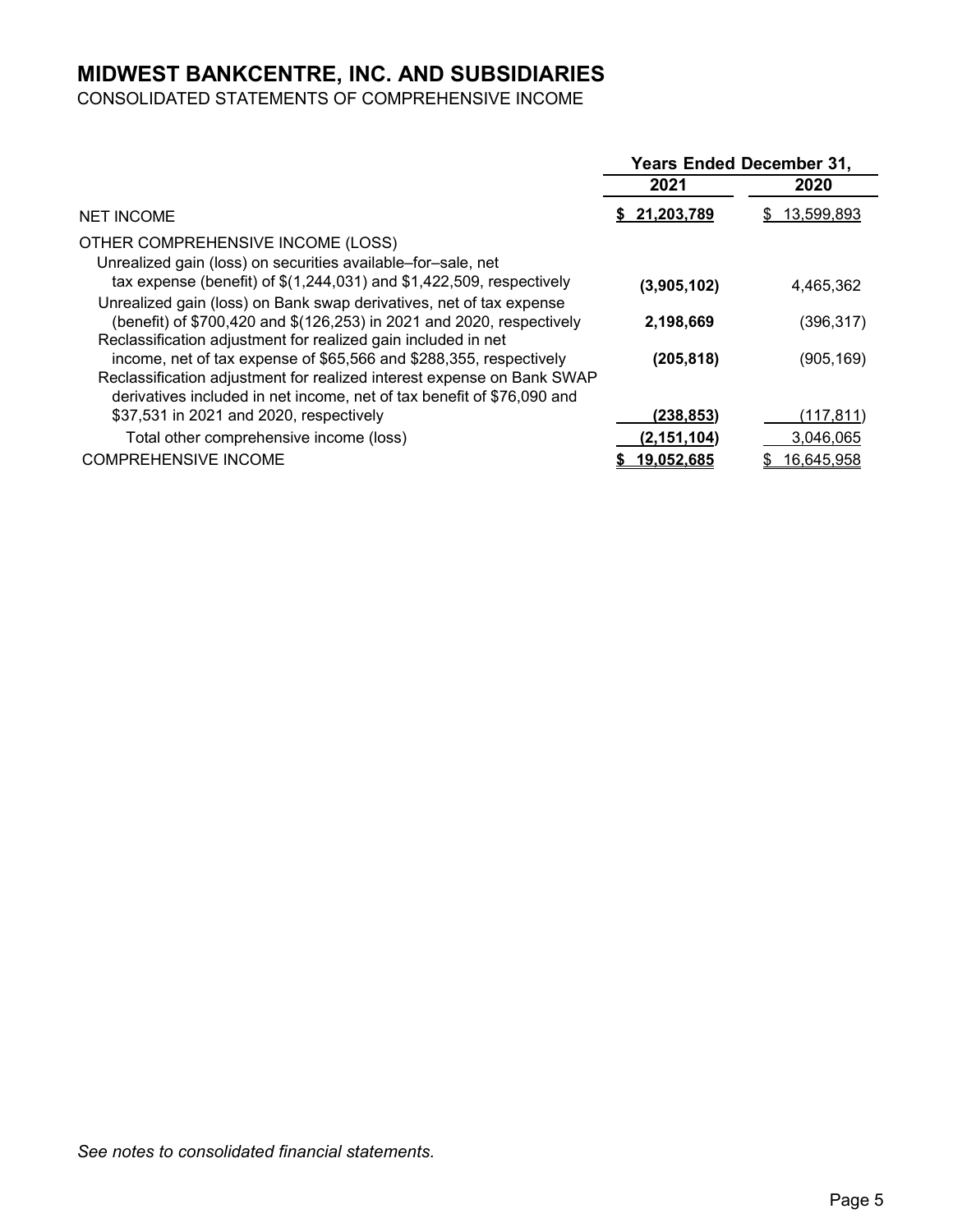CONSOLIDATED STATEMENTS OF CHANGES IN STOCKHOLDERS' EQUITY

Years Ended December 31, 2021 and 2020

|                                                                                                     | <b>Common Stock</b> |                   |                           |            |                                    | Accumulated<br>Other           |                                 |    |               |
|-----------------------------------------------------------------------------------------------------|---------------------|-------------------|---------------------------|------------|------------------------------------|--------------------------------|---------------------------------|----|---------------|
|                                                                                                     | <b>Shares</b>       | Par<br>Value      | Capital<br><b>Surplus</b> |            | <b>Retained</b><br><b>Earnings</b> | Comprehensive<br>Income (Loss) | <b>Treasury</b><br><b>Stock</b> |    | <b>Total</b>  |
| BALANCE AT JANUARY 1, 2020                                                                          | 1,942,655           | \$12,951,066      | \$                        | 9,733,593  | \$165,250,465                      | \$<br>2,082,165                | $$$ (14,544,249) \$             |    | 175,473,040   |
| <b>NET INCOME</b>                                                                                   |                     |                   |                           |            | 13,599,893                         |                                |                                 |    | 13,599,893    |
| PURCHASE OF TREASURY STOCK (16,217 SHARES)                                                          |                     |                   |                           |            |                                    |                                | (1,808,129)                     |    | (1,808,129)   |
| <b>ISSUANCE OF TREASURY STOCK FOR DIRECTOR FEES (1,710 SHARES)</b>                                  |                     |                   |                           | 14.779     |                                    |                                | 157,848                         |    | 172,627       |
| OPTIONS EXERCISED (5,600 SHARES)                                                                    |                     | $\qquad \qquad -$ |                           | (114, 507) |                                    |                                | 56,944                          |    | (57, 563)     |
| STOCK BASED COMPENSATION EXPENSE                                                                    |                     |                   |                           | 23,735     |                                    |                                |                                 |    | 23,735        |
| CASH DIVIDENDS - \$1.92 PER SHARE                                                                   |                     |                   |                           |            | (3,426,740)                        |                                |                                 |    | (3,426,740)   |
| OTHER COMPREHENSIVE INCOME<br>UNREALIZED GAIN ON INVESTMENT SECURITIES AVAILABLE<br><b>FOR SALE</b> |                     |                   |                           |            |                                    | 3,560,193                      |                                 |    | 3,560,193     |
| UNREALIZED LOSS ON BANK SWAP DERIVATIVES                                                            |                     |                   |                           |            |                                    | (514.128)                      |                                 |    | (514, 128)    |
| BALANCE AT DECEMBER 31, 2020                                                                        | 1,942,655           | \$12,951,066      | \$9,657,600               |            | \$175,423,618                      | \$<br>5,128,230                | $$$ (16,137,586) \$             |    | 187,022,928   |
| <b>NET INCOME</b>                                                                                   |                     |                   |                           |            | 21,203,789                         |                                |                                 |    | 21,203,789    |
| <b>PURCHASE OF TREASURY STOCK (11,234 SHARES)</b>                                                   |                     |                   |                           |            |                                    |                                | (1,383,472)                     |    | (1,383,472)   |
| <b>ISSUANCE OF TREASURY STOCK FOR DIRECTOR FEES (1,940 SHARES)</b>                                  |                     |                   |                           | 30,423     |                                    |                                | 186,457                         |    | 216,880       |
| <b>OPTIONS EXERCISED (7,100 SHARES)</b>                                                             |                     |                   |                           | (207, 927) |                                    |                                | 61,436                          |    | (146, 491)    |
| <b>STOCK BASED COMPENSATION EXPENSE</b>                                                             |                     |                   |                           | 19,400     |                                    |                                |                                 |    | 19,400        |
| <b>CASH DIVIDENDS - \$2.71 PER SHARE</b>                                                            |                     |                   |                           |            | (4,808,021)                        |                                |                                 |    | (4,808,021)   |
| <b>OTHER COMPREHENSIVE INCOME</b>                                                                   |                     |                   |                           |            |                                    |                                |                                 |    |               |
| UNREALIZED LOSS ON INVESTMENT SECURITIES AVAILABLE<br><b>FOR SALE</b>                               |                     |                   |                           |            |                                    | (4, 110, 920)                  |                                 |    | (4, 110, 920) |
| UNREALIZED GAIN ON BANK SWAP DERIVATIVES                                                            |                     |                   |                           |            |                                    | 1,959,816                      |                                 |    | 1,959,816     |
| <b>BALANCE AT DECEMBER 31, 2021</b>                                                                 | 1,942,655           | \$12,951,066      | \$9,499,496               |            | \$191,819,386                      | 2,977,126                      | \$(17, 273, 165)                | s. | 199.973.909   |

*See notes to consolidated financial statements.*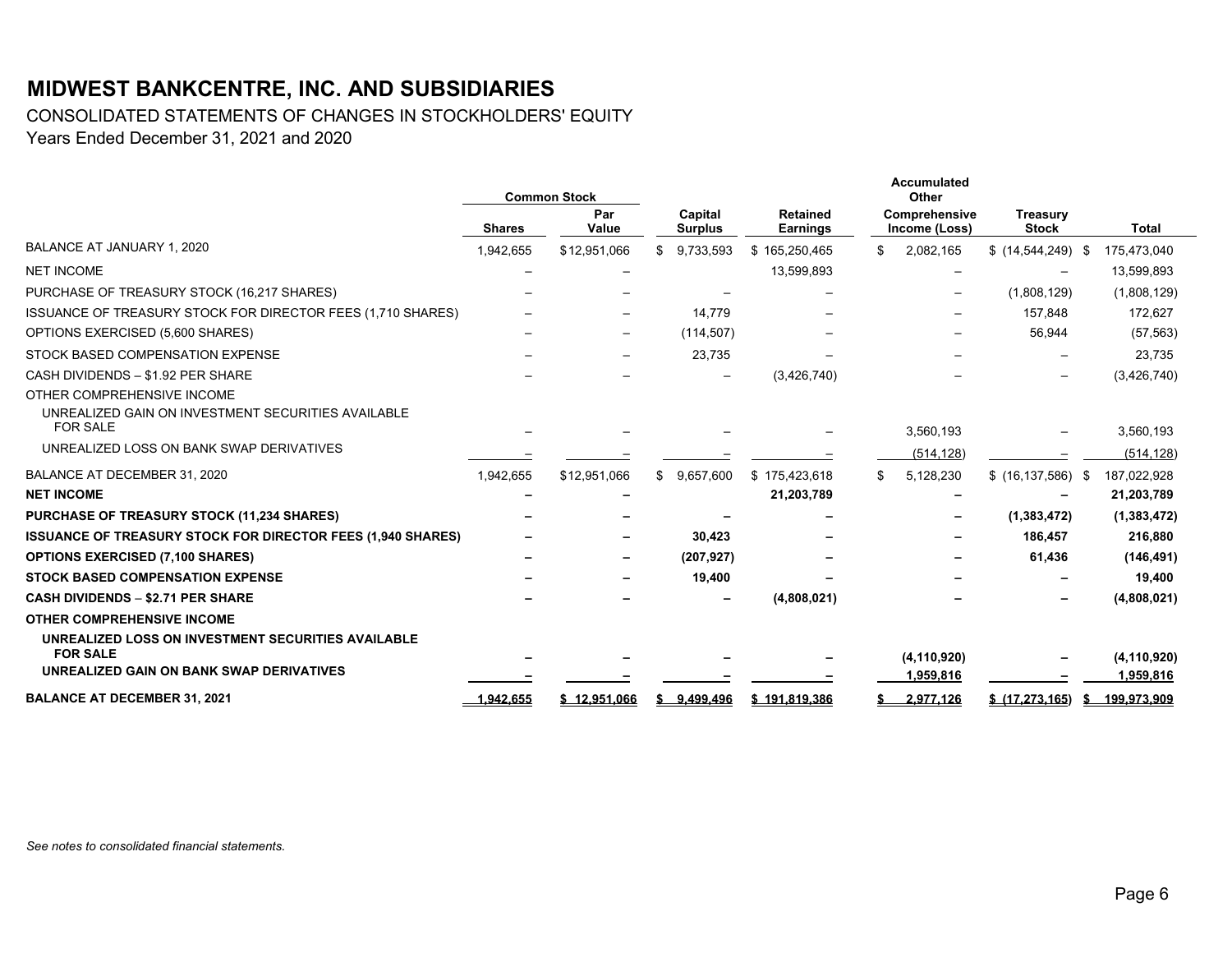CONSOLIDATED STATEMENTS OF CASH FLOWS

|                                                                                            | <b>Years Ended December 31,</b> |                  |  |
|--------------------------------------------------------------------------------------------|---------------------------------|------------------|--|
|                                                                                            | 2021                            | 2020             |  |
| CASH FLOWS FROM OPERATING ACTIVITIES                                                       |                                 |                  |  |
| Net income                                                                                 | \$<br>21,203,789                | \$<br>13,599,893 |  |
| Adjustments to reconcile net income to net cash provided (used)<br>by operating activities |                                 |                  |  |
| Provision for loan losses                                                                  | 2,433,738                       | 4,850,000        |  |
| Depreciation, amortization and accretion                                                   | 3,863,719                       | 3,762,563        |  |
| Net gains on sales of investment securities                                                | (271, 384)                      | (1, 193, 524)    |  |
| Donation of premises                                                                       |                                 | 1,516,259        |  |
| Loss on write down or disposal of premises and equipment                                   | 460,415                         | 170,695          |  |
| Gains on sales of loans held for sale, net                                                 | (6, 212, 850)                   | (4,931,148)      |  |
| Stock issued for director fees                                                             | 216,880                         | 172,627          |  |
| Proceeds from sales of loans held for sale                                                 | 303,980,141                     | 261,403,261      |  |
| Net loans made to customers and held for sale                                              | (269, 021, 620)                 | (282, 157, 348)  |  |
| Increase in cash surrender value of bank owned life insurance                              | (2,652,617)                     | (1,784,523)      |  |
| Deferred income taxes                                                                      | (1,654,285)                     | (1,005,399)      |  |
| Stock-based compensation expense                                                           | 19,400                          | 23,735           |  |
| Other, net                                                                                 | 8,970,193                       | 719,214          |  |
| Net cash provided (used) by operating activities                                           | 61,335,519                      | (4,853,695)      |  |
| CASH FLOW FROM INVESTING ACTIVITIES                                                        |                                 |                  |  |
| Purchase of investment securities                                                          | (98, 986, 579)                  | (87,605,391)     |  |
| Proceeds from maturities, prepayments and calls of investment securities                   | 81,047,359                      | 104,001,410      |  |
| Proceeds from sales of investment securities                                               | 6,647,345                       | 45,079,872       |  |
| Net purchases of Federal Home Loan Bank stock                                              | (2,886,300)                     | (2, 255, 400)    |  |
| Proceeds from bank owned life insurance<br>Net increase in loans                           | 3,373,721<br>(39, 159, 057)     | (269, 834, 364)  |  |
| Proceeds from sale of foreclosed assets                                                    | 15,000                          | 310,548          |  |
| Proceeds from sale of premises and equipment                                               |                                 | 2,036,914        |  |
| Purchase of premises and equipment                                                         | (303, 890)                      | (694, 468)       |  |
| Net cash used by investing activities                                                      | (50, 252, 401)                  | (208, 960, 879)  |  |
| CASH FLOWS FROM FINANCING ACTIVITIES                                                       |                                 |                  |  |
| Net increase in deposits                                                                   | 154,369,227                     | 151,878,703      |  |
| Net increase (decrease) in securities sold under agreements to repurchase                  | (21,064,175)                    | 7,687,390        |  |
| Proceeds (repayments) from FHLB borrowings                                                 | (81,808,000)                    | 46,808,000       |  |
| Repayment of MIB borrowings                                                                |                                 | (1,500,000)      |  |
| Issuance of subordinated debentures                                                        | 35,000,000                      | 33,250,000       |  |
| Redemption of subordinated debentures                                                      |                                 | (30,000,000)     |  |
| Debt issuance cost                                                                         | (653, 663)                      | (600, 488)       |  |
| Dividends paid                                                                             | (4,808,021)                     | (3,426,740)      |  |
| Exercise of stock options                                                                  | (146, 491)                      | (57, 563)        |  |
| Purchase of treasury stock                                                                 | (1, 383, 472)                   | (1,808,129)      |  |
| Net cash provided by financing activities                                                  | 79,505,405                      | 202,231,173      |  |
| NET INCREASE (DECREASE) IN CASH AND CASH EQUIVALENTS                                       | 90,588,523                      | (11,583,401)     |  |
| CASH AND CASH EQUIVALENTS, Beginning of Year                                               | 23,369,915                      | 34,953,316       |  |
| CASH AND CASH EQUIVALENTS, End of Year                                                     | \$113,958,438                   | \$<br>23,369,915 |  |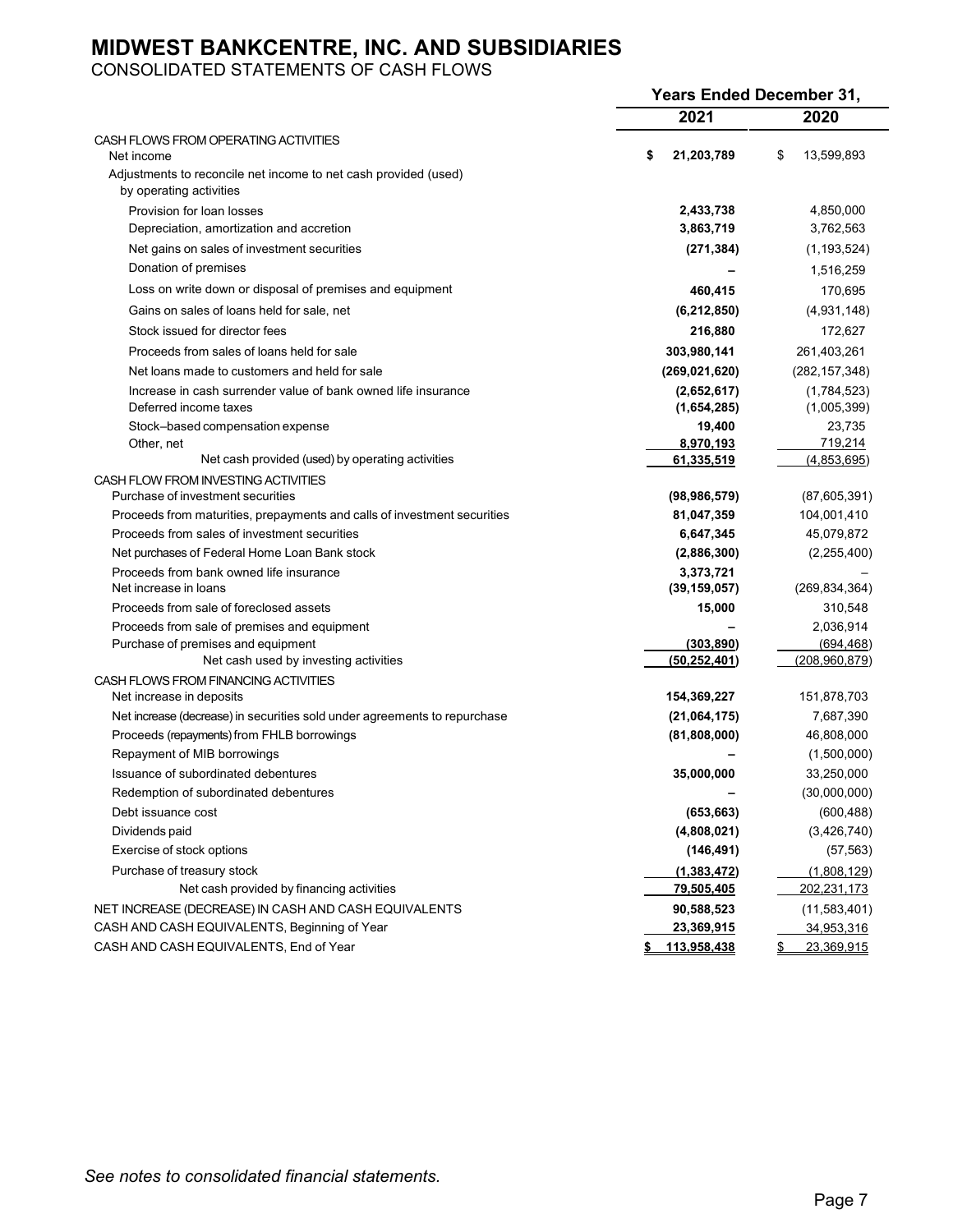NOTES TO CONSOLIDATED FINANCIAL STATEMENTS December 31, 2021 and 2020

### **NOTE 1 — SUMMARY OF SIGNIFICANT ACCOUNTING POLICIES**

Midwest BankCentre, Inc. and Subsidiaries (the Company) follows accounting principles generally accepted in the United States of America and reporting practices applicable to the banking industry. The consolidated financial statements and notes are representations of the Company's management, which is responsible for their integrity and objectivity.

### **Business Activity**

Midwest BankCentre, Inc. is a bank holding company whose principal activity is the ownership and management of its wholly–owned subsidiaries, Midwest BankCentre (the Bank), Midwest BankCentre Insurance Agency, LLC. and Rising Analytics, LLC. The Bank generates commercial, mortgage and consumer loans and receives deposits from customers located primarily in the St. Louis metropolitan area. The Bank operates under a State Chartered Depository Trust Company, is a member of the Federal Reserve Bank and provides full banking services. As a state bank member of the Federal Reserve, the Bank is subject to regulation by the State of Missouri Division of Finance, Federal Reserve, and the Federal Deposit Insurance Corporation.

### **Principles of Consolidation**

The consolidated financial statements include the accounts of Midwest BankCentre, Inc. and its wholly–owned subsidiaries, Midwest BankCentre, Midwest BankCentre Insurance Agency, LLC and Rising Analytics, LLC. All significant intercompany accounts and transactions have been eliminated in consolidation.

#### **Use of Estimates**

The preparation of consolidated financial statements in conformity with accounting principles generally accepted in the United States of America requires management to make estimates and assumptions that affect the reported amounts and disclosures. These estimates are based on information available to management at the time the estimates are made. While the consolidated financial statements reflect management's best estimates and judgment, actual results could differ from those estimates.

The determination of the adequacy of the allowance for loan losses is based on estimates that are particularly susceptible to significant changes in the economic environment and market conditions. In connection with the determination of the estimated losses on loans, management obtains independent appraisals for significant collateral.

The Bank's loans are generally secured by specific items of collateral including real property, consumer assets, and business assets. Although the Bank has a diversified loan portfolio, a substantial portion of its debtors' ability to honor their contracts is dependent on local economic conditions.

While management uses available information to recognize losses on loans, further reductions in the carrying amounts of loans may be necessary based on changes in local economic conditions. In addition, regulatory agencies, as an integral part of their examination process, periodically review the estimated losses on loans. Such agencies may require the Bank to recognize additional losses based on their judgments about information available to them at the time of their examination. Because of these factors, it is reasonably possible that the estimated losses on loans may change materially in the near–term. However, the amount of the change that is reasonably possible cannot be estimated.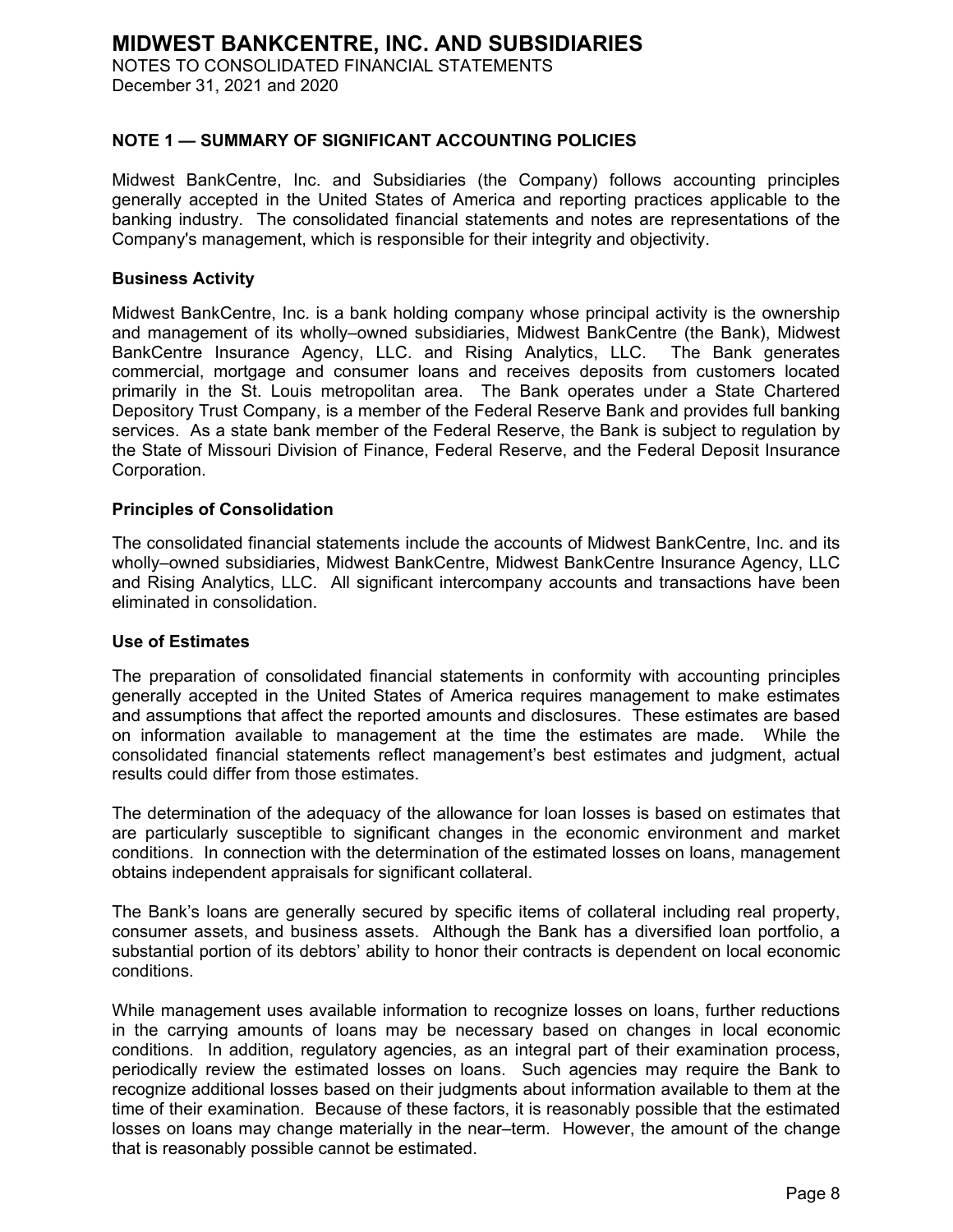NOTES TO CONSOLIDATED FINANCIAL STATEMENTS December 31, 2021 and 2020

### **NOTE 1 — SUMMARY OF SIGNIFICANT ACCOUNTING POLICIES** (Continued)

#### **Cash and Cash Equivalents**

Cash and cash equivalents consist of cash and due from banks and due from banks–interest bearing. The Bank considers all short–term investments with an original maturity of three months or less to be cash equivalents. The Company's cash deposits in financial institutions are insured by FDIC insurance, which is subject to certain limitations and conditions.

#### **Investment Securities**

The Bank's securities are classified in three categories and accounted for as follows:

Debt securities that the Bank has the positive intent and ability to hold–to–maturity are classified as held–to–maturity securities and reported at amortized cost. The amortization of premiums and accretion of discounts are recognized in interest income using methods approximating the interest method over the period to maturity.

Debt securities that are bought and held principally for the purpose of selling them in the near–term are classified as trading securities and reported at fair value, with unrealized gains and losses included in earnings.

Debt securities not classified as either held–to–maturity securities or trading securities are classified as available–for–sale securities and reported at fair value, with unrealized gains and losses excluded from earnings and reported as a separate component of stockholders' equity in accumulated other comprehensive income until realized. Investment securities available–for–sale are used as a part of the Bank's asset management strategy and may be sold in response to changes in interest rates or other factors.

Declines in the fair value of held–to–maturity and available–for–sale securities below their cost that are deemed to be other than temporary are reflected in earnings as realized losses or in other comprehensive income, depending on whether the Bank intends to sell the security or more likely than not will be required to sell the security before recovery of its amortized cost basis less any current–period credit loss. If the Bank intends to sell the security or more likely than not will be required to sell the security before recovery of its amortized cost basis less any current–period credit loss, the other–than–temporary impairment is recognized in earnings equal to the entire difference between the investment's amortized cost basis and its fair value at the balance sheet date. If the Bank does not intend to sell the security and it is not more likely than not that the entity will be required to sell the security before recovery of its amortized cost basis less any current–period credit loss, the other–than–temporary impairment is separated into (a) the amount representing the credit loss and (b) the amount related to all other factors. The amount of the total other–than–temporary impairment related to the credit loss is recognized in earnings. The amount of the total other–than–temporary impairment related to other factors shall be recognized in other comprehensive income, net of applicable taxes. In estimating other–than–temporary impairment losses, management considers (1) the length of time and the extent to which the fair value has been less than cost, (2) the financial condition and near–term prospects of the issuer, and (3) the intent and ability of the Bank to retain its investment in the issuer for a period of time sufficient to allow for any anticipated recovery in fair value.

The classification of investment securities is generally determined at the date of purchase. Gains or losses on the sale of investment securities are based on the net proceeds and the book value of securities sold using the specific identification method. As of December 31, 2021 and 2020, all of the Bank's investment securities were classified as available–for–sale and carried at fair value.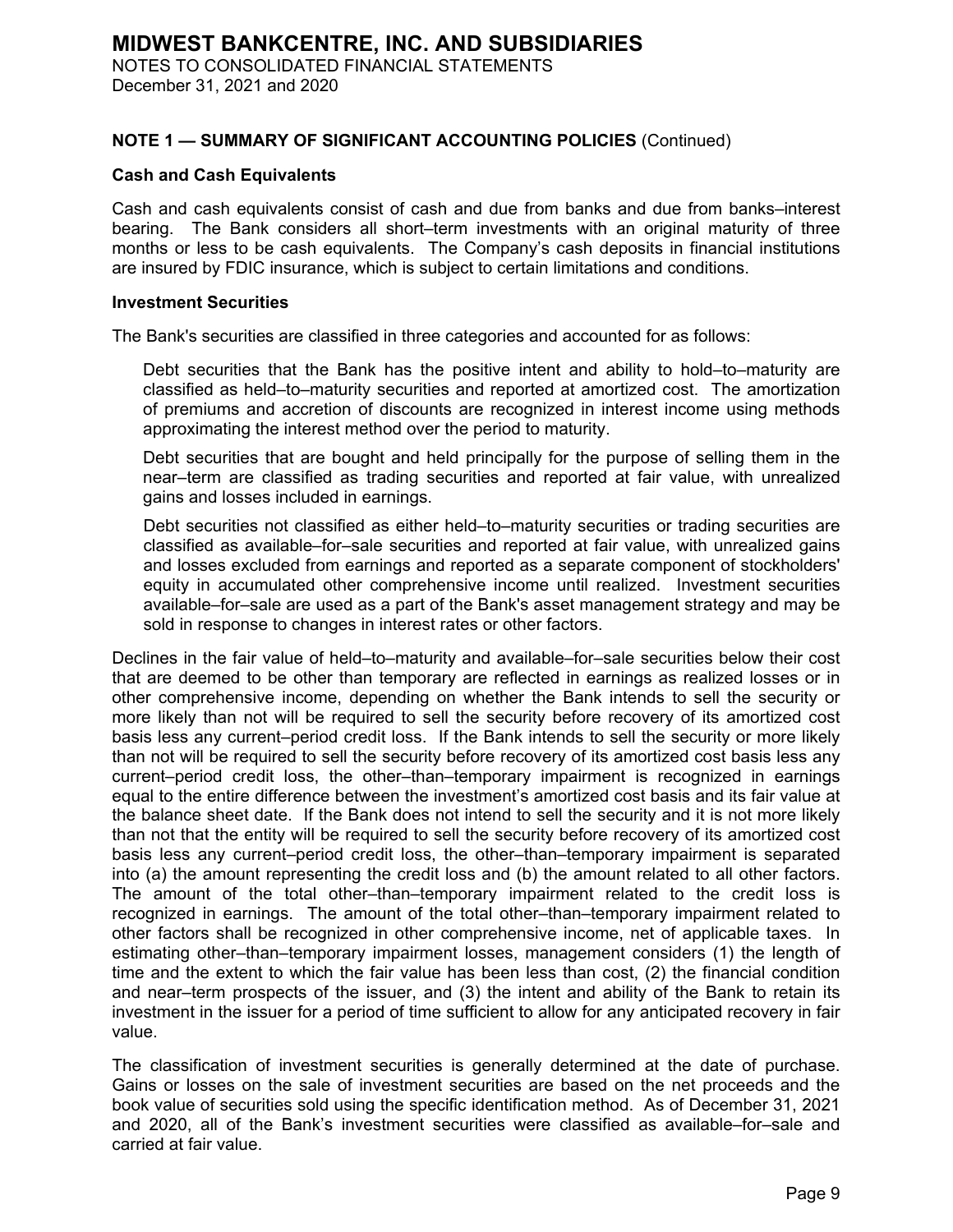NOTES TO CONSOLIDATED FINANCIAL STATEMENTS December 31, 2021 and 2020

### **NOTE 1 — SUMMARY OF SIGNIFICANT ACCOUNTING POLICIES** (Continued)

### **Investment Securities** (Continued)

The Bank is required to purchase Federal Home Loan Bank of Des Moines (FHLB) stock in association with activities utilizing the FHLB. The Bank also has Federal Reserve Bank (FRB) stock that is based on the capital structure of the investing bank. These stocks, which are included in accrued income and other assets on the consolidated balance sheet, are classified as restricted investments and carried at cost.

#### **Fair Value Measurement**

Fair value is defined as the exchange price that would be received for an asset or paid to transfer a liability (an exit price) in the principal or most advantageous market for the asset or liability in an orderly transaction between market participants on the measurement date. The Bank determines the fair values of its financial instruments based on the fair value hierarchy established which requires an entity to maximize the use of observable inputs and minimize the use of unobservable inputs when measuring fair value.

Financial instruments are considered Level 1 when valuation can be based on quoted prices in active markets for identical assets or liabilities. Level 2 financial instruments are valued using quoted prices for similar assets or liabilities, quoted prices in markets that are not active, or other inputs that are observable or can be corroborated by observable market data of substantially the full term of the assets or liabilities. Financial instruments are considered Level 3 when their values are determined using pricing models, discounted cash flow methodologies or similar techniques and at least one significant model assumption or input is unobservable and when determination of the fair value requires significant management judgment or estimation.

For investment securities, changes in fair value are recorded in other comprehensive income. The fair values of securities are priced provided by a third–party pricing service. The prices provided by the third–party pricing service are based on observable market inputs, as described in the sections below.

Valuation methods and inputs, by class of security:

*U.S. government and federal agency obligations*

U.S. treasury bills, bonds and notes are valued using data from active market makers and inter–dealer brokers.

*Government–sponsored enterprise obligations*

Government–sponsored enterprise obligations are valued using cash flow valuation models. Inputs used are live market data, cash settlements, Treasury market yields, and floating rate indices such as LIBOR, Constant Maturity Treasury rates (CMT), and Prime.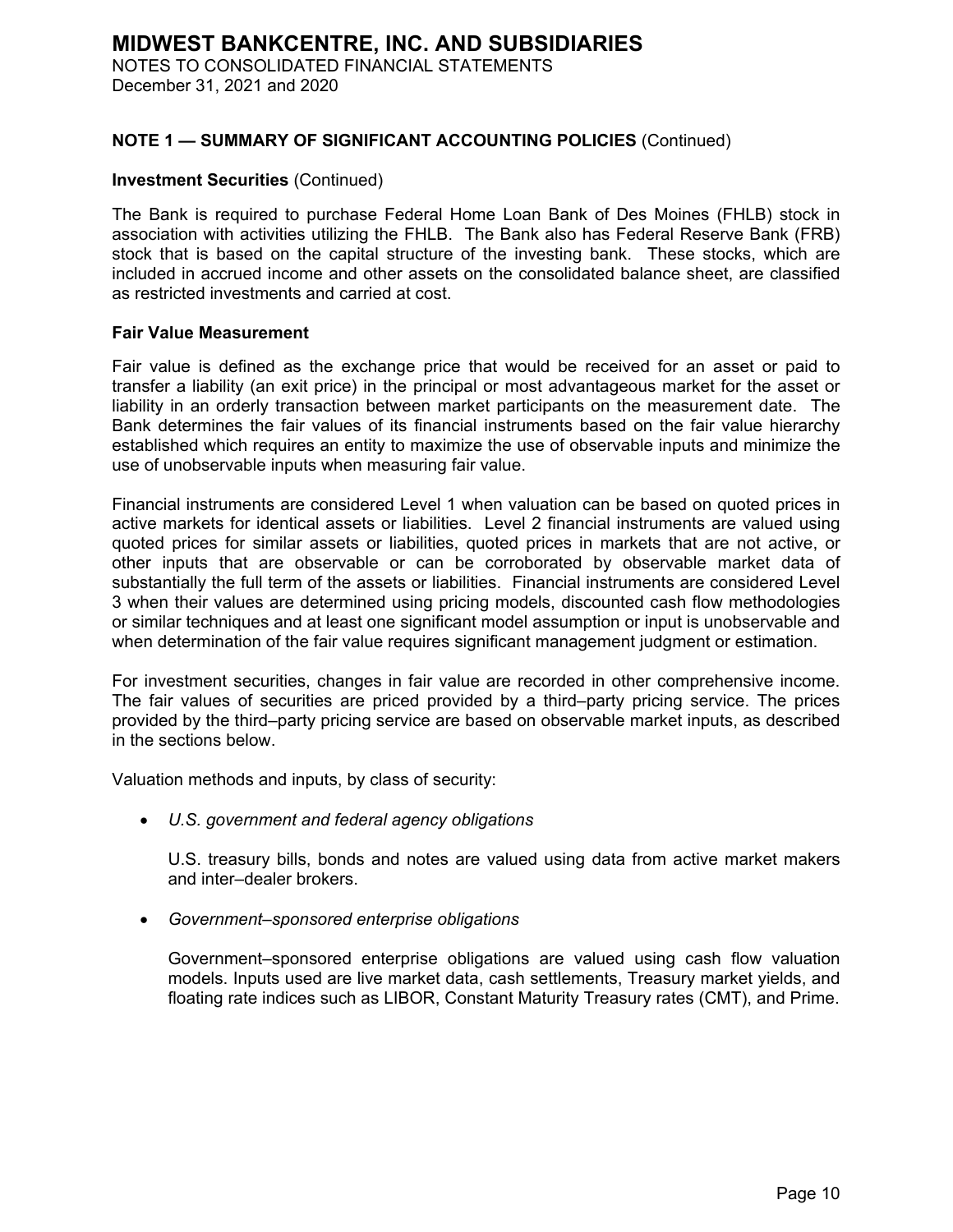NOTES TO CONSOLIDATED FINANCIAL STATEMENTS December 31, 2021 and 2020

### **NOTE 1 — SUMMARY OF SIGNIFICANT ACCOUNTING POLICIES** (Continued)

### **Fair Value Measurement (Continued)**

#### *State and municipal obligations*

A yield curve is generated and applied to bond sectors, and individual bond valuations are extrapolated. Inputs used to generate the yield curve are bellwether issue levels, established trading spreads between similar issuers or credits, historical trading spreads over widely accepted market benchmarks, new issue scales, and verified bid information. Bid information is verified by corroborating the data against external sources such as broker–dealers, trustees/paying agents, issuers, or non–affiliated bondholders.

#### *Mortgage and asset–backed securities*

Collateralized mortgage obligations and other asset–backed securities are valued at the tranche level. For each tranche valuation, the process generates predicted cash flows for the tranche, applies a market based (or benchmark) yield/spread for each tranche, and incorporates deal collateral performance and tranche level attributes to determine tranche–specific spreads to adjust the benchmark yield. Tranche cash flows are generated from new deal files and prepayment/default assumptions. Tranche spreads are based on tranche characteristics such as average life, type, volatility, ratings, underlying collateral and performance, and prevailing market conditions. The appropriate tranche spread is applied to the corresponding benchmark, and the resulting value is used to discount the cash flows to generate an evaluated price.

Valuation of agency pass–through securities, typically issued under GNMA, FNMA, FHLMC, and SBA programs, are primarily derived from information from the To Be Announced (TBA) market. This market consists of generic mortgage pools which have not been received for settlement. Snapshots of the TBA market, using live data feeds distributed by multiple electronic platforms, are used in conjunction with other indices to compute a price based on discounted cash flow models.

*Other debt securities*

Other debt securities are valued using active markets and inter–dealer brokers as well as bullet spread scales and option adjusted spread. The spreads and models use yield curves, terms and conditions of the bonds, and any special features (e.g., call or put options and redemption features.)

#### **Loans and Allowance for Loan Losses**

*Loans* 

The Bank grants commercial and industrial, secured by real estate, and consumer loans to customers. A substantial portion of the loan portfolio is represented by commercial loans made throughout the greater St. Louis metropolitan area. The ability of the Bank's debtors to honor their contracts is dependent upon the real estate economic sector and other current economic conditions.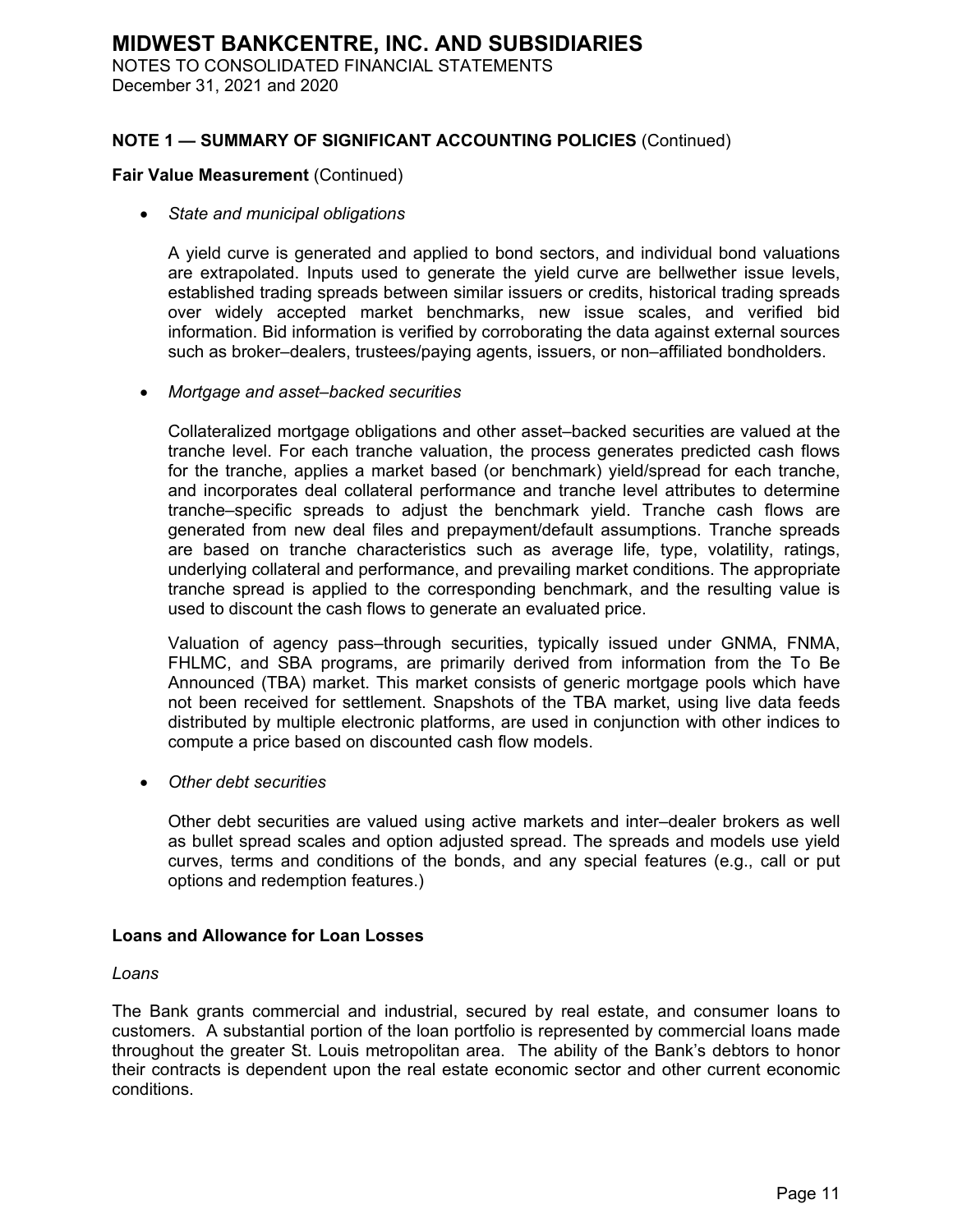NOTES TO CONSOLIDATED FINANCIAL STATEMENTS December 31, 2021 and 2020

### **NOTE 1 — SUMMARY OF SIGNIFICANT ACCOUNTING POLICIES** (Continued)

### **Loans and Allowance for Loan Losses** (Continued)

#### *Loans*

Loans that management has the intent and ability to hold for the foreseeable future or until maturity or payoff are reported at the principal amount outstanding, net of the allowance for loan losses and net deferred loan fees and unearned discounts. Interest income on loans generally is accrued on a simple interest basis.

Unearned discounts on installment loans are recognized as income over the term of the loans using a method that approximates the interest method.

Loan and commitment fees on commercial and consumer loans, net of costs, are deferred and recognized in income over the term of the loan or commitment as an adjustment of yield.

#### *Loan Classifications and Portfolio Segments*

#### **Consumer**

Individual consumer loans are credits extended to individuals for household, family, and other personal expenditures that do not meet the definition of a "loan secured by real estate" and include both secured and unsecured loans to individuals. Collateral would normally be marketable securities, bank deposits or other personal vehicles or assets. When collateralized, loan to value ratios are generally within industry norms.

Mortgage one to four family loans are open–end and closed–end loans secured by real estate as evidenced by mortgages or other liens on:

- Nonfarm property containing 1–to–4 dwelling units (including vacation homes) or more than four dwelling units if each is separated from other units by dividing walls that extend from ground to roof (e.g., row houses, townhouses, or the like).
- Mobile homes where (a) state laws define the purchase or holding of a mobile home as the purchase or holding of real property and where (b) the loan to purchase the mobile home is secured by that mobile home as evidenced by a mortgage or other instrument on real property.
- Individual condominium dwelling units and loans secured by an interest in individual cooperative housing units, even if in a building with five or more dwelling units.
- Housekeeping dwellings with commercial units combined where use is primarily residential and where only 1–to–4 family dwelling units are involved.

Home equity loans consist of revolving, open–end loans secured by 1–4 family residential properties and extended under lines of credit. These lines of credit, commonly known as home equity lines, are typically secured by a junior lien and are usually accessible by check or credit card. In addition, loans secured by junior liens are included in this category. These credits are closed–end loans secured by junior (i.e., other than first) liens on 1–to–4 family residential properties.

#### Secured by Real Estate

Commercial real estate loans are loans secured by real estate as evidenced by mortgages or other liens on nonfarm nonresidential properties, excluding owner–occupied real estate loans. Included in this category are all other nonfarm residential loans secured by real estate as evidenced by mortgages (FHA and conventional), specifically: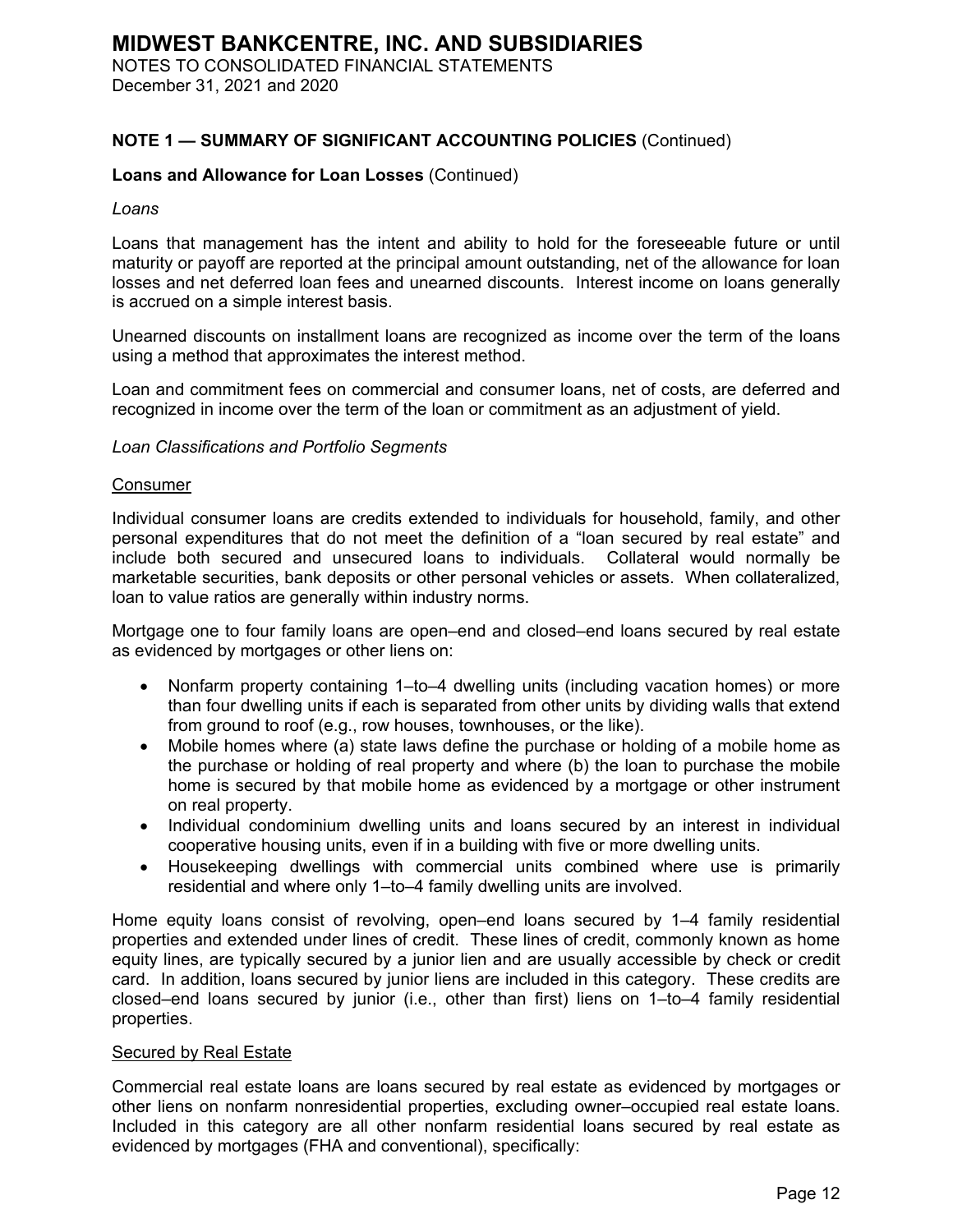NOTES TO CONSOLIDATED FINANCIAL STATEMENTS December 31, 2021 and 2020

## **NOTE 1 — SUMMARY OF SIGNIFICANT ACCOUNTING POLICIES** (Continued)

### **Loans and Allowance for Loan Losses** (Continued)

*Loan Classifications and Portfolio Segments (Continued)* 

Secured by Real Estate (Continued)

- Nonfarm properties with 5 or more dwelling units in structures (including apartment buildings and apartment hotels) used primarily to accommodate households on a more or less permanent basis.
- 5 or more unit housekeeping dwellings with commercial units combined where use is primarily residential.
- Cooperative–type apartment buildings containing 5 or more dwelling units.

Loan to value ratios are generally within regulatory guidelines.

Owner–occupied real estate loans are loans secured by owner–occupied nonfarm nonresidential properties. Loans in this category are those nonfarm nonresidential property loans for which the primary source of repayment is the cash flow from the ongoing operations and activities conducted by the party, or an affiliate of the party, who owns the property. For loans secured by owner–occupied nonfarm nonresidential properties, the primary source of repayment is not derived from third party, nonaffiliated, rental income associated with the property (i.e., any such rental income is less than 50 percent of the source of repayment) or the proceeds of the sale, refinancing, or permanent financing of the property. Loans included in this category include credits secured by hospitals, golf courses, recreational facilities, and car washes unless the property is owned by an investor who leases the property to the operator who, in turn, is not related to or affiliated with the investor. Also included are loans secured by churches unless the property is owned by an investor who leases the property to the congregation. Loan to value ratios are generally within regulatory guidelines.

Real estate construction loans are loans made to finance (a) land development (i.e., the process of improving land – laying sewers, water pipes, etc.) preparatory to erecting new structures or (b) the on–site construction of industrial, commercial, residential, or farm buildings. For purposes of this item, "construction" includes not only construction of new structures, but also additions or alterations to existing structures and the demolition of existing structures to make way for new structures. Also included in this category are the following:

- Loans secured by vacant land, except land known to be used or usable for agricultural purposes, such as crop and livestock production.
- Loans secured by real estate with the proceeds being used to acquire and improve developed and undeveloped property.
- Loans made under Title I or Title X of the National Housing Act that conform to the definition of construction stated above and that are secured by real estate.

Loan to value ratios are generally within regulatory guidelines.

#### Commercial and Industrial

Commercial and industrial loans include loans for commercial, industrial, and professional purposes including:

- mining, oil– and gas–producing, and quarrying companies;
- manufacturing companies of all kinds, including those which process agricultural commodities;
- construction companies;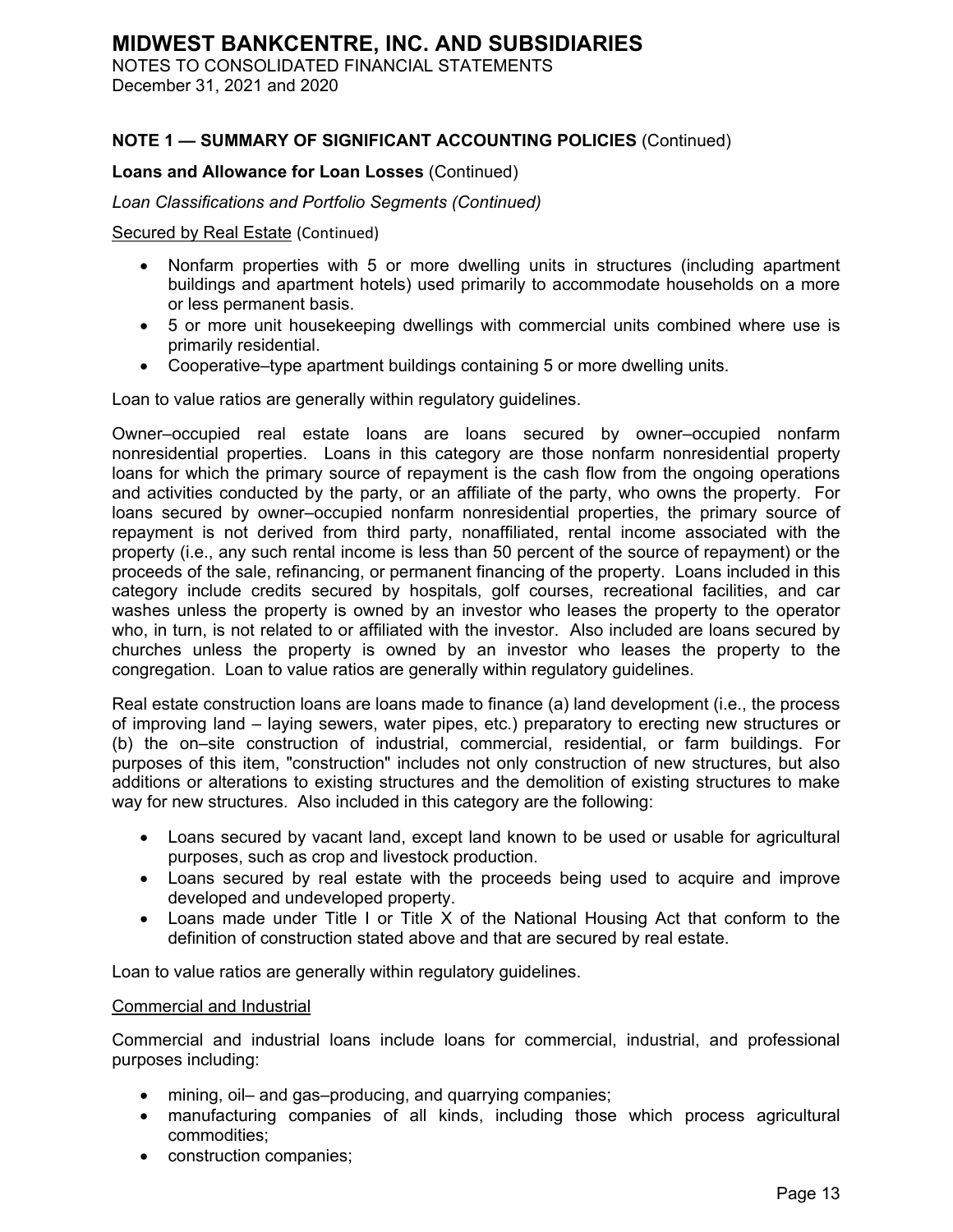NOTES TO CONSOLIDATED FINANCIAL STATEMENTS December 31, 2021 and 2020

## **NOTE 1 — SUMMARY OF SIGNIFICANT ACCOUNTING POLICIES** (Continued)

### **Loans and Allowance for Loan Losses** (Continued)

*Loan Classifications and Portfolio Segments (Continued)* 

Commercial and Industrial (Continued)

- transportation and communications companies and public utilities;
- wholesale and retail trade enterprises and other dealers in commodities;
- cooperative associations including farmers' cooperatives;
- service enterprises such as hotels, motels, laundries, automotive service stations, and nursing homes and hospitals operated for profit;
- insurance agents;
- practitioners of law, medicine, and public accounting;
- loans for the purpose of financing capital expenditures and current operations;
- loans to business enterprises guaranteed by the Small Business Administration (SBA);
- loans made to finance construction that do not meet the definition of a "loan secured by real estate";
- dealer flooring or floor–plan loans;
- overnight lending for commercial and industrial purposes;
- SBA Loans, including (PPP) Payment Protection Program Loans.

Credits are typically collateralized by business equipment, inventory, accounts receivable and other business assets. Loan to value ratios are ordinarily between 60% – 80% at origination depending on collateral securing the debt.

#### *Loans Held for Sale*

Loans held for sale include fixed rate residential mortgage loans. These loans are typically classified as held for sale upon origination based upon management's intent to sell the production of these loans. They are carried at the lower of aggregate cost or fair value. Fair value is determined based on prevailing market prices for loans with similar characteristics or on sale contract prices, which represent the estimated exit price. Declines in fair value below cost are recognized as a reduction to mortgage banking revenue. Deferred fees and costs related to these loans are not amortized but are recognized as part of the cost basis of the loan at the time it is sold. Gains or losses on sales are recognized upon sale.

#### *Non–Accrual Loans*

The accrual of interest on impaired loans is discontinued (non–accrual status) when, in the opinion of management, the collection of interest on a loan is unlikely or when either principal or interest is past due over ninety days, unless certain conditions exist. When interest accrual is discontinued, all unpaid interest accrued during the current year is reversed against current period earnings and interest accrued relating to the prior year(s) is charged against the valuation reserve. Interest is included in income only after all previous loan charge–offs have been recovered, and is recorded only as received. Generally, loans are returned to accrual status when all the principal and interest amounts contractually due are brought current and future payments are reasonably assured.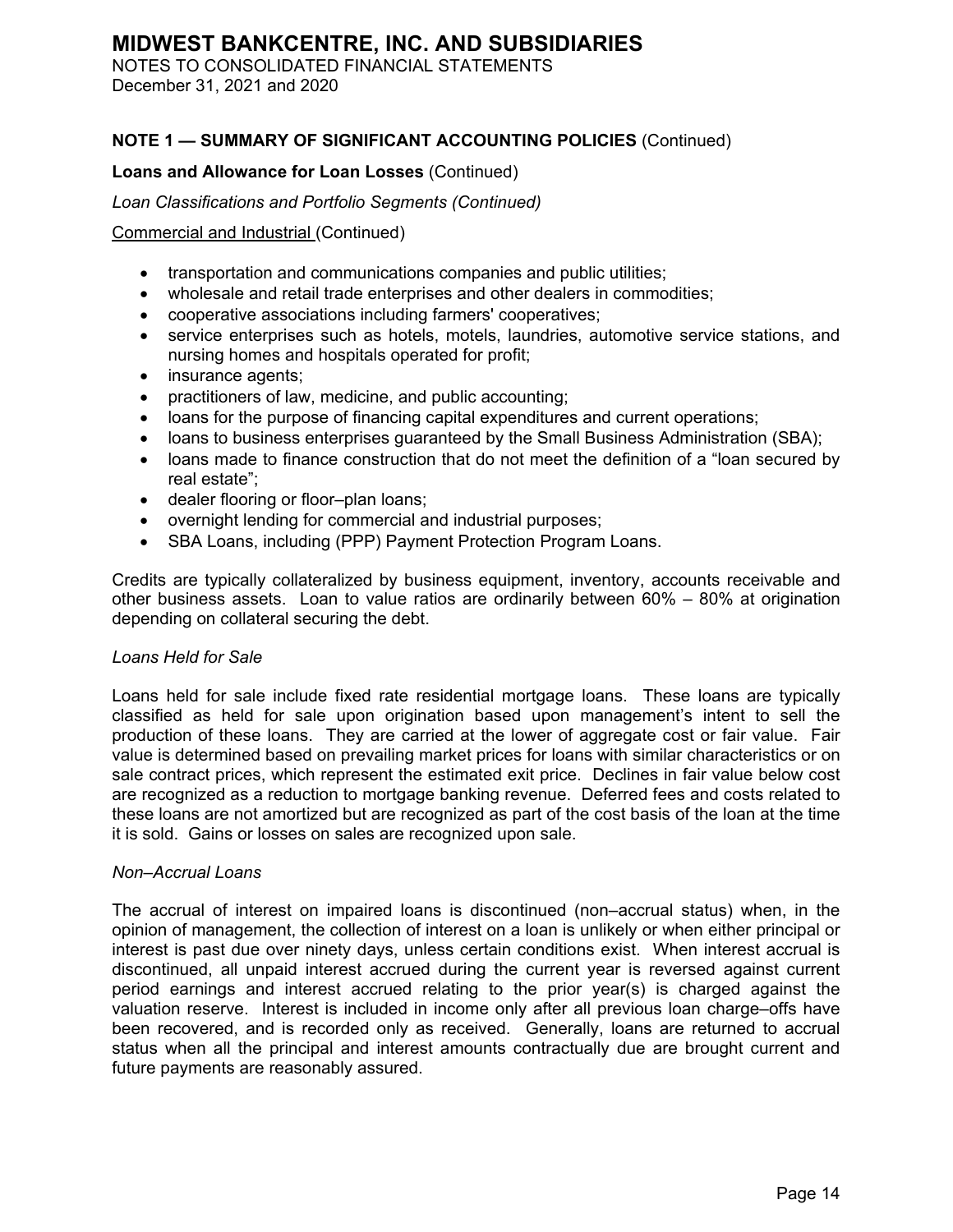NOTES TO CONSOLIDATED FINANCIAL STATEMENTS December 31, 2021 and 2020

### **NOTE 1 — SUMMARY OF SIGNIFICANT ACCOUNTING POLICIES** (Continued)

### **Loans and Allowance for Loan Losses** (Continued)

#### *Impaired Loans*

A loan is considered impaired when, based on current information and events, it is probable that the Bank will be unable to collect the scheduled payments of principal or interest when due pursuant to the contractual terms of the loan agreement. Included in impaired loans are all non–accrual loans, as well as loans whose terms have been modified in a troubled debt restructuring. Factors considered by management in determining impairment include payment status, collateral value, and the probability of collecting the scheduled principal and interest payments when due. Loans that experience insignificant payment delays and payment shortfalls generally are not classified as impaired. Management determines the significance of payment delays and payment shortfalls on a case–by–case basis, taking into consideration all of the circumstances surrounding the loan and the borrower, including the length of the delay, the reasons for the delay, the borrower's prior payment record, and the amount of the shortfall in relation to the principal and interest owed. Impairment is measured on a loan–by–loan basis for commercial and industrial, secured by real estate loans and consumer loans, by, among other factors, the fair value of the collateral if the loan is collateral dependent.

#### *Troubled Debt Restructurings*

A loan is accounted for as a troubled debt restructuring if the Bank, for economic or legal reasons related to the borrowers' financial difficulties, grants a concession to the borrower that it would not otherwise consider. A troubled debt restructuring typically involves a modification of terms such as a reduction of the stated interest rate or face amount of the loan, a reduction of accrued interest, or an extension of the maturity date at a stated interest rate lower than the current market rate for a new loan with similar risk. The Bank measures the impairment loss of a troubled debt restructuring based on the difference between the original loan's carrying amount and the present value of expected future cash flows discounted at the original, contractual rate of the loan. Commercial and industrial, secured by real estate, and consumer loans whose terms have been modified in a troubled debt restructuring with impairment charges are generally placed on non–accrual status.

#### *Allowance for Loan Losses*

The allowance for loan losses is increased by a provision for loan losses charged to expense and reduced by loans charged off, net of recoveries. The allowance is maintained at a level considered adequate to provide for potential loan losses based on management's evaluation of the anticipated impact on the loan portfolio of current economic conditions, changes in the character and size of the portfolio, past and expected future loss experience and other pertinent factors.

The allowance for loan losses is evaluated on a regular basis by management and is based upon management's periodic review of the collectability of the loans in light of historical experience, the nature and volume of the loan portfolio, adverse situations that may affect the borrower's ability to repay, estimated value of any underlying collateral, and prevailing economic conditions. This evaluation is inherently subjective as it requires estimates that are susceptible to significant revision as more information becomes available.

Management determines the allowance for loan losses by portfolio segment, which includes consumer loans, secured by real estate loans and commercial and industrial loans.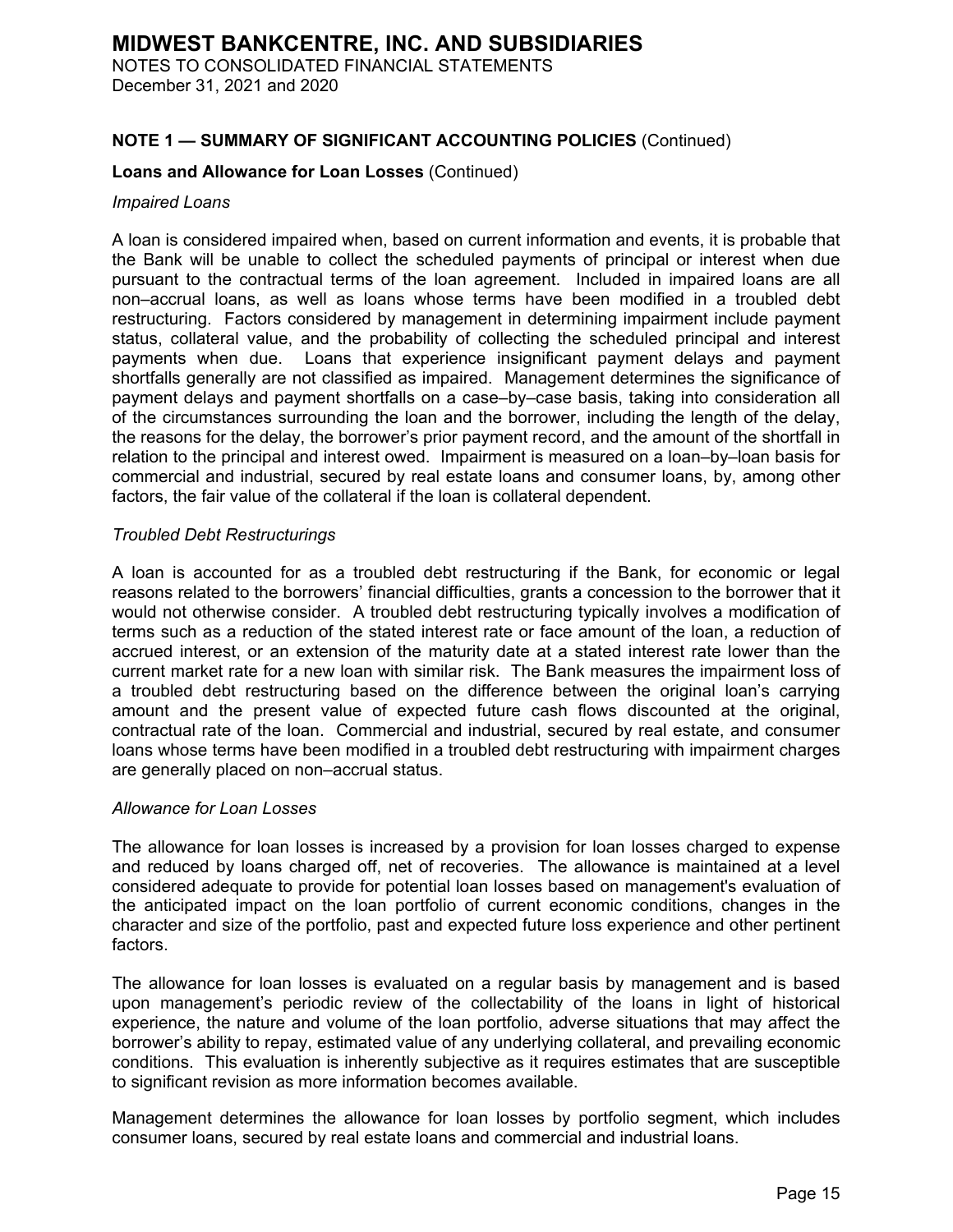NOTES TO CONSOLIDATED FINANCIAL STATEMENTS December 31, 2021 and 2020

### **NOTE 1 — SUMMARY OF SIGNIFICANT ACCOUNTING POLICIES** (Continued)

#### **Loans and Allowance for Loan Losses** (Continued)

#### *Allowance for Loan Losses* (Continued)

The allowance consists of specific and unallocated components. The specific component relates to loans that are classified as doubtful or substandard. The unallocated component of the allowance reflects the margin of imprecision inherent in the underlying assumptions used in the methodologies for estimating specific and general losses in the portfolio.

Loans, or portions of loans, are charged off to the extent deemed uncollectible. Loan charge– offs reduce the allowance for loan losses, and recoveries of loans previously charged off are added back to the allowance. Commercial and industrial, secured by real estate, and consumer loans are generally written down to estimated collectible balances when they are placed on non–accrual status. Consumer loans and related accrued interest are normally written down to the fair value of related collateral (or are charged off in full if there is no associated collateral) once the loans are more than 120 days delinquent.

#### **Loans Acquired Through Transfer**

Acquired loans are initially measured at fair value as of the acquisition date without carryover of historical allowance for loan losses.

For loans that meet the criteria stipulated in Accounting Standards Codification (ASC) 310–30, the Company recognizes the accretable yield, which is defined as the excess of all cash flows expected at acquisition over the initial fair value of the loan, as interest income on a level–yield basis over the expected remaining life of the loan. The excess of the loan's contractually required payments over the cash flows expected to be collected is the nonaccretable difference. The nonaccretable difference is not recognized as an adjustment of yield, a loss accrual, or a valuation allowance. Decreases in the expected cash flows in subsequent periods require the establishment of an allowance for loan losses. Improvements in expected cash flows in future periods result in a reduction of the nonaccretable discount, with such amount reclassified as part of the accretable yield and subsequently recognized in interest income over the remaining lives of the acquired loans on a level–yield basis if the amount and timing of future cash flows is reasonably estimable.

Acquired loans that met the criteria for nonaccrual of interest prior to the acquisition are considered performing upon acquisition, regardless of whether the customer is contractually delinquent, if the Company can reasonably estimate the timing and amount of the expected cash flows on such loans and if the Company expects to fully collect the new carrying value of the loans. As such, the Company may no longer consider the loan to be nonaccrual or nonperforming and may accrue interest on these loans, including the impact of any accretable yield. As such, charge–offs on acquired loans are first applied to the nonacretable difference and then to any allowance for loan losses recognized subsequent to acquisition.

For loans that meet the criteria stipulated in the ASC 310–20, the Company shall amortize/accrete into interest income the premium/discount determined at the date of purchase on a level–yield basis over the life of the loan. Subsequent to the acquisition date, the methods utilized to estimate the required allowance for loan losses are similar to originated loans.

Loans accounted for under ASC 310–20 are placed on nonaccrual status when past due in accordance with the Company's nonaccrual policy.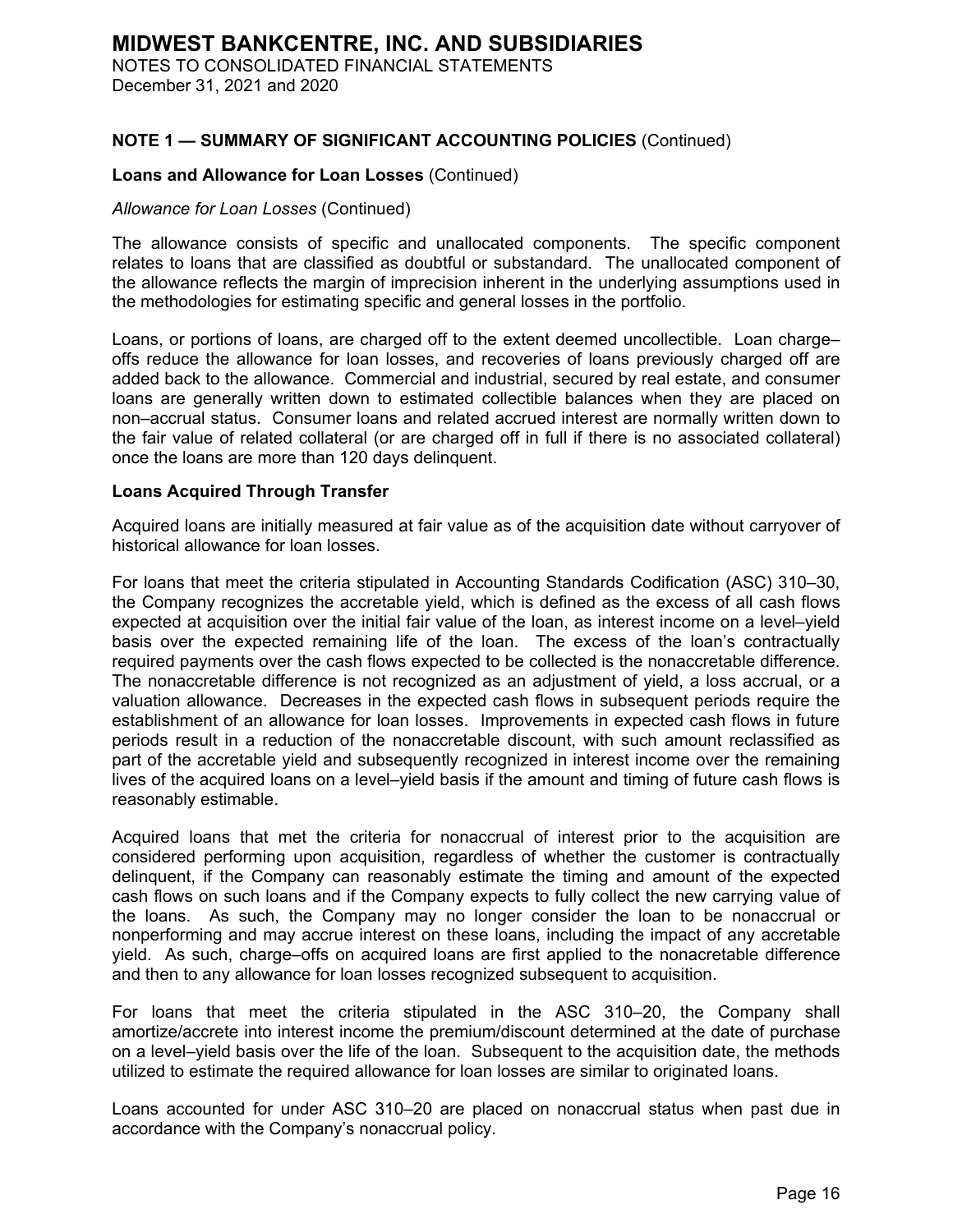NOTES TO CONSOLIDATED FINANCIAL STATEMENTS December 31, 2021 and 2020

### **NOTE 1 — SUMMARY OF SIGNIFICANT ACCOUNTING POLICIES** (Continued)

### **Loans Acquired Through Transfer** (Continued)

An acquired loan may be resolved either through receipt of payment (in full or in part) from the borrower, the sale of the loan to a third party, or foreclosure of the collateral. In the event of a sale of the loan, a gain or loss on sale is recognized and reported within noninterest income based on the difference between the sales proceeds and the carrying amount of the loan. In other cases, individual loans are removed from the pool based on comparing the amount received from its resolution (fair value of the underlying collateral less costs to sell in the case of a foreclosure) with its outstanding balance. Any difference between these amounts is recorded as a charge–off through the allowance for loan losses. Acquired loans subject to modification are not removed from the pool even if those loans would otherwise be deemed troubled debt restructurings as the pool, and not the individual loan, represents the unit of account. For the loans acquired in 2015 and 2016 the following is a summary of activity in loans over the two years ended December 31, 2021:

|                                     | Contractual<br>amount due | Valuation<br>adiustment | Net loans<br>acquired |
|-------------------------------------|---------------------------|-------------------------|-----------------------|
| Balance at January 1, 2020          | \$<br>17,742,094          | \$<br>812,330           | \$<br>16,929,764      |
| Accretion of purchased discount     |                           | (308, 207)              | 308.207               |
| Payments/renewals                   | (8,627,620)               |                         | (8,627,620)           |
| Charge-offs                         | (64,251)                  |                         | (64, 251)             |
| Balance at December 31, 2020        | \$<br>9,050,223           | \$<br>504,123           | \$<br>8,546,100       |
| Accretion of purchased discount     |                           | (149, 791)              | 149.791               |
| <b>Payments/renewals</b>            | (2,003,234)               |                         | (2,003,234)           |
| Charge-offs                         | (14, 569)                 |                         | (14, 569)             |
| <b>Balance at December 31, 2021</b> | <u>7.032.420</u>          | 354.332                 | 6,678,088             |

#### **Premises and Equipment**

Land is carried at cost. Other premises and equipment are stated at cost less accumulated depreciation. Provisions for depreciation are computed on various accelerated and straight–line methods and are based on estimated useful lives of the assets. Expenditures for maintenance and repairs are expensed, while expenditures for improvements and major renewals are capitalized. Gains and losses on dispositions are included in current operations. Estimated useful lives of premises and equipment are assigned as follows:

|                                   | Years    |
|-----------------------------------|----------|
| Land Improvements                 | 15       |
| <b>Buildings and Improvements</b> | 39       |
| Vaults                            | 20       |
| <b>Furniture and Equipment</b>    | $5 - 15$ |
| Software                          | 3        |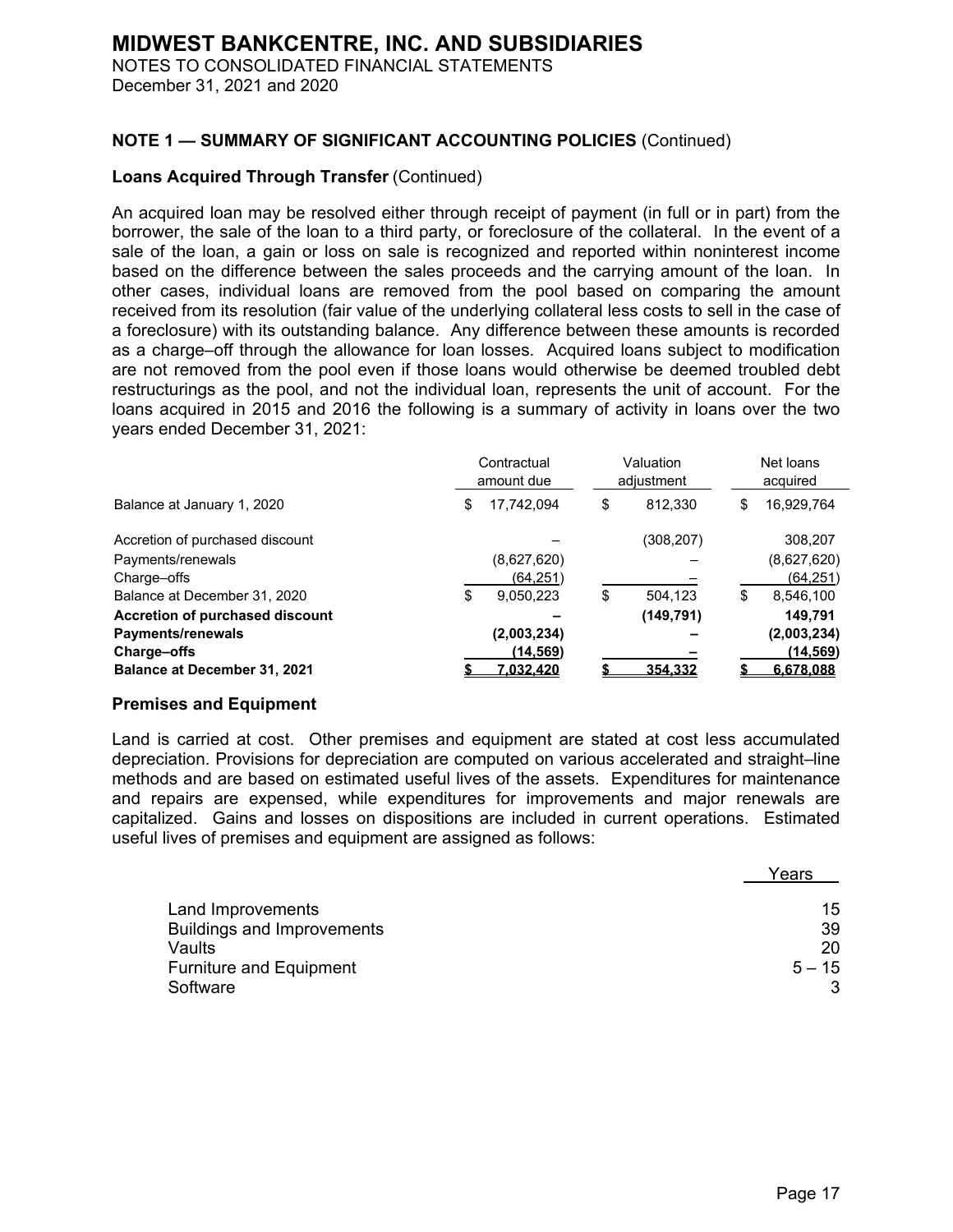NOTES TO CONSOLIDATED FINANCIAL STATEMENTS December 31, 2021 and 2020

### **NOTE 1 — SUMMARY OF SIGNIFICANT ACCOUNTING POLICIES** (Continued)

### **Identifiable Intangible Assets and Goodwill**

The excess of the Company's consideration paid in each acquisition transaction over the fair value of the net assets acquired is recorded as goodwill, an intangible asset in the Company's consolidated balance sheets. The Company tests goodwill for impairment on an annual basis and whenever events or circumstances indicate that the Company may not be able to recover the respective asset's carrying amount. Examples of events and circumstances that could trigger the need for interim impairment testing include: a significant change in legal factors or business climate; an adverse action or assessment by a regulator; unanticipated competition; or loss of key personnel. The Company's annual impairment test was performed at the end of 2021 and no impairment write–down was required.

The goodwill impairment analysis requires the Company to make assumptions and judgments regarding fair value. In the first step, the Company calculates an implied fair value based on a control premium analysis. If the implied fair value is less than the carrying value, the second step is completed to compute the impairment amount, if any, by determining the "implied fair value" of goodwill. This determination requires the allocation of the estimated fair value to the assets and liabilities. Any remaining unallocated fair value represents the "implied fair value" of goodwill, which is compared to the corresponding carrying value of goodwill to compute impairment, if any.

Identifiable intangible assets include a core deposit premium relating to the Bank's assumption of certain deposit liabilities in the Southern Bancshares, Inc. acquisition. This core deposit intangible of \$4,169,060 is being amortized on a straight–line basis over 7.5 years. The amortization of the core deposit premium was \$555,840 during each of the years ended December 31, 2021 and 2020, and will be \$463,200 in 2022 when it will be fully amortized. At year ended December 31, 2021, the gross carrying amount was \$463,200.

Identifiable intangible assets include a core deposit premium relating to the Bank's assumption of certain deposit liabilities in the Bremen Bancorp, Inc. acquisition. This core deposit intangible of \$639,750 is being amortized on a straight–line basis over 8 years. The amortization of the core deposit premium was \$79,969 during each of the years ended December 31, 2021 and 2020, and will be \$79,969 each year from 2022 to 2023 and \$53,312 in 2024 when it will be fully amortized. At year ended December 31, 2021, the gross carrying amount was \$213,250.

#### **Non-Interest Income**

Non-interest income is comprised of revenue from contracts with customers. Generally, income is recognized when the transaction is complete, and the customer received the goods or service. For that revenue (excluding certain revenue associated with financial instruments, transferring and servicing of financial assets and other specific revenue transactions), the Company applies the following five-step approach when recognizing revenue: (i) identify the contract with the customer, (ii) identify the performance obligations, (iii) determine the transaction price, (iv) allocate the transaction price to the performance obligations, and (v) recognize revenue when (or as) the performance obligation is satisfied. The Company's contracts with customers are generally short term in nature, with a duration of one year or less, and most contracts are cancellable by either the Company or its customer without penalty.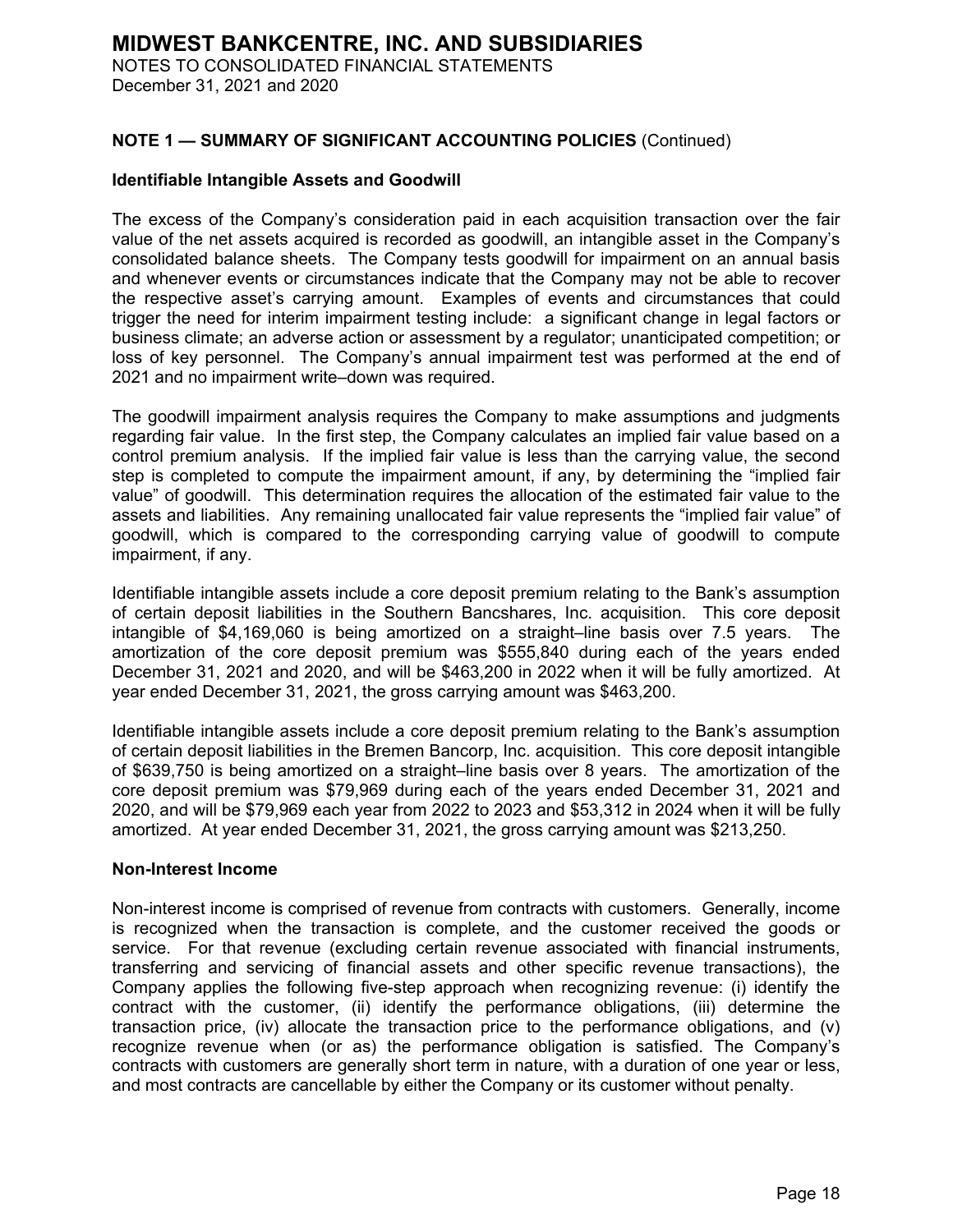NOTES TO CONSOLIDATED FINANCIAL STATEMENTS December 31, 2021 and 2020

### **NOTE 1 — SUMMARY OF SIGNIFICANT ACCOUNTING POLICIES** (Continued)

### **Foreclosed Assets**

Foreclosed assets consist of property that has been repossessed. Collateral obtained through foreclosure is comprised of commercial and residential real estate and other non–real estate property, including automobiles. The assets are initially recorded at the lower of the related loan balance or fair value of the collateral less estimated selling costs, with any valuation adjustments charged to the allowance for loan losses. Fair values are estimated primarily on appraisals when available or quoted market prices of liquid assets. These appraisals may utilize a single valuation approach or a combination of approaches including comparable sales and the income approach. These appraisals may be adjusted by management for qualitative factors such as economic conditions and estimated costs to sell. Subsequently, foreclosed assets are valued at the lower of the amount recorded at acquisition date or the current fair value less estimated costs to sell. Foreclosed assets of \$904,000 and \$1,020,000 are included in Accrued Income and Other Assets on the consolidated balance sheet at December 31, 2021 and 2020, respectively. At December 31, 2021, such foreclosed assets included construction and land development loans. There were no residential mortgage loans in the year-end foreclosed asset total, but the Bank had \$0 and \$488,328 residential mortgage loans in process of foreclosure at December 31, 2021 and 2020, respectively. Further valuation adjustments on these assets, gains and losses realized on sales, and net operating expenses are recorded in other non–interest expense.

### **Derivatives**

Derivative contracts are offered to customers to assist in hedging their risks of adverse changes in interest rates and foreign exchange rates. The Bank serves as an intermediary between its customers and the markets. Each contract between the Bank and its customers is offset by a contract between the Bank and a counterparty. These contracts do not qualify for hedge accounting. They are carried at fair value, with unrealized gains and losses recorded in other non–interest income.

During 2020, the Bank entered into interest rate swap contracts (swap agreements) as an interest rate risk management strategy and follows the guidance provided within ASU 2017.12 Derivatives and Hedging (Topic 815) – Targeted Improvements to Accounting for Hedging Activities. Derivatives designated as cash flow hedges are accounted for at fair value. The change in fair value is recorded as a component of other comprehensive income in stockholders' equity. Amounts recorded in other comprehensive income are subsequently reclassified into interest expense when the underlying transaction affects earnings. The swap agreements are accounted for on an accrual basis, with the net interest differential being recognized as an adjustment to interest income or interest expense of the related asset or liability. See Note 12 for derivatives and hedging activities.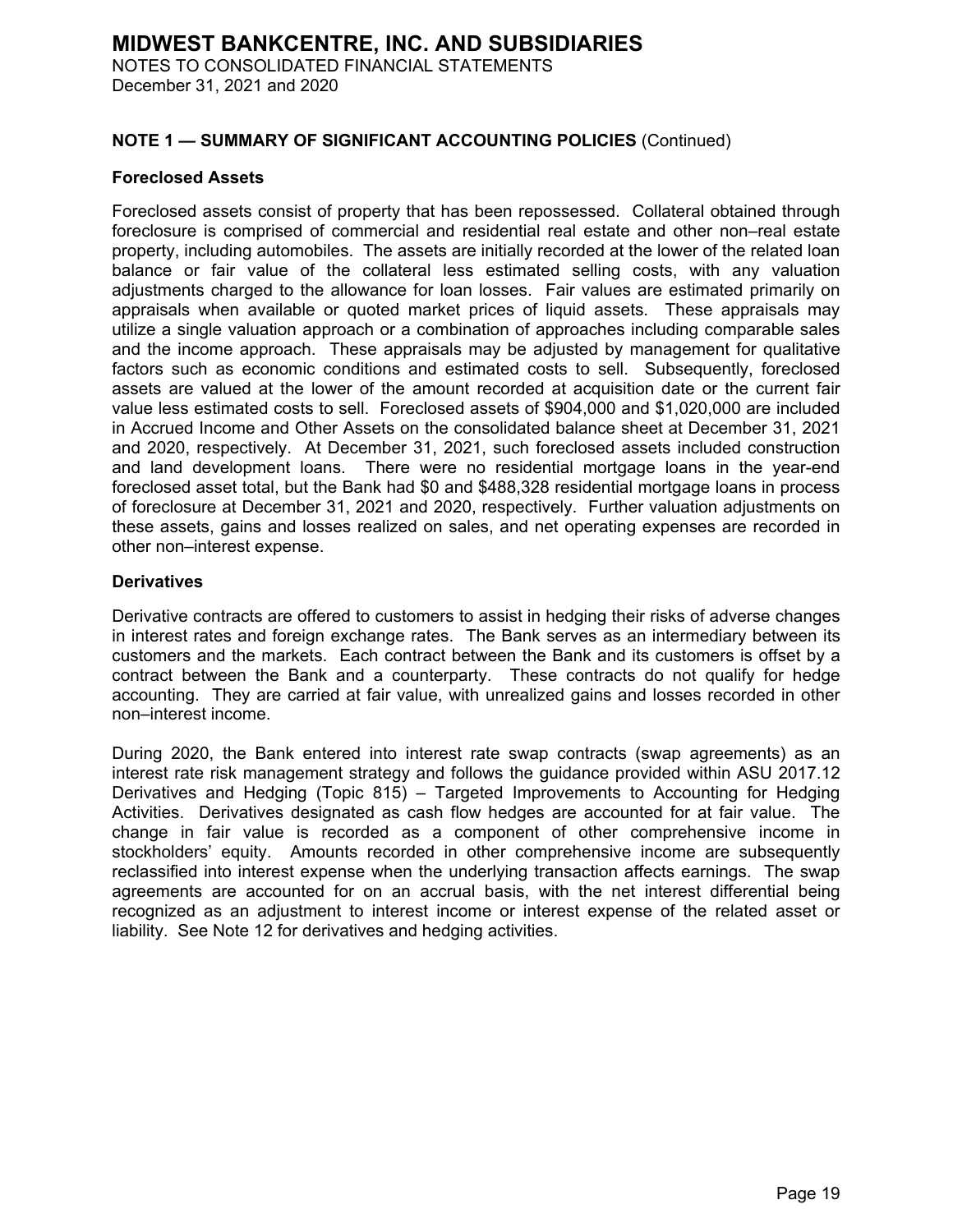NOTES TO CONSOLIDATED FINANCIAL STATEMENTS December 31, 2021 and 2020

### **NOTE 1 — SUMMARY OF SIGNIFICANT ACCOUNTING POLICIES** (Continued)

#### **Asset Impairment Assessments**

The Company reviews long–lived assets, such as fixed assets, intangibles and purchased intangibles subject to amortization, for impairment whenever events or changes in circumstances indicate that the carrying value of such assets may not be fully recoverable. Recoverability of assets to be held and used is measured by a comparison of carry amount of an asset to estimated undiscounted future cash flows expected to be generated by the asset. If the carrying amount of an asset exceeds its estimated future cash flows, an impairment charge is recognized in the amount by which the carrying amount of the asset exceeds the fair value of the asset. Assets to be disposed of are separately presented in the balance sheet and reported at the lower of the carrying amount or fair value less costs to sell, and are no longer depreciated. The assets and liabilities of a disposal group classified as held for sale are presented separately in the appropriate asset and liability sections of the balance sheet.

#### **Securities Sold Under Agreements to Repurchase**

Securities sold under agreements to repurchase generally mature within thirty days from the transaction date, with the exception of some agreements which mature in one year or less. Securities sold under agreements to repurchase are included in other borrowed funds on the consolidated balance sheet.

#### **Subordinated Debentures**

Debt issuance costs related to a recognized debt liability are presented in the balance sheet as a direct deduction from the carrying amount of the debt liability.

#### **Off–Balance Sheet Financial Instruments**

In the ordinary course of business, the Bank has entered into off–balance sheet financial instruments consisting of commitments to extend credit, and commitments under commercial and standby letters of credit. Such financial instruments are recorded in the consolidated financial statements when they become payable.

#### **Stock–Based Compensation**

Compensation cost for stock options granted on or after January 1, 2006 is calculated using the Black–Scholes option–pricing model.

#### **Treasury Stock**

Purchases of the Company's common stock are recorded at cost as treasury stock. Upon re– issuance for acquisitions, exercises of stock–based awards or other corporate purposes, treasury stock is reduced based upon the average cost basis of shares held. Fair value of the re–issued shares in excess of the average cost of treasury stock is recorded as capital surplus.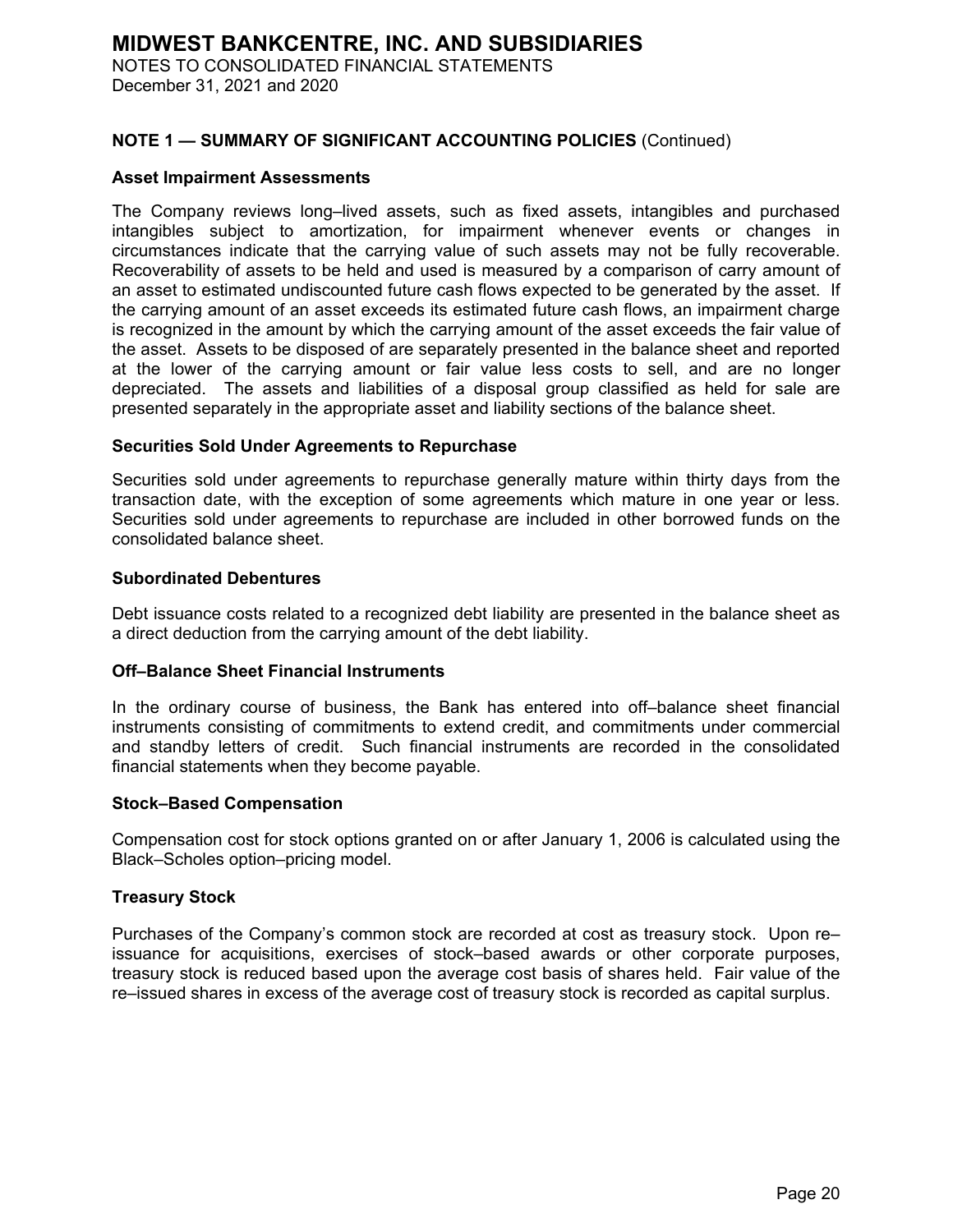NOTES TO CONSOLIDATED FINANCIAL STATEMENTS December 31, 2021 and 2020

### **NOTE 1 — SUMMARY OF SIGNIFICANT ACCOUNTING POLICIES** (Continued)

### **Income Taxes**

Income taxes are provided based on income reported for financial statement purposes and do not necessarily represent amounts currently payable under tax laws. Deferred income taxes are provided for temporary differences between the financial reporting basis and income tax basis of the Company's assets and liabilities, net operating losses, and tax credit carryforwards. Deferred tax assets and liabilities are measured using the enacted tax rates that are expected to apply to taxable income when such assets and liabilities are anticipated to be settled or realized. The effect on deferred tax assets and liabilities of a change in tax rates is recognized as tax expense or benefit in the period that includes the enactment date of the change. In determining the amount of deferred tax assets to recognize in the consolidated financial statements, the Company evaluates the likelihood of realizing such benefits in future periods. A valuation allowance is provided if it is more likely than not that all or some portion of the deferred tax asset will not be realized. The Company recognizes interest and penalties related to income taxes within income tax expense in the consolidated statements of income.

The Company and its subsidiaries file a consolidated federal income tax return.

### **Concentration of Credit**

The Bank's loans, commitments, and commercial and standby letters of credit have been granted primarily to customers in the St. Louis metropolitan area, and St. Charles and Jefferson counties in Missouri. Although the Bank has a diversified loan portfolio, a substantial portion of its customers' ability to service their loans is dependent upon the real estate economic sector. Most of these customers are depositors of the Bank. Investments in state and municipal securities also involve governmental entities within the Bank's market area. Commercial and standby letters of credit were granted primarily to commercial borrowers.

#### **Reclassifications**

Certain reclassifications have been made to the consolidated financial statements for the year ended December 31, 2020 to conform to the presentation for the year ended December 31, 2021.

#### **Accounting Standards Adopted**

ASU 2021-01, *Reference Rate Reform (Topic 848): Scope (ASU 2021-01).* ASU 2021-01 was issued in January 2021 and provided optional expedients and exceptions in ASC 848 to contracts, hedging relationships, and other transactions affected by reference rate reform if certain criteria are met. The amendment only applies to contracts, hedging relationships, and other transactions that reference LIBOR or another reference rate expected to be discontinued because of reference rate reform. The expedients and exceptions provided by the amendments will not apply to contract modifications made and hedging relationships entered into or evaluated after December 31, 2022, except for hedging relationships existing as of December 31, 2022, that an entity has elected certain optional expedients for and that are retained through the end of the hedging relationship. The amendments in this update were effective immediately upon issuance and did not have a material effect on the consolidated financial statements.

#### **Subsequent Events**

The Company has performed a review of events subsequent to the consolidated balance sheet date through March 16, 2022, the date the consolidated financial statements were available to be issued.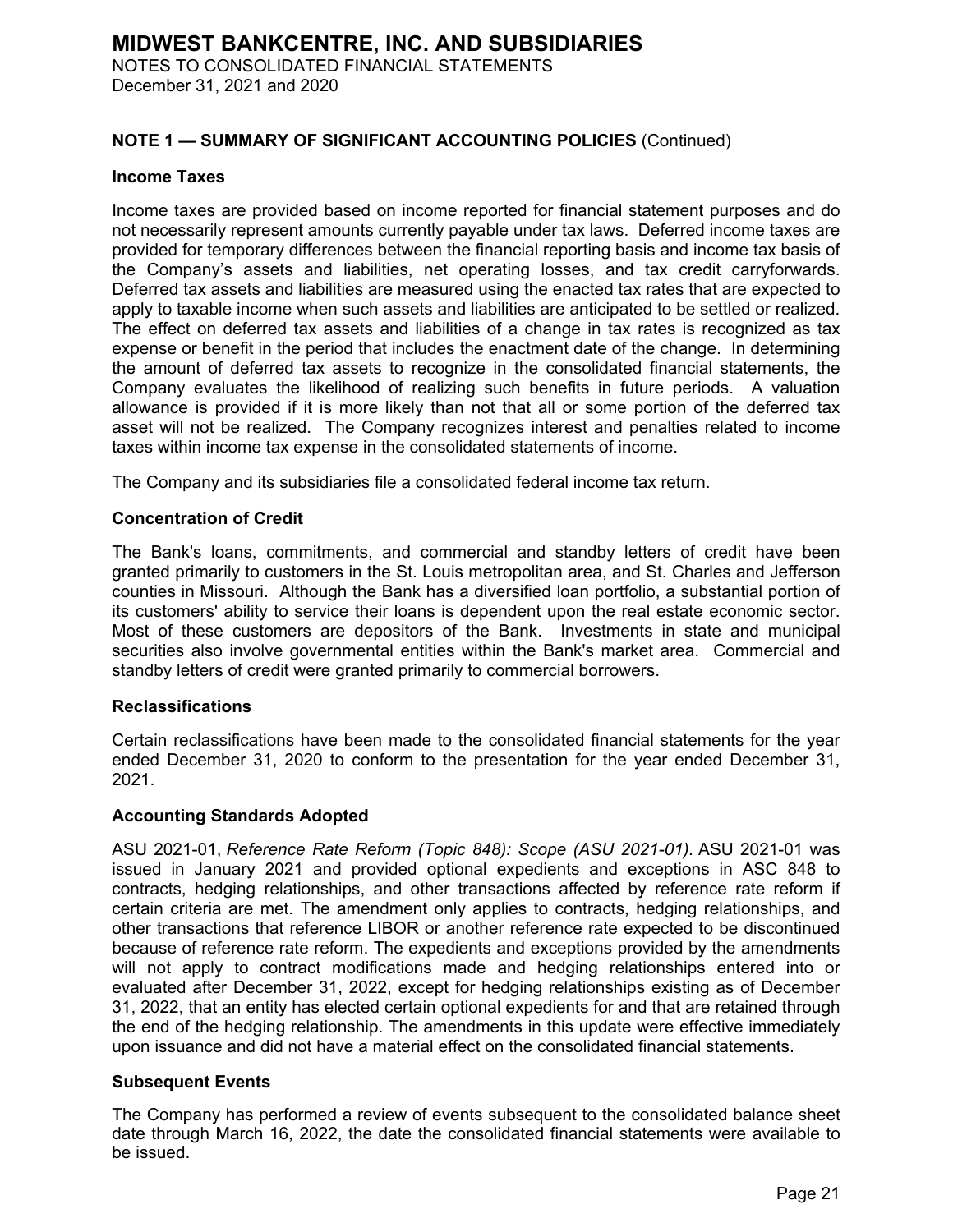NOTES TO CONSOLIDATED FINANCIAL STATEMENTS December 31, 2021 and 2020

# **NOTE 2 — INVESTMENT SECURITIES**

The amortized cost and fair value of investment securities are as follows:

|                                         | Amortized<br>Cost | Gross<br>Unrealized<br>Gains | Gross<br>Unrealized<br>Losses | Fair<br>Value     |
|-----------------------------------------|-------------------|------------------------------|-------------------------------|-------------------|
| December 31, 2021<br>Available-for-sale |                   |                              |                               |                   |
| U.S. Treasuries and agencies            | 120,032,135<br>\$ | \$<br>717,305                | (1,083,919)<br>\$             | 119,665,521       |
| Mortgage-backed securities              |                   |                              |                               |                   |
| Ginnie Mae                              | 1,073,670         | 23,087                       |                               | 1,096,757         |
| <b>Fannie Mae</b>                       | 9,704,739         | 518,017                      | (35,005)                      | 10,187,751        |
| <b>Freddie Mac</b>                      | 1,566,427         | 54,124                       |                               | 1,620,551         |
|                                         | 12,344,836        | 595,228                      | (35,005)                      | 12,905,059        |
| Collateralized mortgage obligations     | 55,145,266        | 1,058,651                    | (65, 805)                     | 56,138,112        |
| State and political subdivisions        |                   |                              |                               |                   |
| obligations                             | 24,687,019        | 538,365                      | (106, 745)                    | 25,118,639        |
| Time deposits                           | 2,447,896         |                              |                               | 2,447,896         |
| Corporate debt                          | 80,390,189        | 1,353,521                    | (952, 295)                    | 80,791,415        |
|                                         | \$295,047,341     | 4,263,070                    | (2,243,769)                   | \$297,066,642     |
| December 31, 2020                       |                   |                              |                               |                   |
| Available-for-sale                      |                   |                              |                               |                   |
| U.S. Treasuries and agencies            | 103,627,115<br>\$ | 1,918,623<br>\$              | (11, 716)<br>$\frac{1}{2}$    | 105,534,022<br>\$ |
| Mortgage-backed securities              |                   |                              |                               |                   |
| Ginnie Mae                              | 3,161,180         | 93,944                       |                               | 3,255,124         |
| <b>Fannie Mae</b>                       | 2,822,048         | 121,229                      |                               | 2,943,277         |
| <b>Freddie Mac</b>                      | 18,201,172        | 1,494,951                    |                               | 19,696,123        |
|                                         | 24,184,400        | 1,710,124                    |                               | 25,894,524        |
| Collateralized mortgage obligations     | 60,679,672        | 2,583,293                    | (1,801)                       | 63,261,164        |
| State and political subdivisions        |                   |                              |                               |                   |
| obligations                             | 23,243,960        | 815,434                      | (17, 143)                     | 24,042,251        |
| Time deposits                           | 2,447,896         |                              |                               | 2,447,896         |
| Corporate debt                          | 70,609,079        | 679,068                      | (236,064)                     | 71,052,083        |
|                                         | 284,792,122<br>\$ | 7,706,542<br>\$              | \$<br>(266, 724)              | 292,231,940<br>\$ |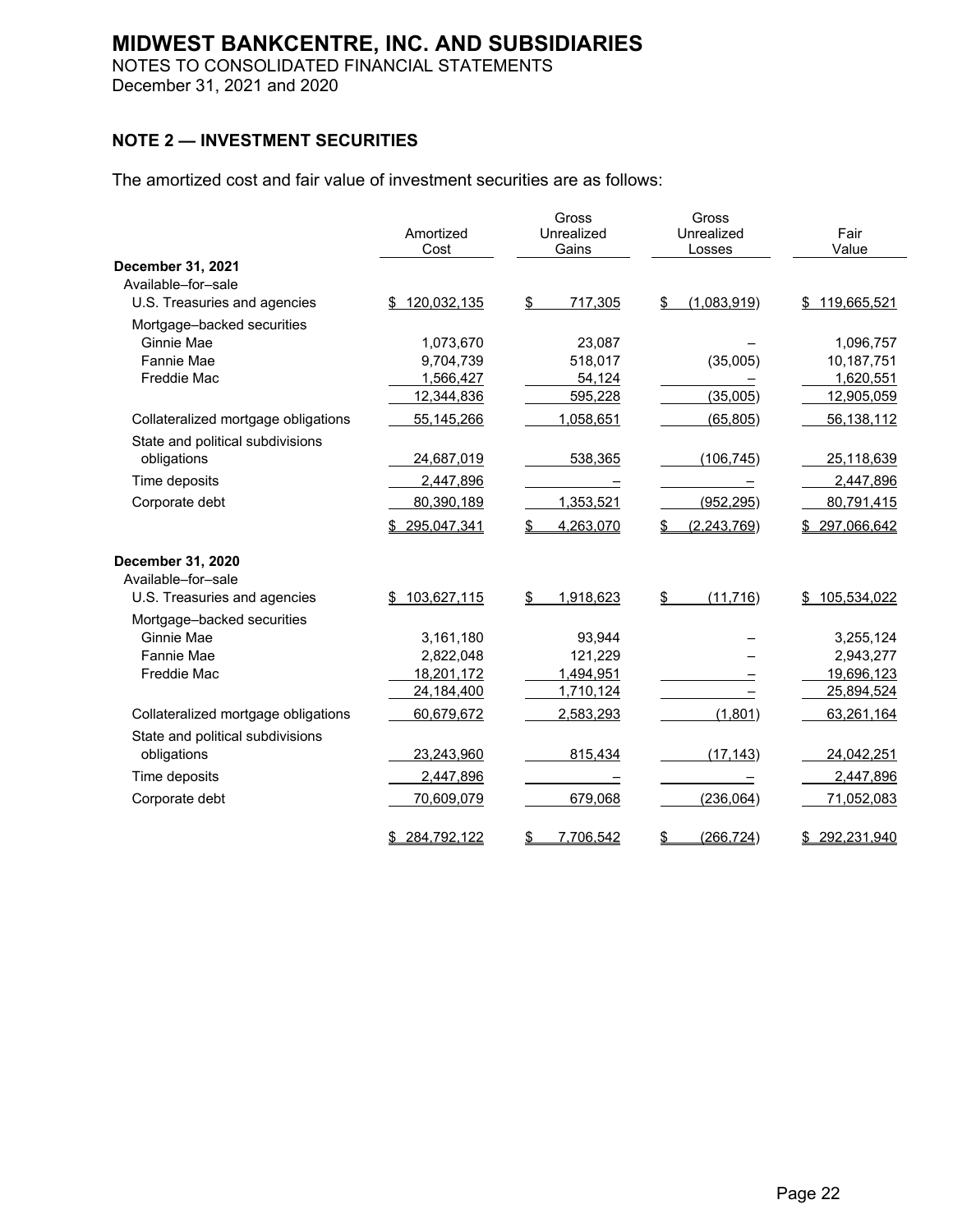NOTES TO CONSOLIDATED FINANCIAL STATEMENTS December 31, 2021 and 2020

### **NOTE 2 — INVESTMENT SECURITIES** (Continued)

The amortized cost and fair value of investment securities available–for–sale at December 31, 2021, by contractual maturity, are presented below. Securities with hard call dates and prerefunded dates are shown accordingly. Securities that paydown each month, mortgagebacked and collateralized mortgage obligations are presented by their estimated maturity date.

|                                 |   | Available-for-Sale |   |               |  |
|---------------------------------|---|--------------------|---|---------------|--|
|                                 |   | Amortized<br>Cost  |   | Fair<br>Value |  |
| Within One Year                 | S | 38,680,660         | S | 39,132,542    |  |
| After One but Within Five Years |   | 123,294,251        |   | 124,689,443   |  |
| After Five but Within Ten Years |   | 128,926,523        |   | 128,929,436   |  |
| After Ten Years                 |   | 4,145,907          |   | 4.315.221     |  |
|                                 |   | 295.047.341        |   | 297,066,642   |  |

At December 31, 2021 and 2020, investment securities with carrying value of \$163,213,697 and \$200,015,925, respectively, were pledged to secure public deposits, repurchase agreements and other borrowings.

Information pertaining to securities with gross unrealized losses at December 31, 2021 and 2020, aggregated by investment category and length of time that individual securities have been in continuous loss position, are as follows:

|                                     |                  | Less Than 12 Months<br>12 Months or Greater |               |                               |                  | Total                         |  |
|-------------------------------------|------------------|---------------------------------------------|---------------|-------------------------------|------------------|-------------------------------|--|
|                                     | Fair Value       | Gross<br>Unrealized<br>Losses               | Fair Value    | Gross<br>Unrealized<br>Losses | Fair Value       | Gross<br>Unrealized<br>Losses |  |
| December 31, 2021                   |                  |                                             |               |                               |                  |                               |  |
| U.S. Treasuries                     | \$               | \$                                          | \$            |                               |                  |                               |  |
| and agencies<br>Mortgage-backed     | 65,497,952       | (970, 260)                                  | 4,886,341     | (113, 659)<br>\$              | 70,384,293<br>\$ | \$(1,083,919)                 |  |
| securities                          |                  |                                             |               |                               |                  |                               |  |
| <b>Fannie Mae</b>                   |                  |                                             | 978,327       | (35,005)                      | 978,327          | (35,005)                      |  |
| Collateralized                      |                  |                                             |               |                               |                  |                               |  |
| mortgage                            |                  |                                             |               |                               |                  |                               |  |
| obligations                         | 2,108,746        | (36, 562)                                   | 1,078,991     | (29, 243)                     | 3,187,737        | (65, 805)                     |  |
| State and political<br>subdivisions |                  |                                             |               |                               |                  |                               |  |
| obligations                         | 3,307,803        | (57, 415)                                   | 1,940,188     | (49, 330)                     | 5,247,991        | (106, 745)                    |  |
| Corporate debt                      | 28,259,364       | (931, 325)                                  | 2,979,030     | (20, 970)                     | 31,238,394       | (952, 295)                    |  |
|                                     | 99,173,865       | \$(1,995,562)                               | 11,862,877    | (248, 207)                    | \$111,036,742    | \$(2,243,769)                 |  |
| December 31, 2020                   |                  |                                             |               |                               |                  |                               |  |
| U.S. Treasuries                     |                  |                                             |               |                               |                  |                               |  |
| and agencies                        | \$<br>2,986,909  | \$<br>(11, 716)                             | \$            | \$                            | 2,986,909<br>\$  | \$<br>(11, 716)               |  |
| Collateralized                      |                  |                                             |               |                               |                  |                               |  |
| mortgage                            | 880,604          |                                             |               |                               | 1,555,677        |                               |  |
| obligations<br>State and political  |                  | (1,090)                                     | 675,073       | (711)                         |                  | (1, 801)                      |  |
| subdivisions                        |                  |                                             |               |                               |                  |                               |  |
| obligations                         | 1,981,499        | (17, 143)                                   |               |                               | 1,981,499        | (17, 143)                     |  |
| Corporate debt                      | 30,857,380       | (236,064)                                   |               |                               | 30,857,380       | (236,064)                     |  |
|                                     | 36.706.392<br>S. | (266.013)                                   | 675.073<br>\$ | (711)<br>\$                   | 37.381.465<br>\$ | (266.724)<br>\$               |  |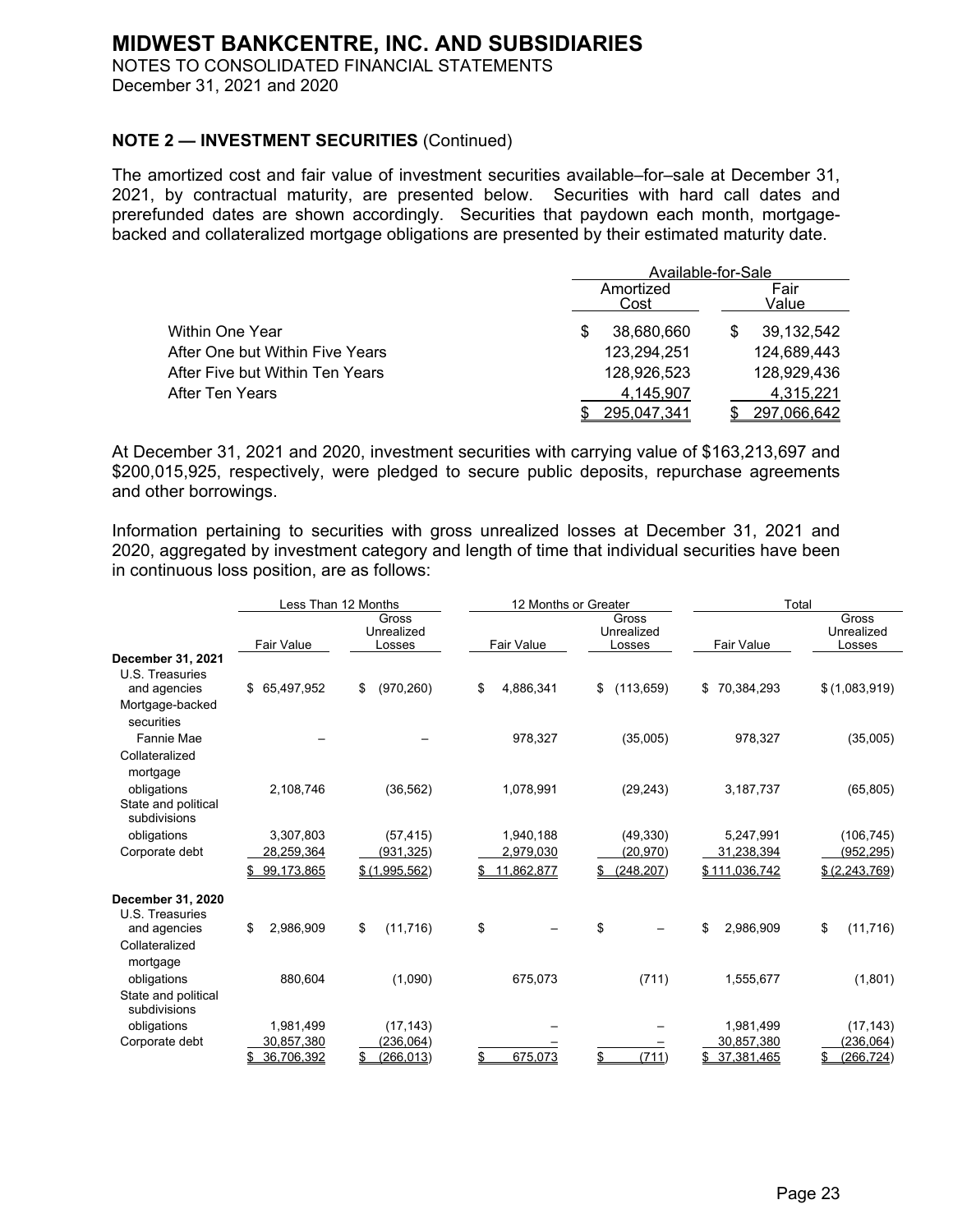NOTES TO CONSOLIDATED FINANCIAL STATEMENTS December 31, 2021 and 2020

## **NOTE 2 — INVESTMENT SECURITIES** (Continued)

Management evaluates securities for other–than–temporary impairment at least on an annual basis and more frequently when economic or market conditions warrant such evaluation. Consideration is given to (1) the length of time and the extent to which the fair value has been less than cost, (2) the financial condition and near–term prospects of the issuer, and (3) the intent and ability of the Company to retain its investment in the issuer for a period of time sufficient to allow for any anticipated recovery in fair value.

At December 31, 2021, debt securities with unrealized losses have depreciated 2.0% from the Company's amortized cost basis. These unrealized losses relate principally to current interest rates for similar types of securities. In analyzing an issuer's financial condition, management considers whether the securities are issued by the federal government or its agencies, whether downgrades by bond agencies have occurred, and the results of reviews of the issuer's financial condition. There were no impairment losses during the years ended December 31, 2021 and 2020.

Proceeds from the sale of securities were \$6,647,345 in 2021 and \$45,079,872 in 2020. There were gross gains of \$271,384 and no losses resulting in a net gain of \$271,384 for 2021. There were gross gains of \$1,194,775 and losses of \$1,251 resulting in a net gain of \$1,193,524 for 2020. There were no securities available–for–sale with other–than–temporary impairment losses recognized for the years ended December 31, 2021 and 2020.

There were no trading or held–to–maturity securities at December 31, 2021 and 2020.

There were no securities transferred between classifications during the years ended December 31, 2021 and 2020.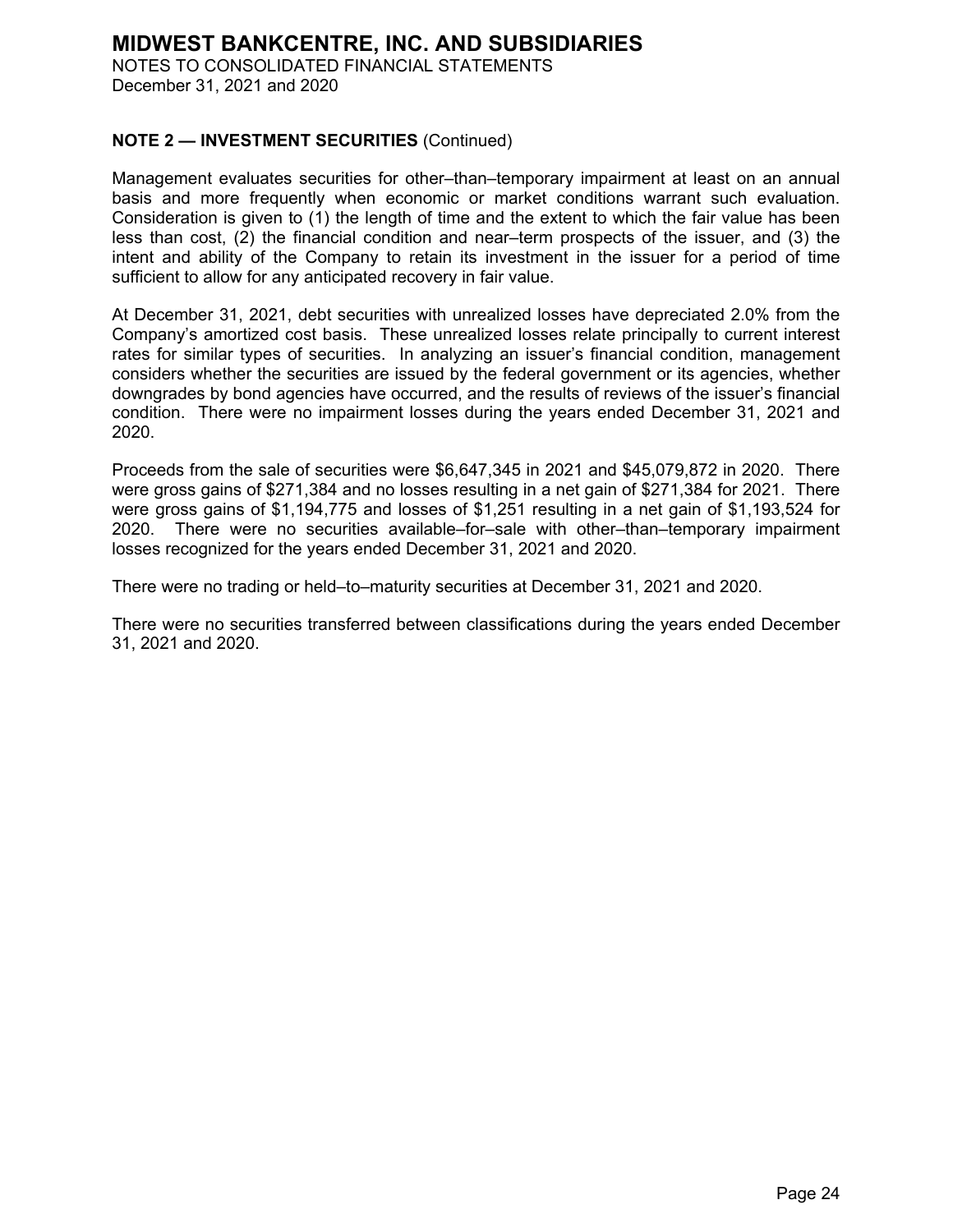NOTES TO CONSOLIDATED FINANCIAL STATEMENTS December 31, 2021 and 2020

### **NOTE 3 — LOANS**

Major classifications of loans are as follows:

|                                   | December 31,     |                  |  |  |
|-----------------------------------|------------------|------------------|--|--|
|                                   | 2021             | 2020             |  |  |
| Commercial and Industrial         |                  |                  |  |  |
| <b>Real Estate Construction</b>   | \$<br>97,187,034 | \$<br>62,321,687 |  |  |
| Commercial and Industrial         | 515,641,274      | 546,290,641      |  |  |
|                                   | 612,828,308      | 608,612,328      |  |  |
| Secured by Real Estate            |                  |                  |  |  |
| <b>Owner-Occupied Real Estate</b> | 292,035,479      | 241,656,362      |  |  |
| <b>Commercial Real Estate</b>     | 633,687,819      | 611,087,153      |  |  |
|                                   | 925,723,298      | 852,743,515      |  |  |
| Consumer                          |                  |                  |  |  |
| Mortgage 1–4 Family               | 201,075,120      | 271,746,533      |  |  |
| Home Equity                       | 33,870,844       | 35,710,154       |  |  |
| Individual                        | 60,253,160       | 54,949,703       |  |  |
|                                   | 295, 199, 124    | 362,406,390      |  |  |
|                                   | 1,833,750,730    | 1,823,762,233    |  |  |
| Less Allowance for Loan Losses    | 21,767,876       | 19,759,027       |  |  |
|                                   | \$1,811,982,854  | \$1,804,003,206  |  |  |

There were \$5,111,623 and \$33,857,293 of loans held for sale included in mortgage 1–4 family loans above as of December 31, 2021 and 2020, respectively. During 2021 and 2020 respectively, \$78,577,000 and \$206,407,000 of PPP loans were originated and gross fees of \$3,552,000 and \$6,770,000 were received. As of December 31, 2021 and 2020 respectively, there were approximately \$34,811,000 and \$151,546,000 of PPP loans included in the Commercial and Industrial totals above that were still outstanding and approximately \$1,027,000 and \$2,331,000 of gross fees that had not been recognized.

There were loans of \$794,188,000 and \$814,685,000 pledged at the FHLB as collateral for borrowings and letters of credit obtained to secure public deposits at December 31, 2021 and 2020, respectively. There were \$81,798,075 and \$37,201,376 of loans pledged to the Federal Reserve Bank at December 31, 2021 and 2020, respectively.

Changes in the allowance for loan losses by portfolio segment are as follows:

|                                                   | Commercial &<br>Industrial | Secured Bv<br><b>Real Estate</b> | Consumer         | Total            |
|---------------------------------------------------|----------------------------|----------------------------------|------------------|------------------|
| <b>December 31, 2021</b>                          |                            |                                  |                  |                  |
| Balance, beginning<br>Adjustment to provision for | \$<br>6,713,676            | \$<br>7,252,421                  | \$<br>5,792,930  | \$<br>19,759,027 |
| loan losses                                       | 371,681                    | 1,527,375                        | 534,682          | 2,433,738        |
| Recoveries on loans previously                    |                            |                                  |                  |                  |
| charged off                                       | 58,377                     |                                  | 102,917          | 161,294          |
| Less loans charged off                            | (131, 764)                 |                                  | (454,419)        | (586,183)        |
| Balance, ending                                   | 7.011.970                  | 8.779.796                        | 5.976.110        | 21,767,876       |
| December 31, 2020                                 |                            |                                  |                  |                  |
| Balance, beginning<br>Adjustment to provision for | \$<br>5,289,491            | \$<br>5,440,453                  | \$<br>4,806,763  | \$<br>15,536,707 |
| loan losses                                       | 1,939,047                  | 1,790,275                        | 1,120,678        | 4,850,000        |
| Recoveries on loans previously                    |                            |                                  |                  |                  |
| charged off                                       | 9,104                      | 21,693                           | 24,678           | 55,475           |
| Less loans charged off                            | <u>(523,966)</u>           |                                  | <u>(159,189)</u> | <u>(683,155)</u> |
| Balance, ending                                   | 6,713,676                  | 7,252,421                        | 5,792,930        | 19,759,027       |
|                                                   |                            |                                  |                  | Page 25          |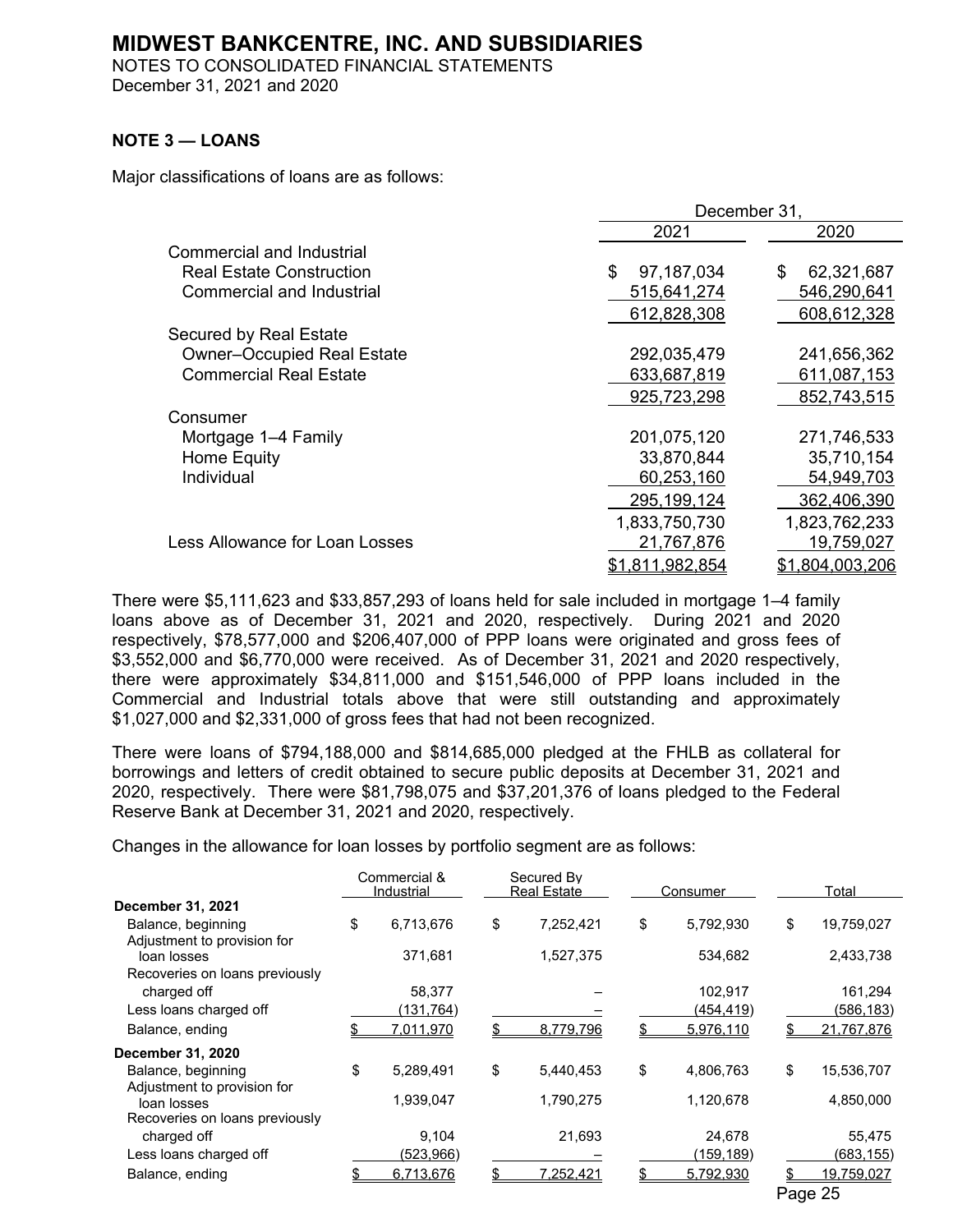NOTES TO CONSOLIDATED FINANCIAL STATEMENTS December 31, 2021 and 2020

### **NOTE 3 — LOANS** (Continued)

The following table shows the balance in the allowance for loan losses at December 31, 2021 and 2020, and the related loan balance, disaggregated on the basis of impairment methodology and portfolio segment. Loans evaluated include loans on non–accrual status with balances exceeding \$500,000, which are individually evaluated for impairment, and other impaired loans deemed to have similar risk characteristics, which are collectively evaluated.

|                                                               | Commercial &<br>Industrial | Secured By<br><b>Real Estate</b> | Consumer          | Total            |
|---------------------------------------------------------------|----------------------------|----------------------------------|-------------------|------------------|
| December 31, 2021                                             |                            |                                  |                   |                  |
| Allowance for loan losses                                     |                            |                                  |                   |                  |
| Individually evaluated                                        |                            |                                  |                   |                  |
| for impairment                                                | \$<br>896,285              | \$<br>1,525,600                  | \$<br>856,406     | \$<br>3,278,291  |
| Collectively evaluated                                        |                            |                                  |                   |                  |
| for impairment                                                | 6,115,685                  | 7,254,196                        | 5,119,704         | 18,489,525       |
| Balance, end of year                                          | 7,011,970                  | \$<br>8,779,796                  | 5,976,110<br>\$   | \$<br>21,767,876 |
| Loans outstanding, net of allowance<br>Individually evaluated |                            |                                  |                   |                  |
| for impairment                                                | \$<br>10,306,838           | \$<br>27,114,476                 | \$<br>5,377,436   | \$<br>42,798,750 |
| Collectively evaluated                                        |                            |                                  |                   |                  |
| for impairment                                                | 595,509,500                | 889,829,026                      | 283,845,578       | 1,769,184,104    |
| Balance, end of year                                          | 605,816,338<br>\$          | \$916,943,502                    | \$289,223,014     | \$1,811,982,854  |
| December 31, 2020                                             |                            |                                  |                   |                  |
| Allowance for loan losses                                     |                            |                                  |                   |                  |
| Individually evaluated                                        |                            |                                  |                   |                  |
| for impairment                                                | \$<br>2,072,499            | \$<br>1,444,004                  | \$<br>968,768     | \$<br>4,485,271  |
| Collectively evaluated                                        |                            |                                  |                   |                  |
| for impairment                                                | 4,641,177                  | 5,808,417                        | 4,824,162         | 15,273,756       |
| Balance, end of year                                          | 6,713,676                  | \$<br>7,252,421                  | \$<br>5,792,930   | 19,759,027<br>\$ |
| Loans outstanding, net of allowance                           |                            |                                  |                   |                  |
| Individually evaluated                                        |                            |                                  |                   |                  |
| for impairment                                                | \$<br>13,948,727           | \$<br>30,225,991                 | \$<br>6,639,906   | \$<br>50,814,624 |
| Collectively evaluated                                        |                            |                                  |                   |                  |
| for impairment                                                | 587,949,925                | 815,265,103                      | 349,973,554       | 1,753,188,582    |
| Balance, end of year                                          | 601,898,652<br>\$          | 845,491,094<br>\$                | 356,613,460<br>\$ | \$1,804,003,206  |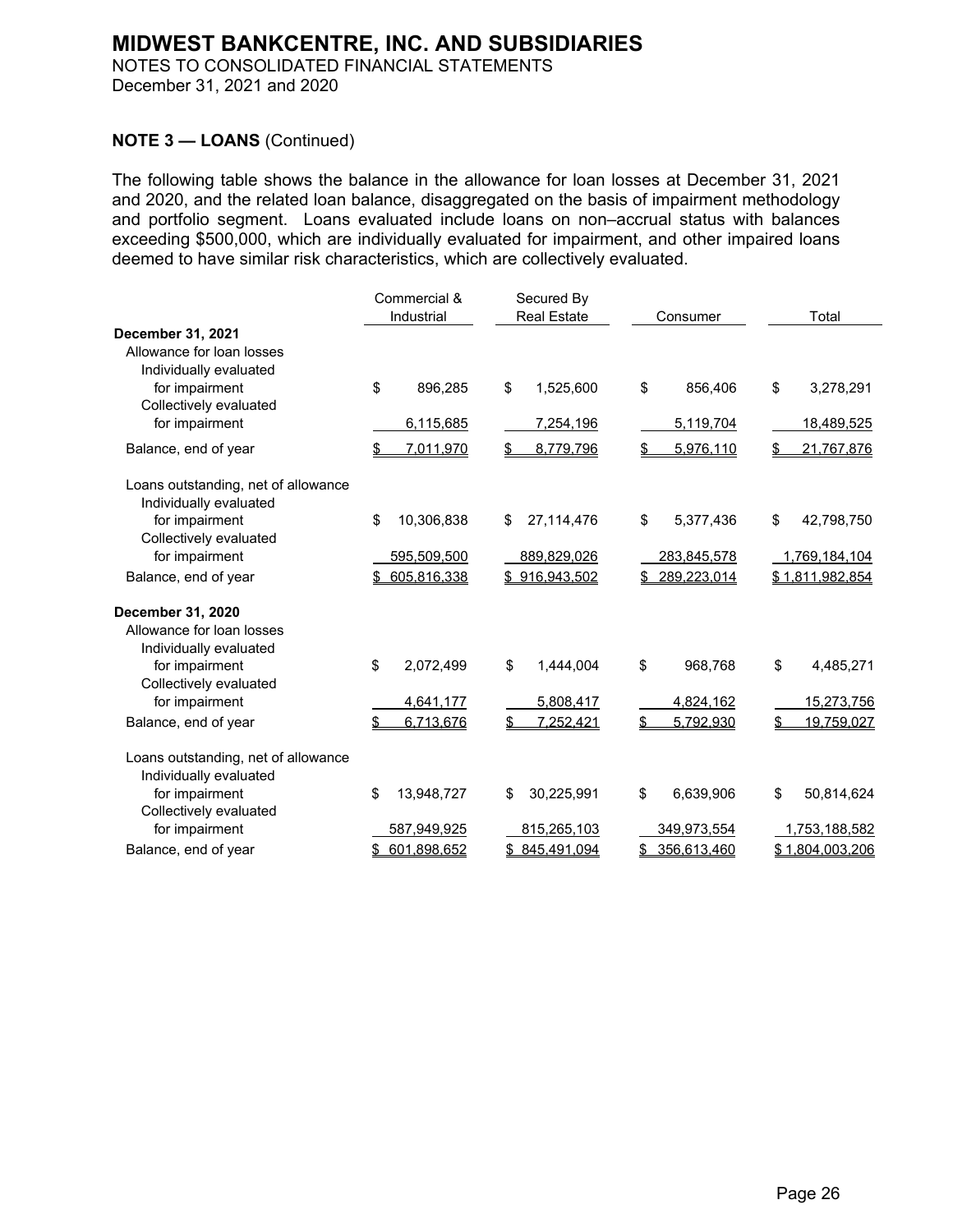NOTES TO CONSOLIDATED FINANCIAL STATEMENTS December 31, 2021 and 2020

### **NOTE 3 — LOANS** (Continued)

When the Bank modifies a loan, management evaluates any possible impairment based on the present value of expected future cash flows, discounted at the contractual interest rate of the original loan agreement, except when the sole (remaining) source of repayment for the loan is in operation or liquidation of the collateral. In these cases, management uses the current fair value of the collateral, less selling costs, instead of discounted cash flows. If management determines that the value of the modified loan is less than the recorded investment in the loan (net of previous charge–offs, deferred loan fees or costs and unamortized premium or discount), impairment is recognized by class of loan, as applicable, through an allowance estimate or a charge–off to the allowance. Segment and class status is determined by the loan's classification at origination.

The following tables include the recorded investment and number of modifications for modified loans by class that were determined to be troubled debt restructurings that occurred during the years ended December 31, 2021 and 2020. The Bank reports the recorded investment in the loans prior to a modification and also the recorded investment in the loans after the loans were modified. There were no troubled debt restructurings within the last year where a concession has been made, that then defaulted in the current reporting period.

|                                   | Number of<br>Modifications | Recorded<br>Investment<br>Prior to<br>Modification | Recorded<br>Investment<br>After<br>Modification |
|-----------------------------------|----------------------------|----------------------------------------------------|-------------------------------------------------|
| December 31, 2021                 |                            |                                                    |                                                 |
| <b>Commercial Real Estate</b>     |                            | \$                                                 | \$                                              |
| Commercial and Industrial         |                            |                                                    |                                                 |
| Owner-Occupied Real Estate        |                            |                                                    |                                                 |
| <b>Construction Real Estate</b>   |                            |                                                    |                                                 |
| Mortgage 1-4 Family               |                            |                                                    |                                                 |
| Home Equity                       |                            |                                                    |                                                 |
| Individual                        |                            |                                                    |                                                 |
|                                   |                            | \$                                                 |                                                 |
| <b>December 31, 2020</b>          |                            |                                                    |                                                 |
| <b>Commercial Real Estate</b>     |                            | \$<br>198,120                                      | \$<br>198,120                                   |
| Commercial and Industrial         |                            | 60,987                                             | 60,987                                          |
| <b>Owner-Occupied Real Estate</b> |                            |                                                    |                                                 |
| <b>Construction Real Estate</b>   |                            |                                                    |                                                 |
| Mortgage 1-4 Family               |                            |                                                    |                                                 |
| Home Equity                       |                            |                                                    |                                                 |
| Individual                        |                            |                                                    |                                                 |
|                                   |                            | 259,107                                            | \$<br>259,107                                   |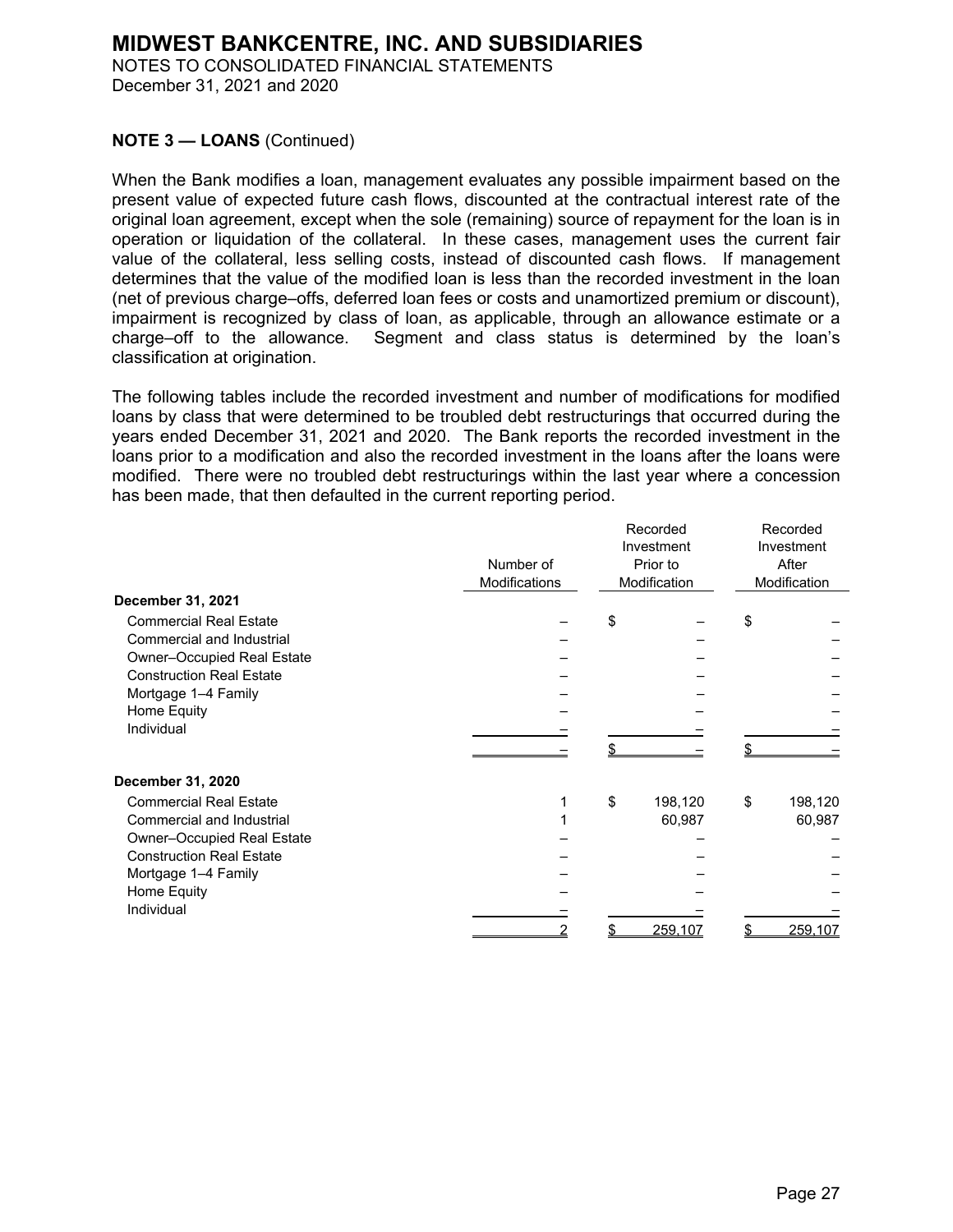NOTES TO CONSOLIDATED FINANCIAL STATEMENTS December 31, 2021 and 2020

## **NOTE 3 — LOANS** (Continued)

The categories of impaired loans are presented in the following table:

|                                                | December 31. |           |    |                      |
|------------------------------------------------|--------------|-----------|----|----------------------|
|                                                |              | 2021      |    | 2020                 |
| Non-Accrual Loans<br><b>Restructured Loans</b> |              | 5.664.080 | \$ | 7,096,693<br>259,107 |
| <b>Total Impaired Loans</b>                    |              | 5,664,080 |    | 355,800"             |

For the years presented there were no commitments to lend additional funds for these impaired loans.

The following table provides additional information about impaired loans by loan class held by the Bank at December 31, 2021 and 2020, segregated between loans for which an allowance for credit losses has been provided and loans for which no allowance has been provided:

|                                    |            | Unpaid          |           | Interest   |  |
|------------------------------------|------------|-----------------|-----------|------------|--|
|                                    | Recorded   | Principal       | Related   | Income     |  |
|                                    | Investment | <b>Balance</b>  | Allowance | Recognized |  |
| December 31, 2021                  |            |                 |           |            |  |
| With no related allowance recorded |            |                 |           |            |  |
| <b>Commercial Real Estate</b>      | \$         | \$              | \$        | \$         |  |
| <b>Owner-Occupied Real Estate</b>  |            |                 |           |            |  |
| <b>Construction Real Estate</b>    |            |                 |           |            |  |
| Commercial and Industrial          |            |                 |           |            |  |
| Mortgage 1-4 Family                |            |                 |           |            |  |
| Home Equity                        |            |                 |           |            |  |
| Individual                         |            |                 |           |            |  |
|                                    |            |                 |           |            |  |
| With an allowance recorded         |            |                 |           |            |  |
| <b>Commercial Real Estate</b>      | 785,591    | 785,591         | 59,700    | 72,090     |  |
| Owner-Occupied Real Estate         | 270,315    | 270,315         | 27,032    | 20,084     |  |
| <b>Construction Real Estate</b>    | 417,629    | 417,629         | 91,810    | 15,811     |  |
| Commercial and Industrial          | 2,004,140  | 2,004,140       | 221,941   | 102,360    |  |
| Mortgage 1-4 Family                | 1,819,773  | 1,819,773       | 165,197   | 75,653     |  |
| Home Equity                        | 361,838    | 361,838         | 48,105    | 19,133     |  |
| Individual                         | 4,794      | 4,794           | 46,612    | 398        |  |
|                                    | 5,664,080  | 5,664,080       | 660,397   | 305,529    |  |
|                                    | 5.664.080  | 5,664,080<br>\$ | 660,397   | 305,529    |  |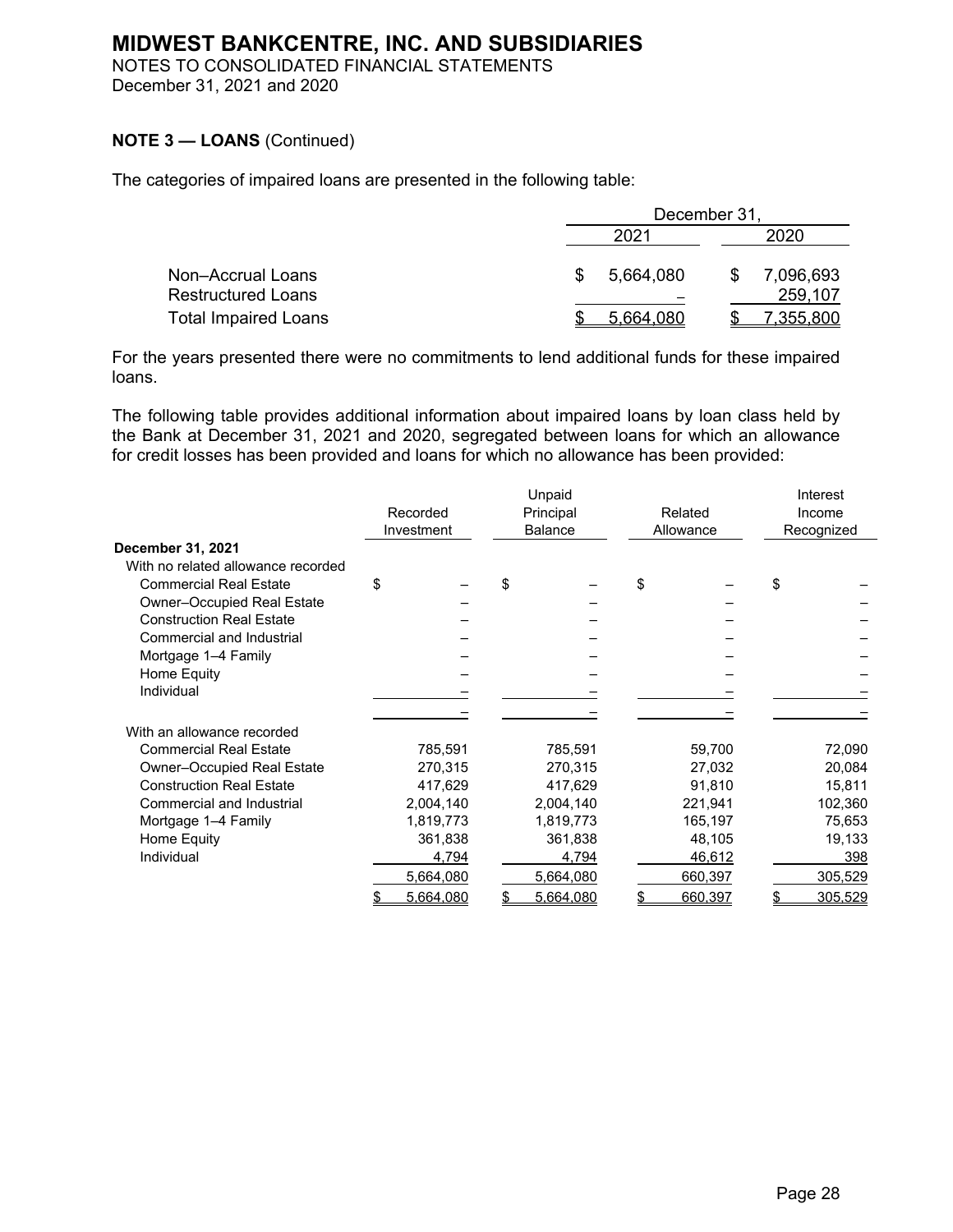NOTES TO CONSOLIDATED FINANCIAL STATEMENTS December 31, 2021 and 2020

## **NOTE 3 — LOANS** (Continued)

|                                    |            | Unpaid         |           | Interest   |  |
|------------------------------------|------------|----------------|-----------|------------|--|
|                                    | Recorded   | Principal      | Related   | Income     |  |
|                                    | Investment | <b>Balance</b> | Allowance | Recognized |  |
| December 31, 2020                  |            |                |           |            |  |
| With no related allowance recorded |            |                |           |            |  |
| <b>Commercial Real Estate</b>      | \$         | \$             | \$        | \$         |  |
| Owner-Occupied Real Estate         |            |                |           |            |  |
| <b>Construction Real Estate</b>    |            |                |           |            |  |
| Commercial and Industrial          |            |                |           |            |  |
| Mortgage 1-4 Family                |            |                |           |            |  |
| Home Equity                        |            |                |           |            |  |
| Individual                         |            |                |           |            |  |
|                                    |            |                |           |            |  |
| With an allowance recorded         |            |                |           |            |  |
| <b>Commercial Real Estate</b>      | 1,022,210  | 1,022,210      | 82,567    | 113,303    |  |
| <b>Owner-Occupied Real Estate</b>  | 310,444    | 10,444         | 31,045    | 32,712     |  |
| <b>Construction Real Estate</b>    |            |                |           |            |  |
| Commercial and Industrial          | 3,240,964  | 3,240,964      | 608,229   | 130,326    |  |
| Mortgage 1-4 Family                | 2,413,646  | 2,413,646      | 153,303   | 86,605     |  |
| Home Equity                        | 368,536    | 368,536        | 36,741    | 14,991     |  |
| Individual                         |            |                |           |            |  |
|                                    | 7,355,800  | 7,355,800      | 911,885   | 377,937    |  |
|                                    | 7.355.800  |                | 911.885   |            |  |
|                                    |            | 7,355,800      |           | 377,937    |  |

Impaired loans include loans on non–accrual status. The average recorded investment in impaired loans during the years ended December 31, 2021 and 2020 was \$6,705,336 and \$6,012,091, respectively. No interest was recognized on these non–accrual loans during their period of impairment.

The following table provides aging information on the Company's past due and accruing loans, in addition to the balances of loans on non–accrual status by loan class, at December 31, 2021 and 2020:

|                                   | Current or        |                 | 90 Days       |                 |                   |
|-----------------------------------|-------------------|-----------------|---------------|-----------------|-------------------|
|                                   | Less Than         |                 | Past Due      |                 |                   |
|                                   | 30 Days           | $30 - 89$       | And Still     | $Non-$          |                   |
|                                   | Past Due          | Past Due        | Accruing      | Accrual         | Total             |
| December 31, 2021                 |                   |                 |               |                 |                   |
| <b>Commercial Real Estate</b>     | 629,395,752<br>\$ | 3,506,476<br>\$ | \$            | \$<br>785,591   | \$<br>633,687,819 |
| Owner-Occupied Real Estate        | 291,765,164       |                 |               | 270,315         | 292,035,479       |
| <b>Construction Real Estate</b>   | 96,769,405        |                 |               | 417,629         | 97,187,034        |
| Commercial and Industrial         | 513,204,164       | 392,198         | 40,772        | 2,004,140       | 515,641,274       |
| Mortgage 1-4 Family               | 197, 137, 249     | 1,895,676       | 222,422       | 1,819,773       | 201,075,120       |
| Home Equity                       | 32,941,630        | 538,627         | 28,749        | 361,838         | 33,870,844        |
| Individual                        | 60,054,228        | 193,810         | 328           | 4,794           | 60,253,160        |
|                                   | \$1,821,267,592   | 6,526,787<br>\$ | 292,271<br>S. | 5,664,080<br>S. | \$1,833,750,730   |
| December 31, 2020                 |                   |                 |               |                 |                   |
| <b>Commercial Real Estate</b>     | \$<br>609,529,124 | \$<br>733,940   | \$            | \$<br>824,089   | \$<br>611,087,153 |
| <b>Owner-Occupied Real Estate</b> | 241,345,918       |                 |               | 310,444         | 241,656,362       |
| <b>Construction Real Estate</b>   | 62,321,687        |                 |               |                 | 62,321,687        |
| Commercial and Industrial         | 539,635,600       | 3,404,758       | 70,306        | 3,179,977       | 546,290,641       |
| Mortgage 1-4 Family               | 267,281,860       | 1,982,469       | 68,558        | 2,413,646       | 271,746,533       |
| Home Equity                       | 34,710,535        | 625,139         | 5,943         | 368,537         | 35,710,154        |
| Individual                        | 54,789,141        | 160,562         |               |                 | 54,949,703        |
|                                   | \$1,809,613,865   | 6,906,868       | 144,807       | 7,096,693<br>\$ | \$1,823,762,233   |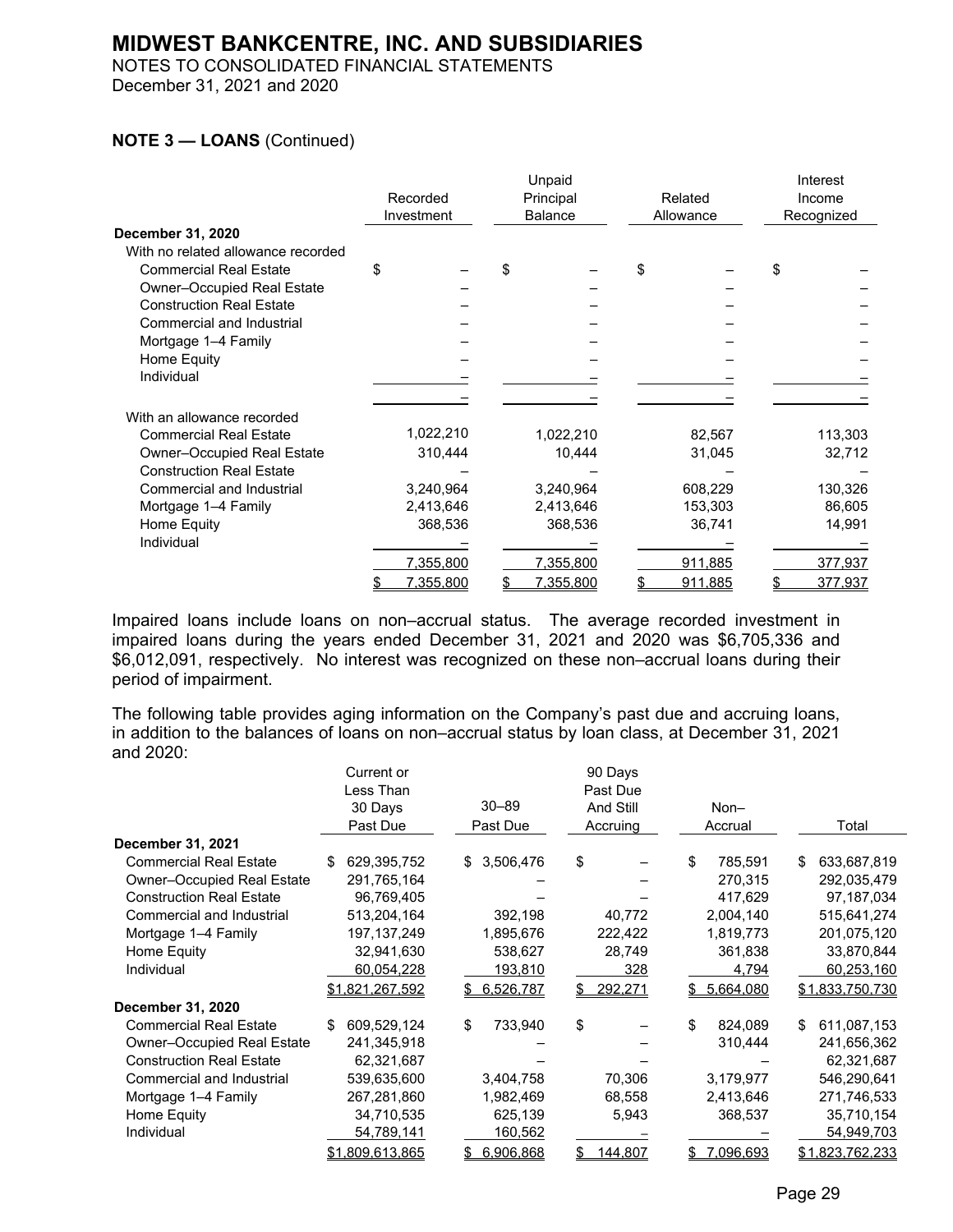NOTES TO CONSOLIDATED FINANCIAL STATEMENTS December 31, 2021 and 2020

### **NOTE 3 — LOANS** (Continued)

The following table provides information about the credit quality of the loan portfolio, by loan class, using the Bank's internal rating system as an indicator. The internal rating system is a series of grades reflecting management's risk assessment, based on its analysis of the borrower's financial condition. Credit risk grades are reviewed continuously by management based on a variety of sources, including, but not limited to, financial information, collateral valuation updates, and market information. As this information becomes available management analyzes the resulting ratings, as well as other external statistics and factors, to track loan performance. The "average or lower risk" category represents a range of loan grades that are comprised of loans with minimal risk at the lower end of the grading system to higher, though still acceptable, risk at the upper range end. Movement of risk through the various grade levels in the "average or lower risk" category is monitored for early identification of credit deterioration. The "watch" rating is attached to loans where the borrower exhibits material negative financial trends due to borrower specific or systemic conditions that, if left uncorrected, threaten its capacity to meet its debt obligations. The borrower is believed to have sufficient financial flexibility to react to and resolve its negative financial situation. The watch list rating is a transitional grade that is closely monitored for improvement or deterioration. The "substandard" rating is applied to loans where the borrower exhibits well–defined weaknesses that jeopardize its continued performance and are of a severity that the distinct possibility of default exists. The "doubtful" rating is applied to loans when collection is highly questionable and improbable, but its classification as an estimated loss is deferred until a more exact status can be determined. A "loss" rating is a loan considered uncollectible and of such little value that its continuance as an active bank asset is not warranted.

|                       |                    | Owner-             |                    |                |               |                  |                   |                 |
|-----------------------|--------------------|--------------------|--------------------|----------------|---------------|------------------|-------------------|-----------------|
|                       | Commercial         | Occupied           | Construction       | Commercial     | Mortgage      |                  |                   |                 |
|                       | <b>Real Estate</b> | <b>Real Estate</b> | <b>Real Estate</b> | and Industrial | 1-4 Family    | Home Equity      | Individual        | Total           |
| December 31, 2021     |                    |                    |                    |                |               |                  |                   |                 |
| Average or lower risk | \$391,273,297      | \$164,495,984      | 33,805,453<br>S    | \$364,728,449  | \$193,531,630 | 31,332,090<br>\$ | \$<br>47,320,107  | \$1,226,487,010 |
| Higher than average   |                    |                    |                    |                |               |                  |                   |                 |
| risk                  | 228,063,834        | 113,250,107        | 62,963,952         | 140,127,331    | 2,681,322     | 1,435,551        | 12,664,582        | 561,186,679     |
| Watch                 | 10,856,854         | 10,809,815         |                    | 3,026,782      | 1,334,807     | 207,422          |                   | 26,235,680      |
| Substandard           | 3,493,834          | 3,479,573          | 417,629            | 7,758,712      | 3,527,361     | 895,781          | 268,471           | 19,841,361      |
| Doubtful              |                    |                    |                    |                |               |                  |                   |                 |
| Loss                  |                    |                    |                    |                |               |                  |                   |                 |
|                       | \$633.687.819      | \$292,035,479      | 97.187.034<br>\$   | \$515.641.274  | \$201,075,120 | 33.870.844<br>\$ | \$.<br>60.253.160 | \$1.833.750.730 |
| December 31, 2020     |                    |                    |                    |                |               |                  |                   |                 |
| Average or lower risk | \$348,909,948      | \$124,143,310      | 17,104,792<br>\$   | \$382,701,854  | \$261,165,167 | \$<br>32,120,145 | 43,960,124<br>\$  | \$1,210,105,340 |
| Higher than average   |                    |                    |                    |                |               |                  |                   |                 |
| risk                  | 242,846,995        | 105,173,267        | 45,216,895         | 147,567,561    | 4,457,012     | 2,257,893        | 10,837,375        | 588,356,998     |
| Watch                 | 12,001,787         | 9,715,650          |                    | 4,606,131      | 1,315,823     | 324,543          | 37,842            | 28,001,776      |
| Substandard           | 7,328,423          | 2,624,135          | -                  | 11,415,095     | 4,808,531     | 1,007,573        | 114,362           | 27,298,119      |
| Doubtful              |                    |                    |                    |                |               |                  |                   |                 |
| Loss                  |                    |                    |                    |                |               |                  |                   |                 |
|                       | \$611.087.153      | \$241,656,362      | 62,321,687<br>S    | \$546.290.641  | \$271,746,533 | 35.710.154<br>S  | 54.949.703<br>S   | \$1.823.762.233 |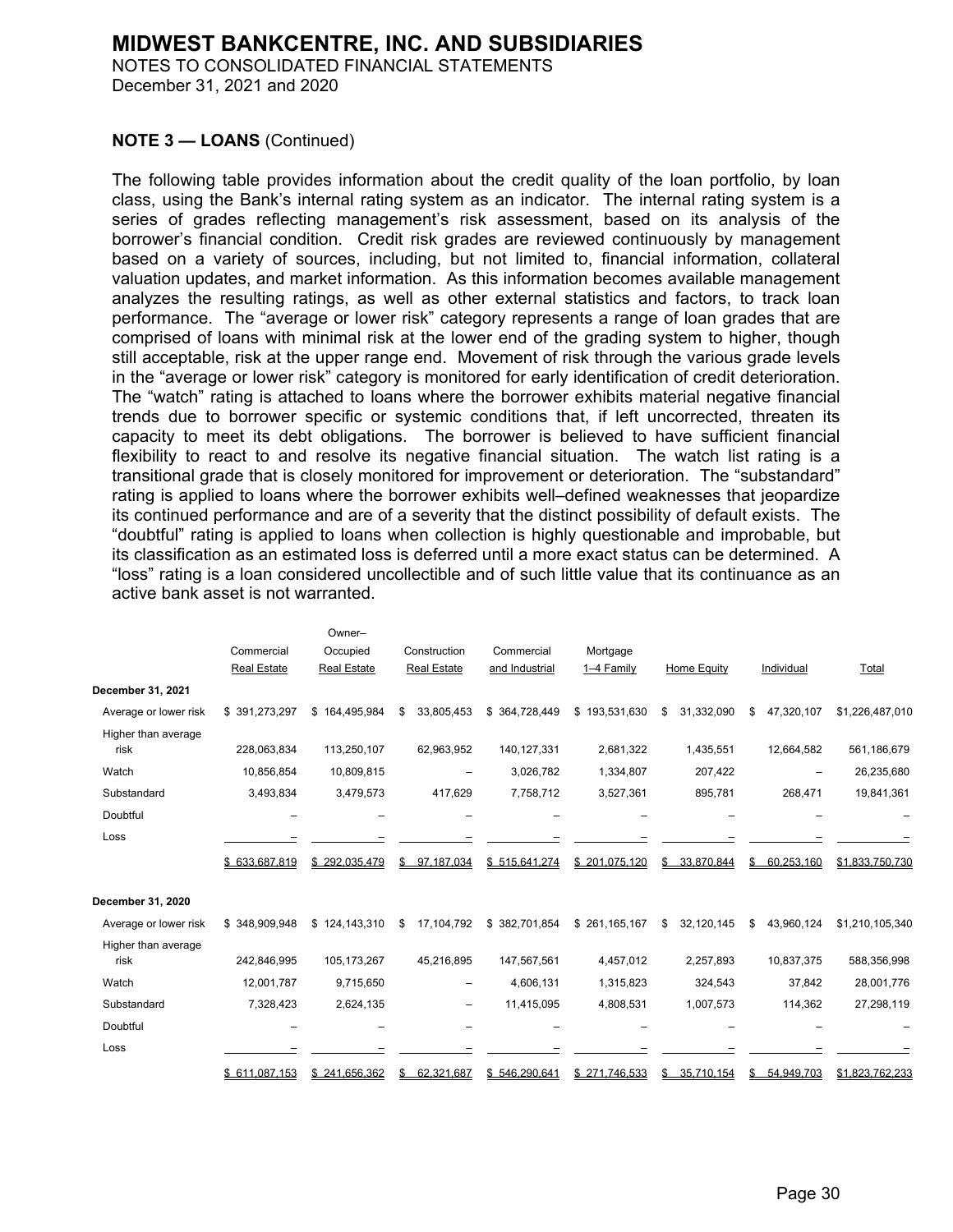NOTES TO CONSOLIDATED FINANCIAL STATEMENTS December 31, 2021 and 2020

### **NOTE 3 — LOANS** (Continued)

In addition to the portfolio of loans which are intended to be held to maturity, the Bank historically originates loans which it intends to sell in secondary markets. Loans classified as held for sale primarily consist of fixed rate residential mortgages. These loans are sold in the secondary market, generally within three months of origination. The following table presents information about loans held for sale:

|                                                                                                  | December 31    |                   |  |  |
|--------------------------------------------------------------------------------------------------|----------------|-------------------|--|--|
|                                                                                                  | 2021           | 2020              |  |  |
| Balance Outstanding at End of Year<br>Residential mortgage loans, at cost<br>Valuation allowance | 5,111,623<br>S | 33,857,293<br>\$. |  |  |
| Total Loans Held For Sale, at Lower of Cost<br>or Fair Value                                     | 5,111,623      | 33,857,293<br>\$. |  |  |
| Net Gains on Sales of Loans Held For Sale, During<br>the Years Ended December 31, 2021 and 2020  | 6,212,850      | 4 931<br>.148     |  |  |

Loans serviced for others are not included in the accompanying consolidated balance sheets. The unpaid principal balances of loans serviced for others (primarily for the Federal Home Loan Mortgage Corporation and the Federal Home Loan Bank of Des Moines) were \$15,629,073 and \$14,752,830 at December 31, 2021 and 2020, respectively. The carrying value of the mortgage servicing rights is not material to the financial statements.

### **NOTE 4 — PREMISES AND EQUIPMENT**

Premises and equipment consists of the following:

|                                      | December 31. |                   |    |            |
|--------------------------------------|--------------|-------------------|----|------------|
|                                      |              | 2021              |    | 2020       |
| Land                                 | \$           | 4,818,994         | \$ | 5,279,409  |
| Land Improvements                    |              | 1,577,476         |    | 1,437,426  |
| <b>Buildings and Improvements</b>    |              | 29,300,368        |    | 29,080,182 |
| Vaults                               |              | 364,937           |    | 364,937    |
| <b>Furniture and Equipment</b>       |              | 15,206,625        |    | 15,203,266 |
| Software                             |              | 4,084,195         |    | 4,084,195  |
| <b>Construction in Progress</b>      |              | 58,275            |    | 117,980    |
|                                      |              | 55,410,870        |    | 55,567,395 |
| <b>Less Accumulated Depreciation</b> |              | <u>39,512,953</u> |    | 37,778,585 |
|                                      |              | 15,897,917        |    | 17,788,810 |

Depreciation expense was \$1,734,368 and \$1,961,279 for the years ended December 31, 2021 and 2020, respectively.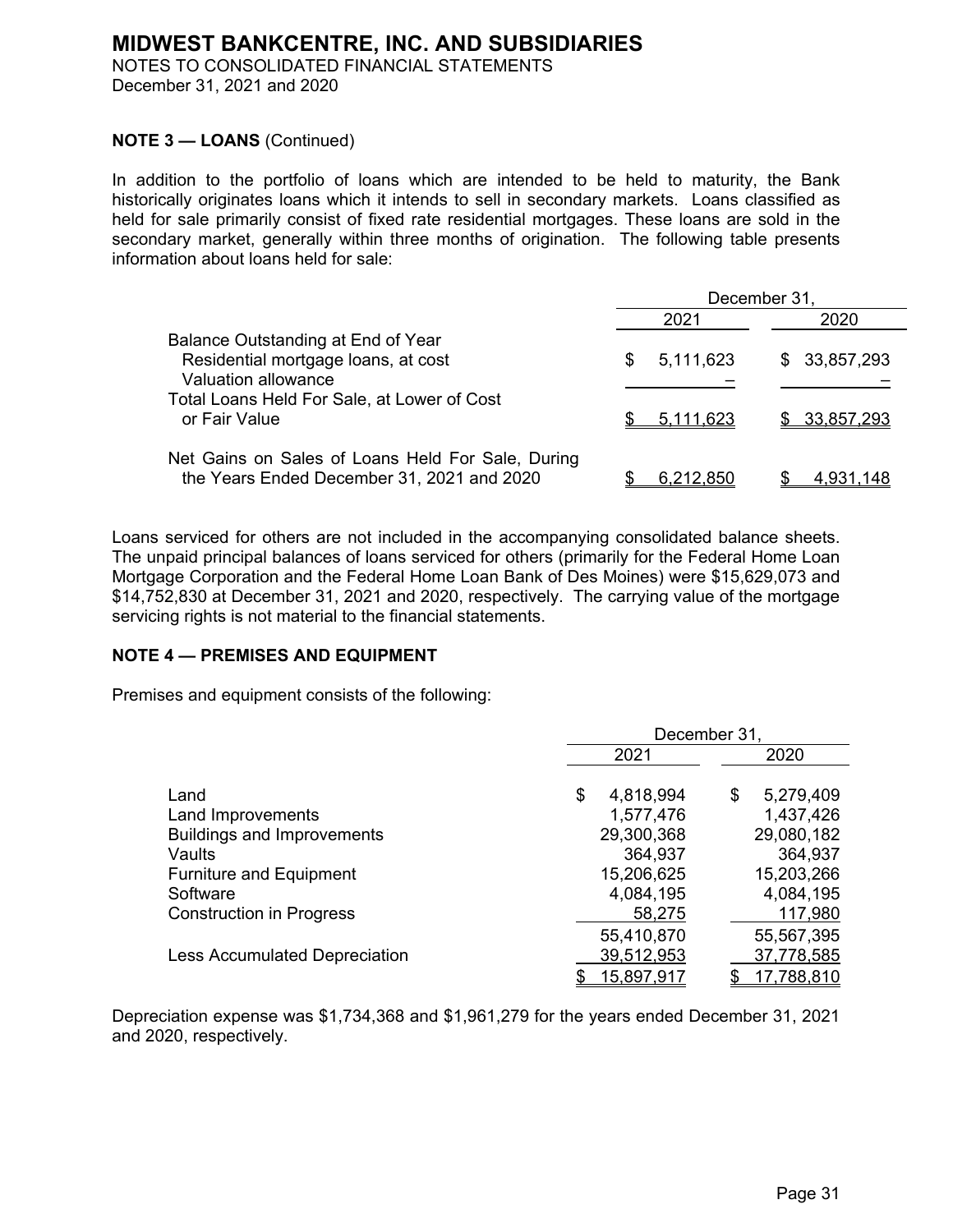NOTES TO CONSOLIDATED FINANCIAL STATEMENTS December 31, 2021 and 2020

### **NOTE 5 — TIME DEPOSITS**

At December 31, 2021, the scheduled maturities of time deposits are as follows:

| Year Ending  |               |
|--------------|---------------|
| December 31, |               |
| 2022         | \$240,435,538 |
| 2023         | 28,977,109    |
| 2024         | 15,262,724    |
| 2025         | 7,891,425     |
| 2026         | 5,376,052     |
|              | \$297,942,849 |

### **NOTE 6 — OTHER BORROWED FUNDS**

Other borrowed funds consist of the following:

|                                                                                    | December 31.     |                               |  |  |
|------------------------------------------------------------------------------------|------------------|-------------------------------|--|--|
|                                                                                    | 2021             | 2020                          |  |  |
| <b>FHLB Overnight Borrowings</b><br>Securities Sold Under Agreements to Repurchase | \$<br>67,300,432 | 26,808,000<br>S<br>88,364,607 |  |  |
| <b>FHLB Borrowings</b>                                                             | 135,000,000      | 190,000,000                   |  |  |
|                                                                                    | \$202,300,432    | \$305,172,607                 |  |  |

Securities sold under agreements to repurchase generally mature within one year. The repurchase agreements are secured by U.S. government agency securities and State and Municipal securities. At December 31, 2021 overnight repurchase agreements totaled \$67,300,432 and there were no term repurchase agreements. At December 31, 2021, the overnight repurchase agreements were collateralized by \$77,907,091 of securities pledged. At December 31, 2020, \$96,907,117 of collateral was pledged for the overnight repurchase agreements. Information concerning securities sold under repurchase agreements is summarized as follows:

|                                           | Years Ended December 31, |   |  |               |  |
|-------------------------------------------|--------------------------|---|--|---------------|--|
|                                           | 2021                     |   |  | 2020          |  |
| Average Balance During the Year           | \$82,727,648             |   |  | \$97,826,636  |  |
| Average Interest Rate During the Year     | 0.09                     | % |  | $0.31 \%$     |  |
| Maximum Month-End Balance During the Year | \$97,165,399             |   |  | \$123,157,589 |  |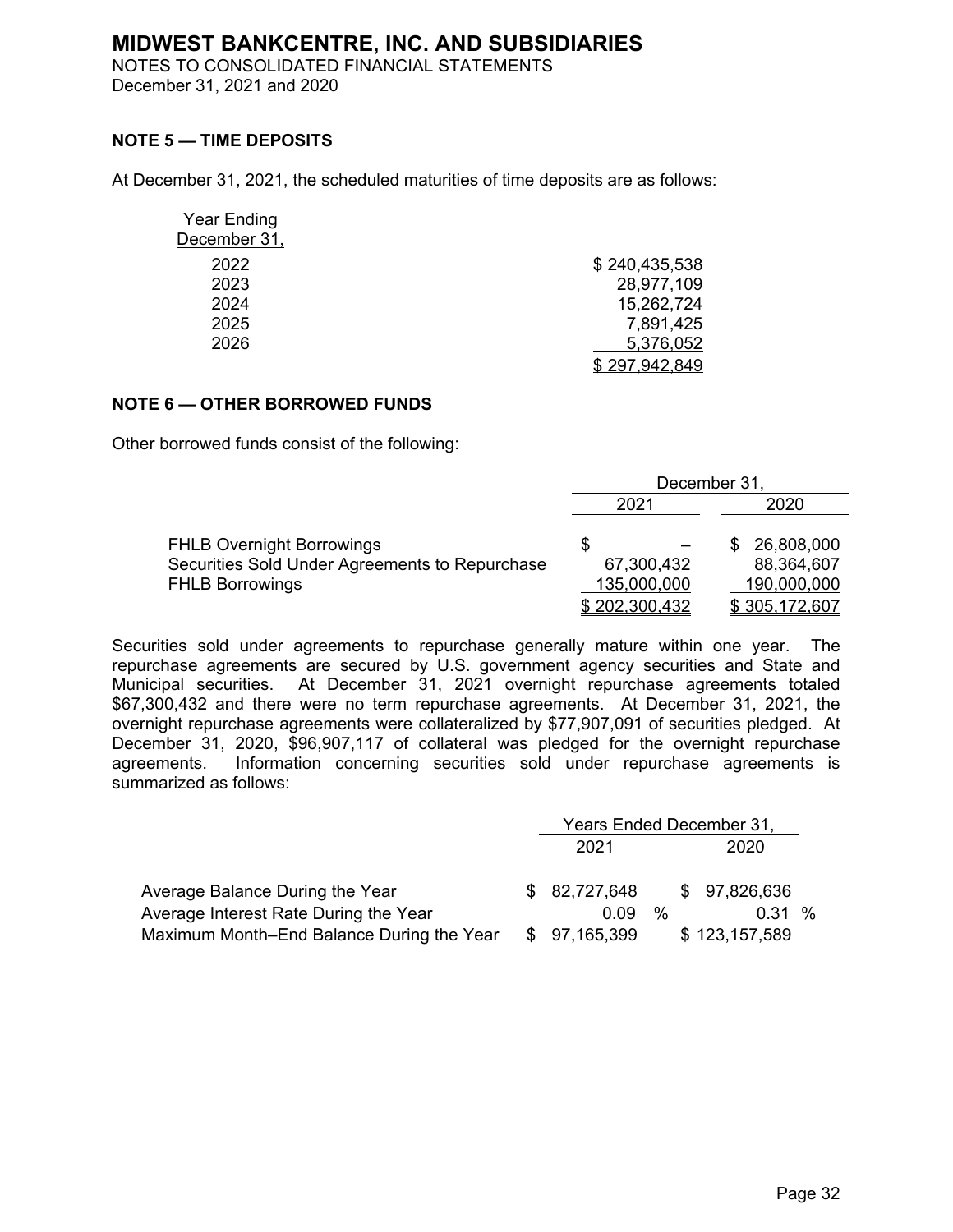NOTES TO CONSOLIDATED FINANCIAL STATEMENTS December 31, 2021 and 2020

## **NOTE 6 — OTHER BORROWED FUNDS** (Continued)

Borrowings from FHLB are under a master borrowing agreement which assigns all investments in FHLB stock as well as qualifying first mortgage loans and qualifying commercial real estate loans as collateral to secure the amounts borrowed. Borrowings are under different terms and bear a weighted–average interest rate of 1.18% at December 31, 2021 and 1.46% at December 31, 2020. The Bank had the additional capacity to borrow funds from the FHLB of up to \$271,482,000 at December 31, 2021.

At December 31, 2021, the scheduled maturities of FHLB borrowings are as follows:

| <b>Year Ending</b><br>December 31, |               |
|------------------------------------|---------------|
| Overnight                          | \$            |
| 2022                               | 100,000,000   |
| 2023                               |               |
| 2024                               | 10,000,000    |
| 2025                               | 15,000,000    |
| Thereafter                         | 10,000,000    |
|                                    | \$135,000,000 |

The Bank had the capacity to borrow funds from the Federal Reserve Bank of up to \$45,701,634 at December 31, 2021. The Holding Company had the capacity to borrow funds from Midwest Independent Bank of up to \$10,000,000 at December 31, 2021 on a line of credit as a floating rate with the prime rate minus .25% quoted in the Wall Street Journal and a floor of 3.25%. The line is currently set to mature on June 1, 2022. The loan is secured with Midwest BankCentre stock and includes loan covenants relating to the bank maintaining a "well capitalized" regulatory status and meeting certain credit and performance ratios.

### **NOTE 7 — SUBORDINATED DEBENTURES**

On July 7, 2020 and July 24, 2020, the Company completed the private placement of \$33,250,000 in aggregate principal amount of fixed-to-floating rate subordinated notes to certain accredited investors and qualified institutional buyers (QIB). Unless earlier redeemed, the notes mature on July 15, 2030 and bear interest at a fixed rate of 5.75% per year, from and including July 7, 2020, up to July 15, 2025. From and including July 15, 2025 to the maturity date or early redemption date, the interest rate shall reset quarterly to an interest rate per annum equal to the then current three-month SOFR rate plus 567.5 basis points, payable quarterly in arrears. The subordinated notes are unsecured and may be redeemed on or after the fifth anniversary of the issue date, in whole at any time or in part upon any interest payment date, at an amount equal to 100% of the outstanding principal amount being redeemed plus accrued but unpaid interest.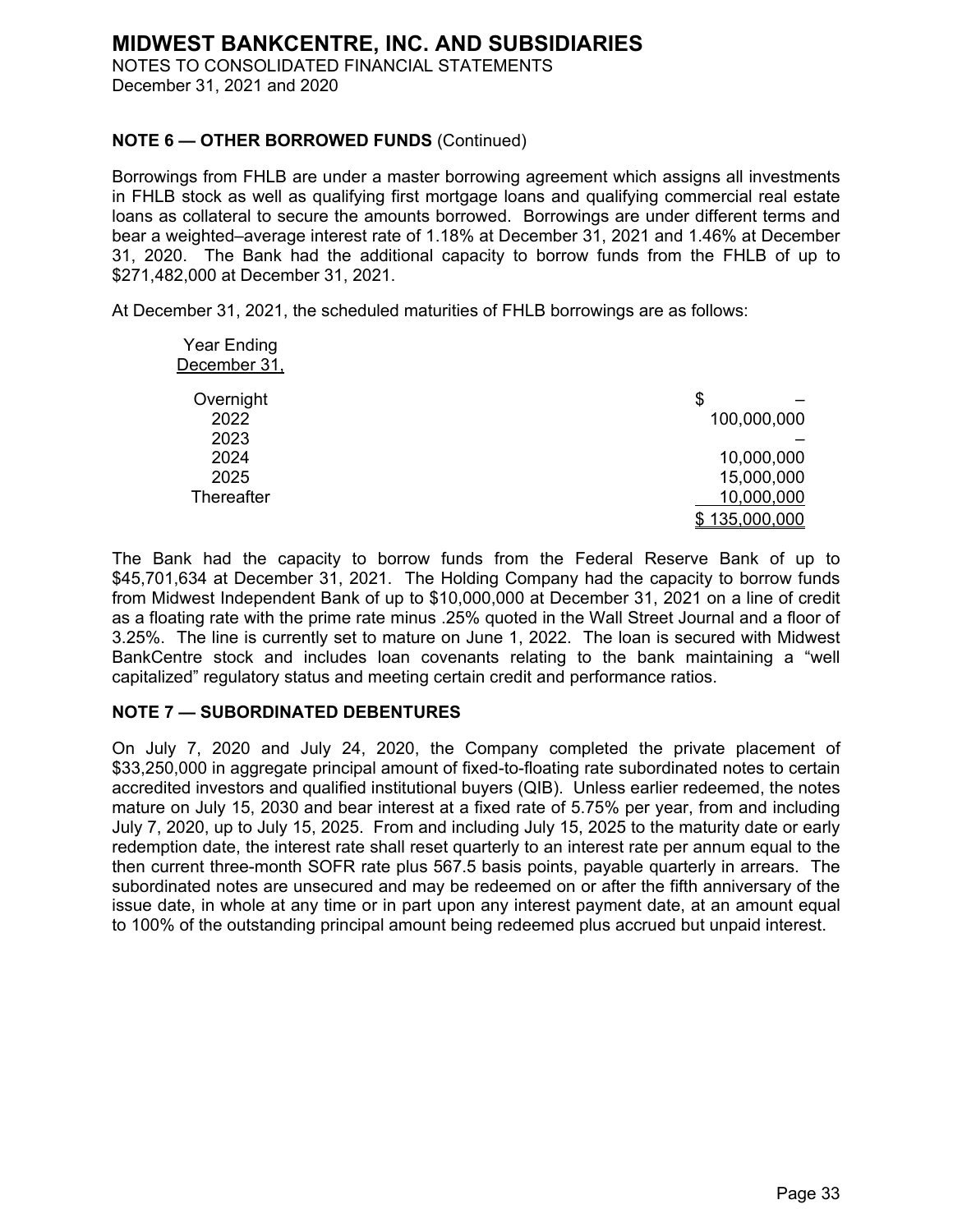NOTES TO CONSOLIDATED FINANCIAL STATEMENTS December 31, 2021 and 2020

# **NOTE 7 — SUBORDINATED DEBENTURES** (Continued)

On June 7, 2021, the Company completed the private placement of \$35,000,000 in aggregate principal amount of fixed-to-floating rate subordinated notes to certain accredited investors and qualified institutional buyers (QIB). Unless earlier redeemed, \$25,000,000 of the notes mature on June 15, 2031 and bear interest at a fixed rate of 3.625% per year, from and including June 7, 2021, up to June 15, 2026. From and including June 15, 2026 to the maturity date or early redemption date, the interest rate shall reset quarterly to an interest rate per annum equal to the then current three-month SOFR rate plus 295 basis points, payable quarterly in arrears. Unless earlier redeemed, \$10,000,000 of the notes mature on June 15, 2036 and bear interest at a fixed rate of 4.00% per year, from and including June 7, 2021, up to June 15, 2031. From and including June 15, 2031 to the maturity date or early redemption date, the interest rate shall reset quarterly to an interest rate per annum equal to the then current three-month SOFR rate plus 267 basis points, payable quarterly in arrears. The subordinated notes are unsecured and may be redeemed on or after the fifth anniversary of the issue date, in whole at any time or in part upon any interest payment date, at an amount equal to 100% of the outstanding principal amount being redeemed plus accrued but unpaid interest.

Under current regulations, subordinated debentures are included in Tier II capital for regulatory capital purposes, subject to certain limitations. The carrying value of the subordinated debentures as of December 31, 2021 and 2020 respectively, are as follows:

|                                                                         | 2021 |                             | 2020 |                            |
|-------------------------------------------------------------------------|------|-----------------------------|------|----------------------------|
| <b>Subordinated Debentures</b><br>Less: Unamortized debt issuance costs |      | \$68,250,000<br>(1,010,794) |      | \$33,250,000<br>(542, 633) |
| Carrying value                                                          |      | 67.239.206                  |      | 32,707,367                 |

The original issuance costs for the 2020 offering totaled \$600,488 of which \$120,585 and \$57,855 was amortized as an adjustment to interest expense in 2021 and 2020, respectively. The original issuance costs for the 2021 offering totaled \$653,663 of which \$64,917 was amortized as an adjustment to interest expense in 2021.

### **NOTE 8 — STOCK–BASED COMPENSATION**

The Company has a stock option plan. Under the plan, the Company may grant options for up to 243,000 shares of common stock. The exercise price of each option is equal to the market price of the Company's stock on the date of the grant as defined by the agreement. The maximum term of the option is ten years and the options vest over three years. Vested options may be exercised by the individual at any time before the expiration of the grant.

In determining compensation cost, the Black–Scholes option–pricing model is used to estimate the fair value of options on the date of grant for options granted on or after January 1, 2006. The Black–Scholes model is a closed–end model that uses the following model assumptions:

Expected volatility is based on the historical volatility of the Company's stock. The Company uses historical exercise behavior and other factors to estimate the expected term of the options, which represents the period of time that the options granted are expected to be outstanding. The risk–free rate for the expected term is based on the U.S. Treasury zero coupon spot rates in effect at the time of the grant.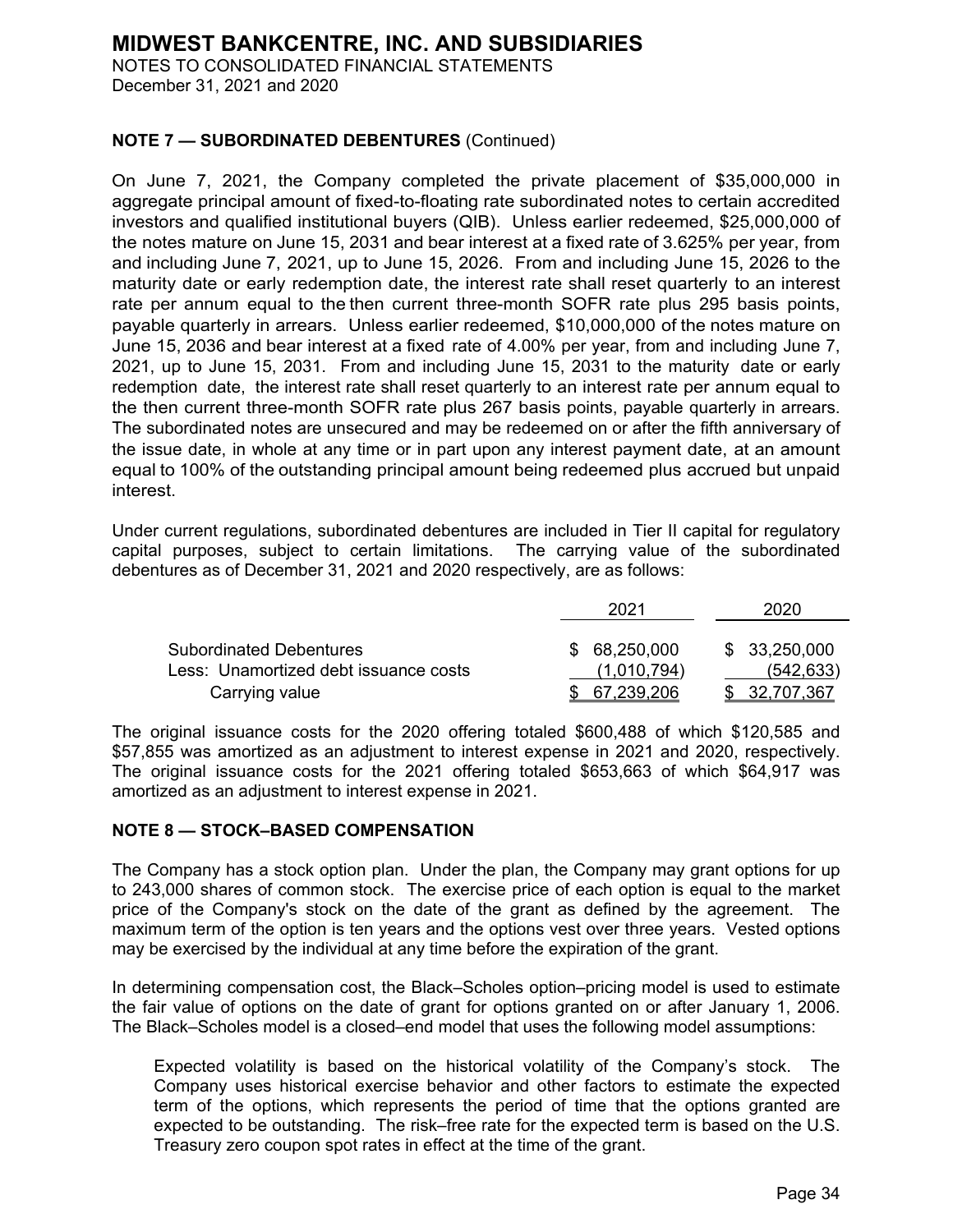NOTES TO CONSOLIDATED FINANCIAL STATEMENTS December 31, 2021 and 2020

### **NOTE 8 — STOCK–BASED COMPENSATION** (Continued)

Below are the fair values of stock options granted, using the Black–Scholes option–pricing model, including the model assumptions for those grants.

|                                       | Years Ended December 31. |          |  |  |
|---------------------------------------|--------------------------|----------|--|--|
|                                       | 2021                     | 2020     |  |  |
| Weighted Per Share Average Fair Value |                          |          |  |  |
| at Grant Date                         | \$<br>4.69               | 0.86     |  |  |
| Assumptions                           |                          |          |  |  |
| Dividend yield                        | 1.67%                    | 1.76%    |  |  |
| Volatility                            | 3.70%                    | 3.36%    |  |  |
| Risk-free interest rate               | 1.64%                    | 0.70%    |  |  |
| Expected term                         | 10 years                 | 10 years |  |  |

A summary of the Company's nonvested shares at December 31, 2021 and 2020 and changes during the year are as follows:

|                                | Number of<br><b>Shares</b> | Weighted-<br>Average<br><b>Grant Date</b><br><b>Fair Value</b> |
|--------------------------------|----------------------------|----------------------------------------------------------------|
| Nonvested at January 1, 2020   | 8,100                      | \$<br>6.04                                                     |
| Granted                        | 4,800                      | \$<br>0.86                                                     |
| Exercised                      | (800)                      | \$<br>5.41                                                     |
| Forfeited                      | (400)                      | \$<br>6.33                                                     |
| Vested                         | (3, 100)                   | \$<br>5.80                                                     |
| Nonvested at December 31, 2020 | 8,600                      | \$<br>3.29                                                     |
| Granted                        | 5,100                      | \$<br>4.69                                                     |
| Exercised                      | (1,500)                    | \$<br>4.63                                                     |
| Vested                         | (3,200)                    | \$<br>4.00                                                     |
| Nonvested at December 31, 2021 | 9,000                      | \$<br>3.60                                                     |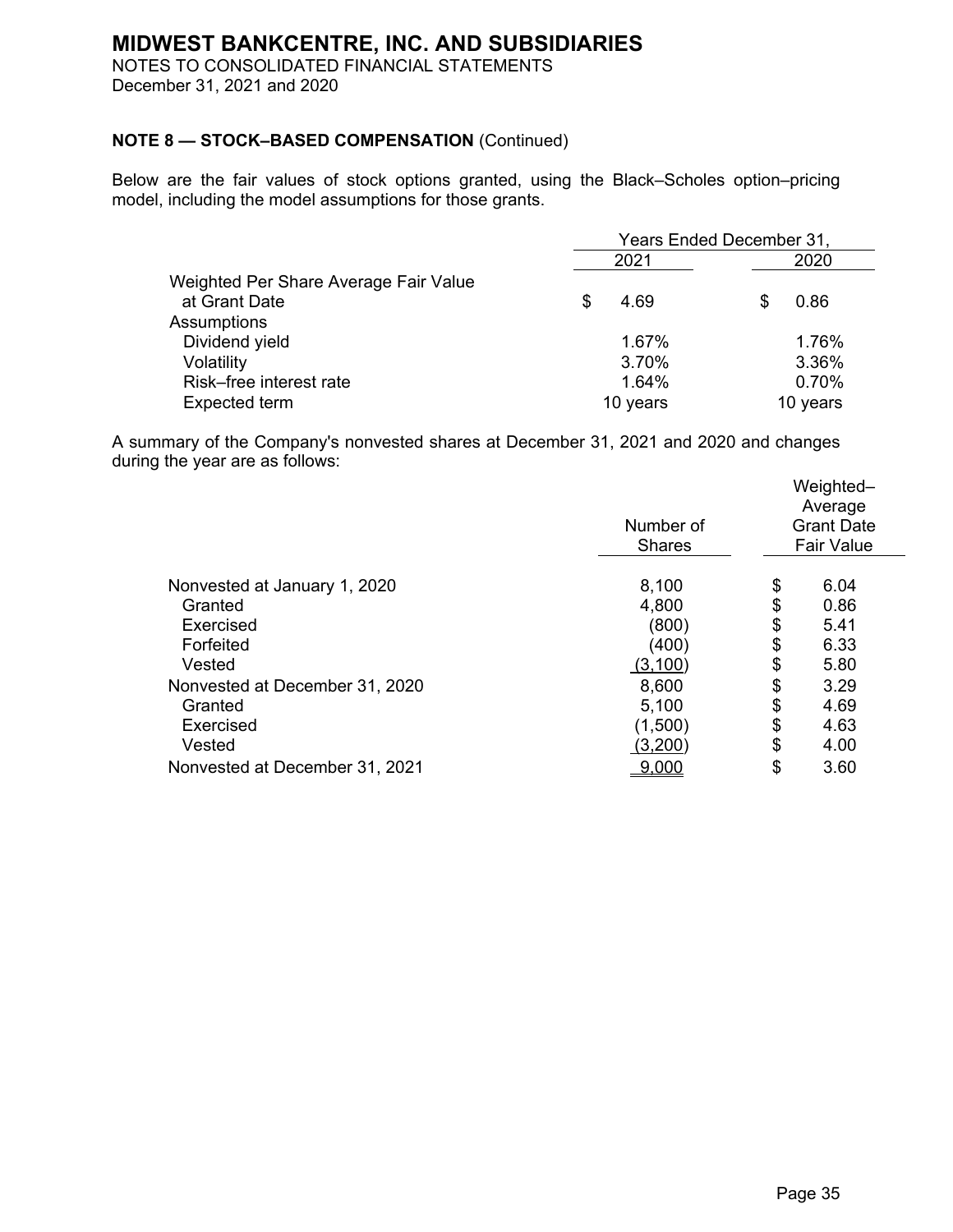NOTES TO CONSOLIDATED FINANCIAL STATEMENTS December 31, 2021 and 2020

## **NOTE 8 — STOCK–BASED COMPENSATION** (Continued)

A summary of the Company's stock options outstanding as of December 31, 2021 and 2020, and changes during each year are as follows:

|                                                                                                                                             | Number<br>Shares                                                |                                  | Weighted-<br>Average<br>Exercise<br>Price           | Weighted-<br>Average<br>Remaining<br>Contractual<br>Term |          | Aggregate<br>Intrinsic<br>Value |  |
|---------------------------------------------------------------------------------------------------------------------------------------------|-----------------------------------------------------------------|----------------------------------|-----------------------------------------------------|----------------------------------------------------------|----------|---------------------------------|--|
| Outstanding at January 1, 2020<br>Granted<br>Exercised<br>Forfeited<br>Outstanding at December 31, 2020<br>Exercisable at December 31, 2020 | 30,300<br>4,800<br>(5,600)<br>(400)<br>29.100<br><u> 20,500</u> | \$<br>\$<br>\$<br>\$<br>\$<br>\$ | 91.67<br>109.20<br>86.79<br>99.80<br>95.39<br>91.43 | 6.42 years<br>5.16 years                                 | \$<br>\$ | 588,185<br>495,527              |  |
| Outstanding at January 1, 2021<br>Granted<br>Exercised<br>Forfeited<br>Outstanding at December 31, 2021<br>Exercisable at December 31, 2021 | 29,100<br>5,100<br>(7, 100)<br>27,100<br>18.100                 | \$<br>\$<br>\$<br>\$<br>\$<br>\$ | 95.39<br>121.91<br>92.09<br>101.24<br>94.41         | 6.64 years<br>5.27 years                                 | \$<br>\$ | 739,491<br>617,541              |  |

Additional information about stock options is presented below:

|                                                    | Years Ended December 31. |         |  |         |
|----------------------------------------------------|--------------------------|---------|--|---------|
|                                                    |                          | 2021    |  | 2020    |
| Intrinsic Value of Options Exercised               | \$.                      | 220,165 |  | 128,586 |
| <b>Cash Received From Options Exercised</b>        |                          | 49.245  |  | 52.587  |
| <b>Tax Benefit Realized From Options Exercised</b> |                          | 53,192  |  | 31,066  |

As of December 31, 2021, there was \$24,035 of unrecognized compensation cost (net of estimated forfeitures) related to unvested options and stock awards. That cost is expected to be recognized over a weighted–average of 1.97 years.

For the years ended December 31, 2021 and 2020, the Bank recognized \$19,400 and \$23,735, respectively, as compensation cost and recorded related tax benefits of \$3,402 and \$5,734, respectively.

The Bank adopted an Equity Participation Plan (the Plan) in 2004. The Plan calls for awarding of "performance units" to certain employees of the Bank. Under the Plan, the Bank may grant rights up to 10 percent of outstanding shares of common stock. The value of the unit is based on book value with a multiple based on a combination of years of service and age. The accrued liability associated with the Plan is \$8,988,292 and \$7,515,935 as of December 31, 2021 and 2020, respectively. Compensation cost associated with the Plan was \$3,587,542 and \$1,896,000 for the years ended December 31, 2021 and 2020, respectively.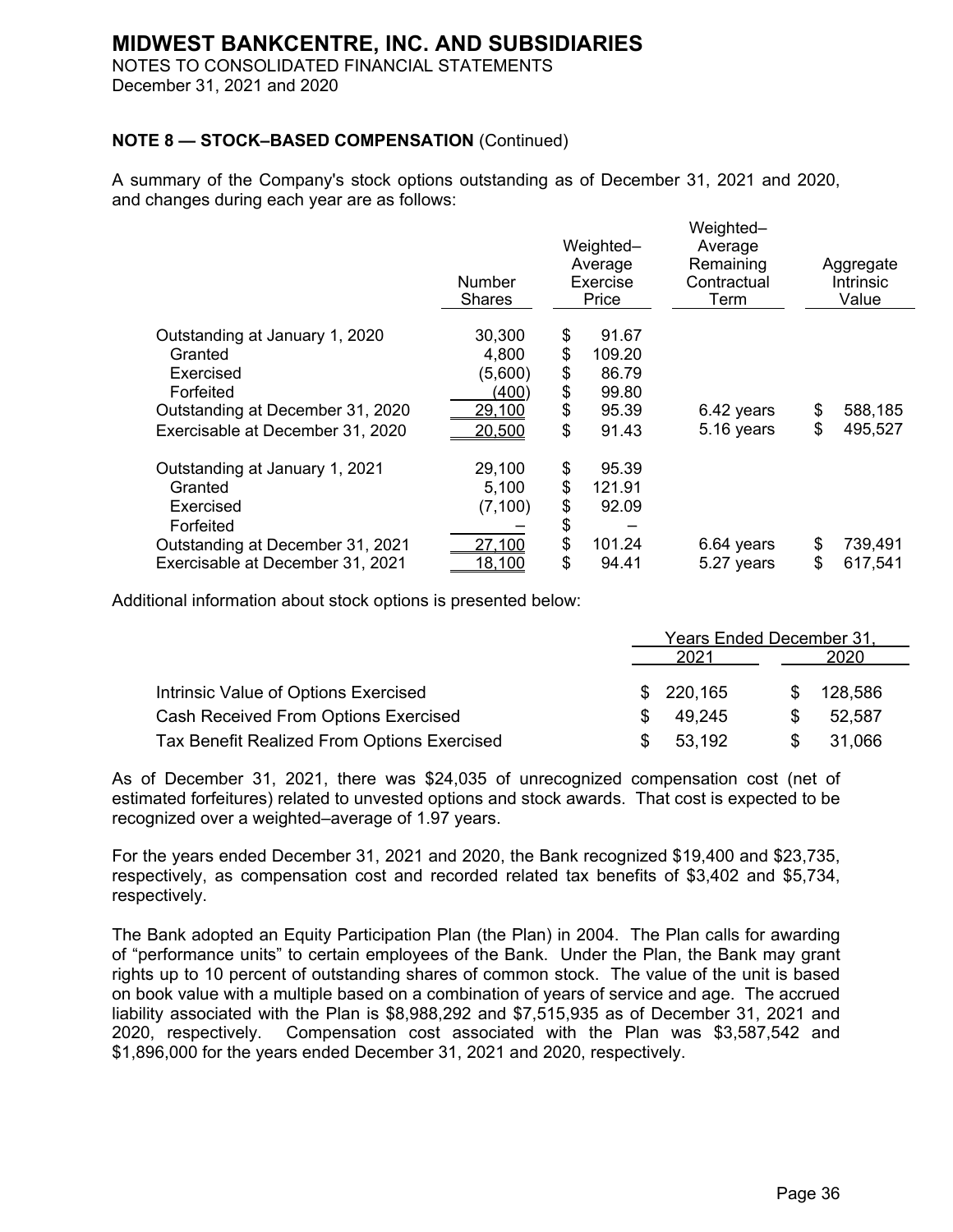NOTES TO CONSOLIDATED FINANCIAL STATEMENTS December 31, 2021 and 2020

# **NOTE 9 — ACCUMULATED OTHER COMPREHENSIVE INCOME**

Accumulated other comprehensive income consists of the following:

|                                          | December 31, |             |  |  |
|------------------------------------------|--------------|-------------|--|--|
|                                          | 2021         | 2020        |  |  |
|                                          |              |             |  |  |
| <b>Investment Securities</b>             |              |             |  |  |
| Unrealized gain on investment securities |              |             |  |  |
| available-for-sale                       | \$2,019,301  | \$7,439,818 |  |  |
| Unrealized gain (loss) on cash flow swap | 1,906,234    | (677, 912)  |  |  |
| Deferred income tax expense              | (948, 409)   | (1,633,676) |  |  |
| Net unrealized gain                      | 2,977,126    | 5,128,230   |  |  |
| Accumulated Other Comprehensive Income   | 2,977,126    | 5,128,230   |  |  |

### **NOTE 10 — INCOME TAXES**

Income tax expense (benefit) consists of the following:

|                     |  | Years Ended December 31, |      |                          |  |
|---------------------|--|--------------------------|------|--------------------------|--|
| 2021                |  |                          | 2020 |                          |  |
| Current<br>Deferred |  | 4,794,532<br>(1,654,285) |      | 1,762,060<br>(1,005,399) |  |
|                     |  | -247                     |      | 756.661                  |  |

Income tax expense differs from the federal statutory rates for the reasons shown in the following table:

|                                                 | Years Ended December 31, |             |   |             |
|-------------------------------------------------|--------------------------|-------------|---|-------------|
|                                                 |                          | 2021        |   | 2020        |
| Income Taxes at Effective Statutory Rate of 21% | \$.                      | 5,112,248   | Ъ | 3,014,877   |
| Missouri Bank Tax, Net of Federal Benefit       |                          | (12, 345)   |   | (367, 996)  |
| Tax-Exempt Interest Income                      |                          | (80, 962)   |   | (87, 845)   |
| <b>Bank Owned Life Insurance</b>                |                          | (557, 050)  |   | (374, 750)  |
| <b>Federal Tax Credits</b>                      |                          | (1,491,865) |   | (1,675,391) |
| Other, Net                                      |                          | 170,221     |   | 247,766     |
|                                                 |                          | 3,140,247   |   | 756,661     |

Net deferred income taxes are included in accrued income and other assets, and are as follows:

|                          | December 31. |     |             |  |  |
|--------------------------|--------------|-----|-------------|--|--|
|                          | 2021         |     | 2020        |  |  |
| Deferred Tax Assets      | \$10,728,067 | -SS | 9.290.350   |  |  |
| Deferred Tax Liabilities | (2,480,467)  |     | (3,382,303) |  |  |
|                          | 8.247.600    |     | 5.908.047   |  |  |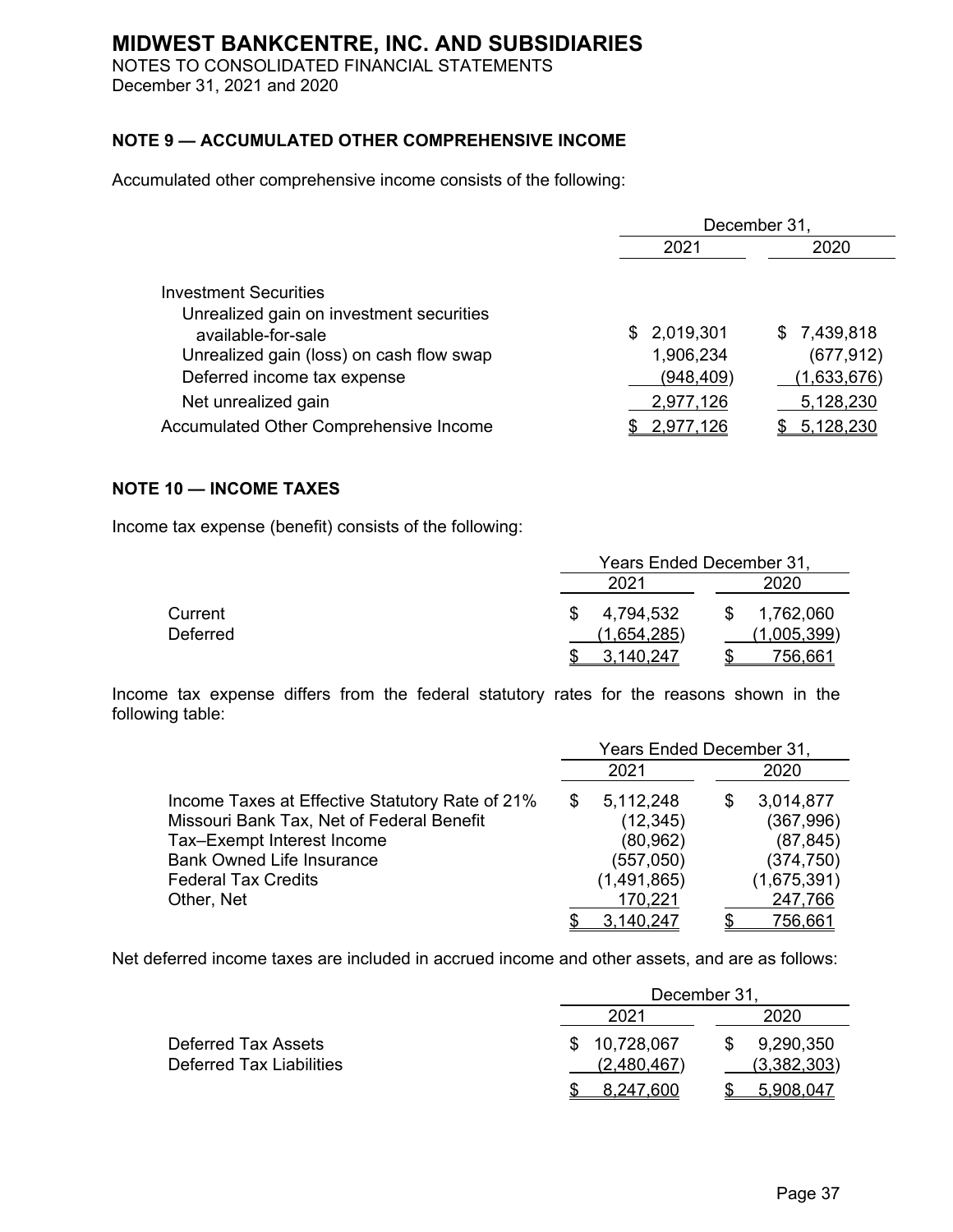NOTES TO CONSOLIDATED FINANCIAL STATEMENTS December 31, 2021 and 2020

## **NOTE 10 — INCOME TAXES** (Continued)

Deferred income taxes relate to the following:

|                                     | December 31, |                  |    |                    |
|-------------------------------------|--------------|------------------|----|--------------------|
|                                     |              | 2021             |    | 2020               |
| Deferred Tax Asset                  |              |                  |    |                    |
| Provision for Loan Losses           | \$           | 5,266,813        | \$ | 4,758,947          |
| <b>Credit Marks on Loans</b>        |              | 85,732           |    | 121,418            |
| Net Operating Loss Carryforward     |              | 868,021          |    | 933,438            |
| <b>Tax Credits</b>                  |              | 28,800           |    | 195,039            |
| <b>Accrued Incentive Units</b>      |              | 2,177,168        |    | 1,810,207          |
| Deferred Loan Fees, net             |              | 494,072          |    | 341,941            |
| Other                               |              | 1,207,532        |    | 1,129,360          |
| <b>Deferred Tax Liabilities</b>     |              |                  |    |                    |
| Deferred Loan Costs, net            |              | (595,658)        |    | (1,006,857)        |
| Depreciation and Amortization       |              | (172,802)        |    | (425, 714)         |
| Core Deposit Intangible             |              | (163,669)        |    | (316,056)          |
| Securities Available-for-Sale-Other |              | <u>(948,409)</u> |    | <u> 1,633,676)</u> |
| Net Deferred Tax                    |              | 8,247,600        |    | 5,908,047          |

Income taxes currently payable at December 31, 2021 and 2020 are \$623,632 and \$400,427, respectively, and are included in accrued income and other assets.

When the Company acquired Bremen Bancorp, Inc., it acquired federal and state net operating loss carryforwards that are subject to the provisions of Internal Revenue Code Section 382. Such loss carryforwards will expire between 2032 and 2036. The Company's income tax returns are available for examination for the statutory period.

### **NOTE 11 — RESTRICTIONS ON CASH AND DUE FROM BANKS**

At December 31, 2021, no cash and due from banks were required to be maintained in accordance with guidelines as set forth by the Federal Reserve Bank to meet certain average reserve balances. In an effort to help support lending to households and businesses due to COVID-19, the Federal Reserve reduced the reserve requirement ratios to zero percent effective March 26, 2020.

### **NOTE 12 — DERIVATIVES**

#### *Interest Rate SWAPs*

The Bank has back–to–back interest rate swap contracts with counterparties. The intent of the swap contracts is to assist customers in hedging their risks of adverse changes in interest rates. The Bank serves as an intermediary between its customers and the markets. The derivatives are not designated as hedges. The notional amounts of the derivatives do not represent amounts exchanged by the parties, but provide a basis for calculating payments.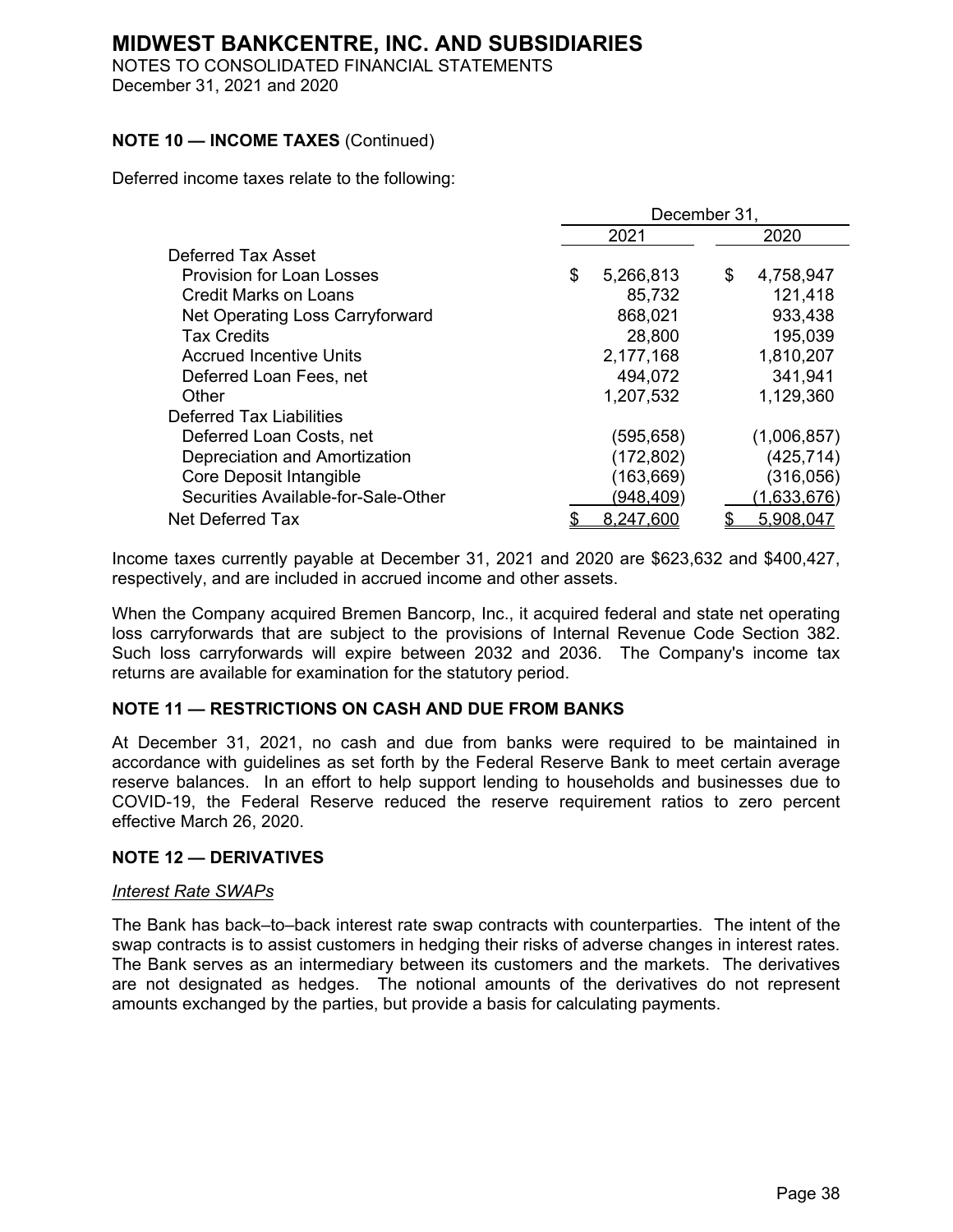NOTES TO CONSOLIDATED FINANCIAL STATEMENTS December 31, 2021 and 2020

### **NOTE 12 — DERIVATIVES** (Continued)

The contract terms are as follows for the related assets:

|                   |                    | Weighted-<br>Average |
|-------------------|--------------------|----------------------|
|                   | Notional<br>Amount |                      |
| December 31, 2021 | 48,597,155         | 7.57 years           |
| December 31, 2020 | 57,169,247         | 8.49 years           |

The fair value of the contracts at December 31, 2021 and 2020 is \$1,744,719 and \$2,551,857, respectively, and is included in other assets (Note 20). Unrealized gains (losses) of \$807,138 and \$2,363,832 were recorded in other non–interest income for the years ended December 31, 2021 and 2020, respectively. Interest is accrued using fixed rates defined in the agreements.

The contract terms are as follows for the related liabilities:

|                   |    | Notional<br>Amount | Weighted-<br>Average<br>Remaining<br>Term |
|-------------------|----|--------------------|-------------------------------------------|
| December 31, 2021 | S. | 48,597,155         | 7.57 years                                |
| December 31, 2020 | \$ | 57,169,247         | 8.49 years                                |

The fair value of the contracts at December 31, 2021 and 2020 is \$1,744,719 and \$2,551,857, respectively, and is included with accrued expenses and other liabilities (Note 20). Unrealized gains (losses) of \$807,138 and \$2,363,832 were recorded in other non–interest income for the years ended December 31, 2021 and 2020, respectively. Interest is charged using a variable rate based on one–month LIBOR plus basis points.

See Note 1 for the policy on derivatives not designated as hedging instruments.

#### *Cash Flow Hedges*

In March 2020, the Company entered into two interest rate swap agreements with a total notional amount of \$40,000,000 for a period of seven years. The swap agreements, of which \$20,000,000 matures on March 23, 2027 and \$20,000,000 matures on April 28, 2027, have a fixed rate of 0.81% and the bank will receive interest at a variable rate equal to the 3-month LIBOR rate.

In May 2020, the Company entered into an interest rate swap agreement with a notional amount of \$20,000,000 for a period of seven years. The swap agreement matures on July 1, 2027, has a fixed rate of 0.615% and the bank will receive interest at a variable rate equal to the 3-month LIBOR rate.

Cash flow hedges are accounted for at fair value. The effective portion of the change in the cash flow hedge's gain or loss is reported as a component of other comprehensive income. As of December 31, 2021 and 2020, respectively, the unrealized gain (loss) in other comprehensive income for the cash flow hedges was \$1,959,816 and \$(514,128). The fair value of these as of December 31, 2021 and 2020, respectively, was \$1,906,235 and \$(677,912) and is included in Accrued Expenses and Other Liabilities. Related to the swaps identified above, during the next twelve months the Company estimates that an additional \$18,838 will be reclassified as an increase to interest expense.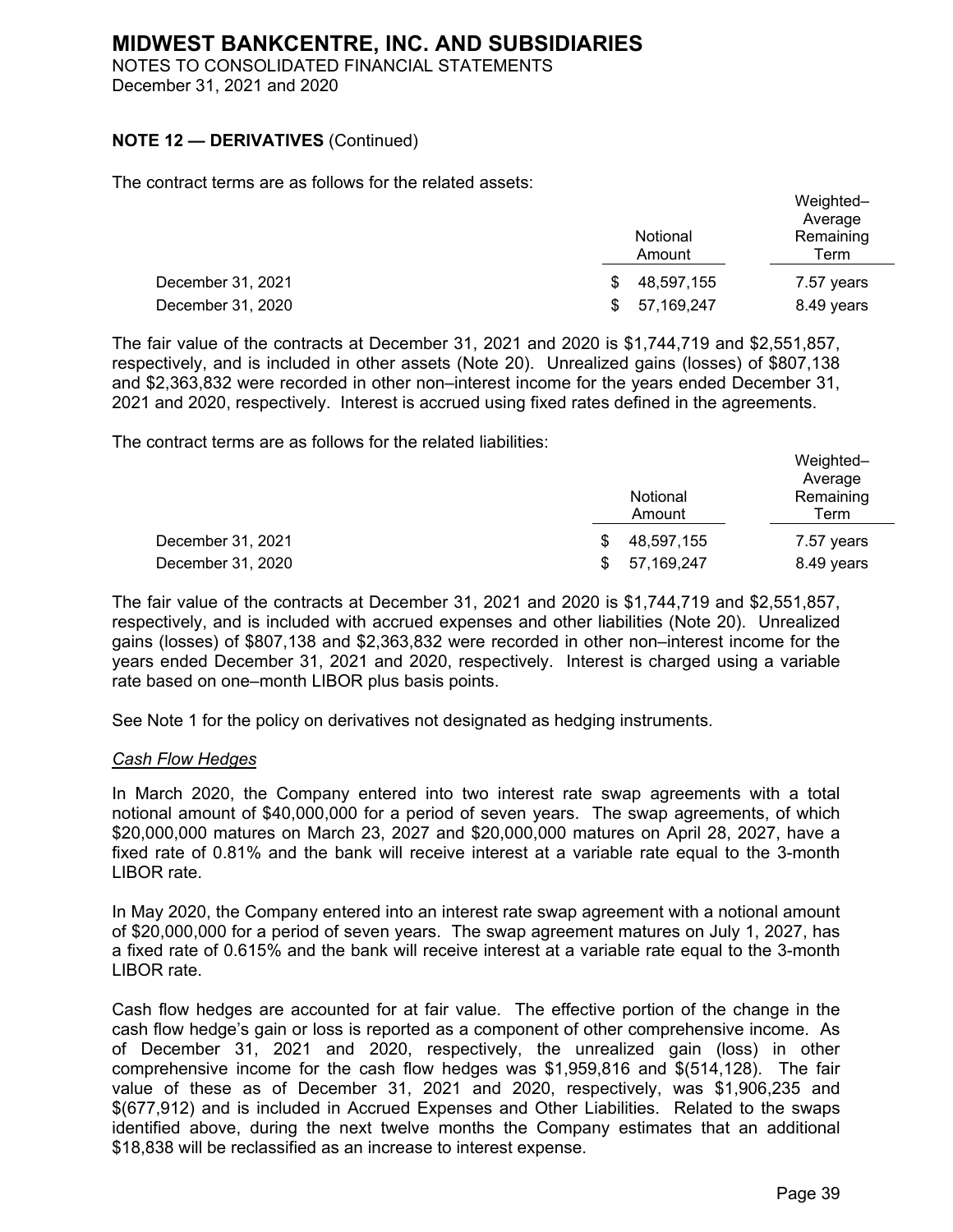NOTES TO CONSOLIDATED FINANCIAL STATEMENTS December 31, 2021 and 2020

# **NOTE 13 — CASH FLOWS**

Supplemental disclosures of cash flows information are as follows:

|                                        |            | Years Ended December 31, |  |  |  |
|----------------------------------------|------------|--------------------------|--|--|--|
|                                        | 2021       | 2020                     |  |  |  |
|                                        |            |                          |  |  |  |
| Interest Paid                          | 10,142,853 | <u>17,455,380</u>        |  |  |  |
| Income Taxes Paid (Refunded)           | 4.571.327  | 445,683                  |  |  |  |
| Noncash Investing Activities           |            |                          |  |  |  |
| Transfer of loans to foreclosed assets |            | 560.574                  |  |  |  |

Accumulated other comprehensive income was (decreased)/increased by \$(2,151,104) and \$3,046,065 of unrealized gains (losses) on investment securities and cash flow swap gains (losses), net of deferred income tax expense, during the years ended December 31, 2021 and 2020, respectively.

### **NOTE 14 — EMPLOYEE BENEFIT PLAN**

The Bank has a 401(k) plan which covers substantially all full–time employees of the Bank. The Bank's contribution is discretionary and determined annually. Total contributions were \$870,770 and \$766,375 for years ended December 31, 2021 and 2020, respectively.

### **NOTE 15 — LEASES**

The Company leases office space under various operating lease agreements.

Total future minimum lease payments are as follows:

| <b>Year Ending</b> |               |
|--------------------|---------------|
| December 31,       |               |
| 2022               | \$<br>939,736 |
| 2023               | 593,085       |
| 2024               | 578,039       |
| 2025               | 581,796       |
| 2026               | 441,847       |
| Thereafter         | 883,260       |
|                    | 4,016,763     |

Rent expense was \$1,266,860 and \$1,199,894 for the years ended December 31, 2021 and 2020, respectively.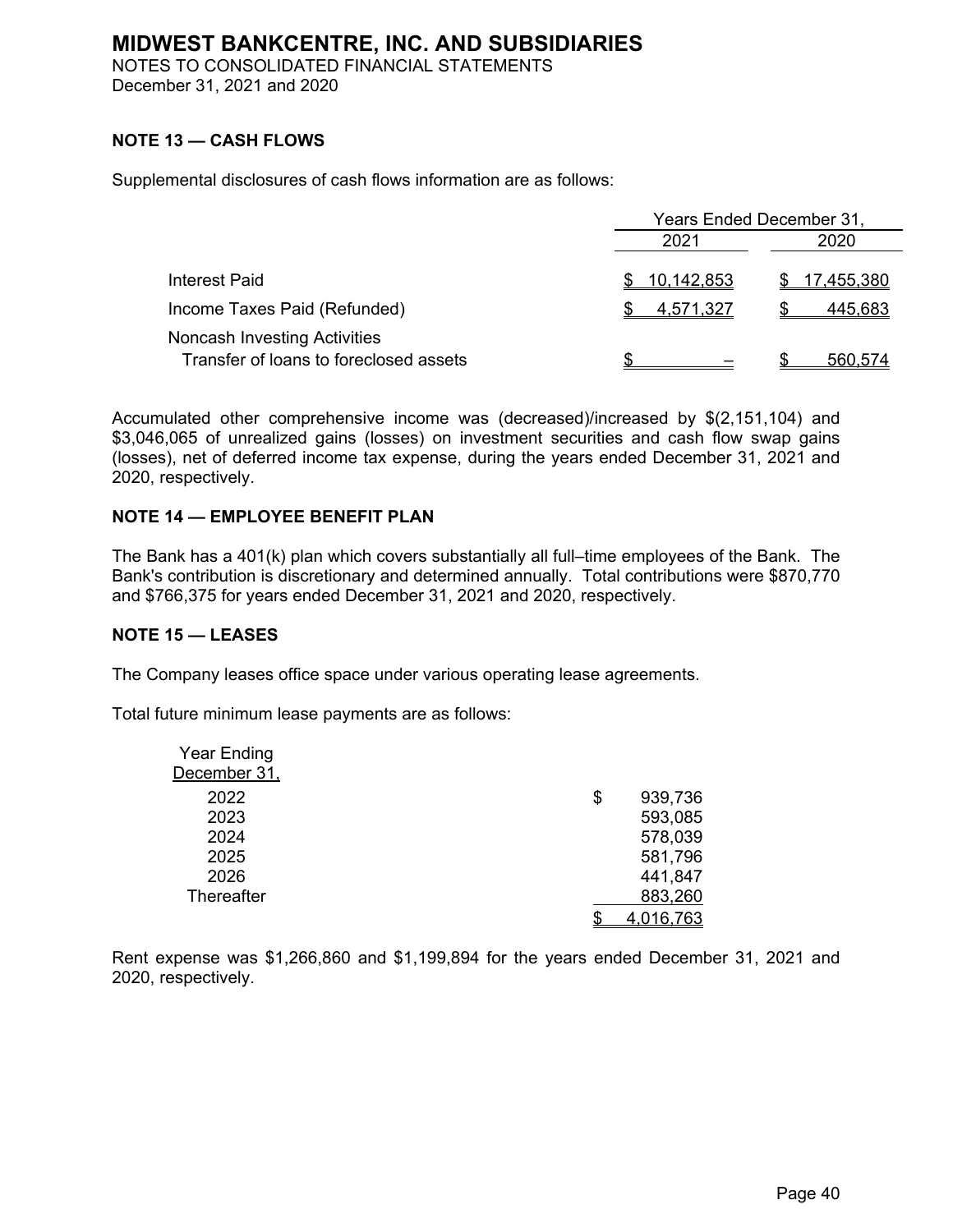NOTES TO CONSOLIDATED FINANCIAL STATEMENTS December 31, 2021 and 2020

### **NOTE 16 — COMMITMENTS AND CONTINGENCIES**

In the normal course of business, the Bank makes various commitments and incurs certain contingent liabilities that are not presented in the accompanying consolidated financial statements. The commitments and contingent liabilities include commitments to extend credit and standby letters of credit. Commitments to extend credit aggregated \$663,337,863 at December 31, 2021. Commitments under standby letters of credit aggregated \$28,016,361 at December 31, 2021. The Bank does not anticipate any material losses as a result of the commitments and contingent liabilities. The Bank generally requires collateral or other security to support financial instruments with credit risk.

### **NOTE 17 — RELATED PARTY TRANSACTIONS**

Loans to executive officers, directors, stockholders, and companies in which they have beneficial ownership, are summarized as follows:

|                                                       | Years Ended December 31, |                |  |              |
|-------------------------------------------------------|--------------------------|----------------|--|--------------|
|                                                       | 2021                     |                |  | 2020         |
|                                                       |                          |                |  |              |
| Balance, Beginning                                    |                          | 43,278,698     |  | 55,229,102   |
| Additions                                             |                          | 2,028,414      |  | 6,817,477    |
| Reductions of related party loans, including payments |                          | (19, 853, 885) |  | (18,767,881) |
| Balance, Ending                                       |                          | 25,453,227     |  | 43,278,698   |

Management believes all loans to directors and executive officers were made in the ordinary course of business on substantially the same terms and conditions, including interest rates and collateral, as those prevailing at the same time for comparable transactions with other customers, and did not, in the opinion of management, involve more than normal credit risk or present other unfavorable features.

The Bank held related party deposits of \$18,500,000 and \$17,800,000 at December 31, 2021 and 2020, respectively.

### **NOTE 18 — PER SHARE INFORMATION**

The net book value per share was \$113.02 and \$105.18 at December 31, 2021 and 2020, respectively, based upon the shares outstanding at those dates (issued and outstanding less treasury shares). Tangible book value per share, which adjusts total equity by the balance of intangible assets, was \$102.82 and \$94.68 at December 31, 2021 and 2020, respectively.

The Company utilizes Earnings Per Share (EPS) for reporting basic and diluted EPS. Basic EPS is calculated by dividing earnings available for common stockholders (net income) by the weighted–average number of shares outstanding during the period. Diluted EPS is similar to basic EPS but adjusts for the effect of potential common shares.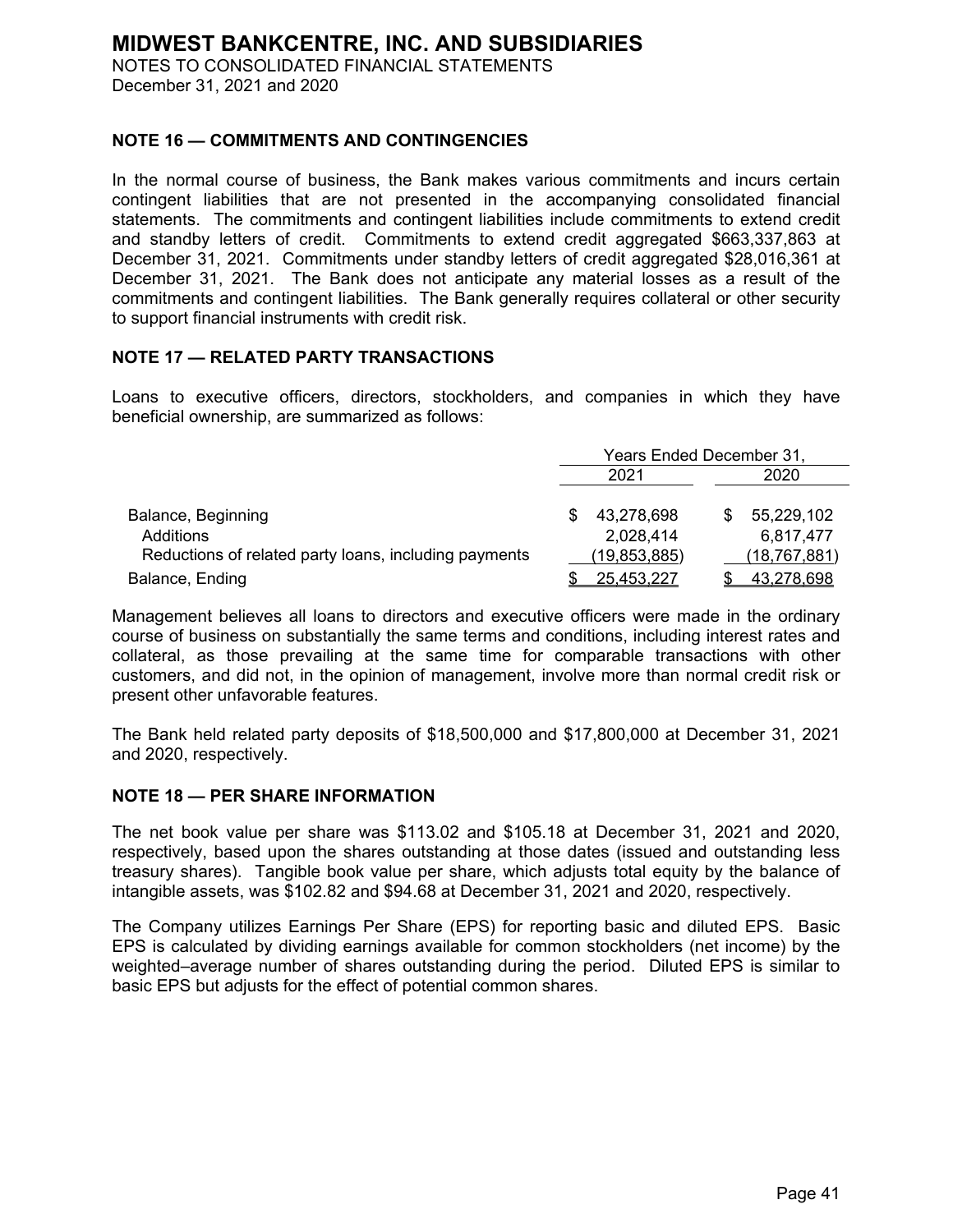NOTES TO CONSOLIDATED FINANCIAL STATEMENTS December 31, 2021 and 2020

# **NOTE 18 — PER SHARE INFORMATION** (Continued)

The following table presents the computation of basic and diluted EPS:

|                                                       | Years Ended December 31, |                  |          |                  |
|-------------------------------------------------------|--------------------------|------------------|----------|------------------|
|                                                       | 2021                     |                  | 2020     |                  |
| Net Income Available to Stockholders                  |                          | 21,203,789       |          | 13,599,893       |
| Weighted-Average Shares Outstanding                   |                          | 1,774,619        |          | 1,784,714        |
| <b>Effect of Dilutive Shares</b><br>Stock option plan |                          | 4,726            |          | 4,294            |
| <b>Total Weighted-Average Diluted Shares</b>          |                          | <u>1,779,345</u> |          | <u>1,789,008</u> |
| <b>Basic EPS</b><br><b>Diluted EPS</b>                | \$<br>\$                 | 11.95<br>11.92   | \$<br>\$ | 7.62<br>7.60     |

### **NOTE 19 — REGULATORY MATTERS**

The Company is not subject to any separate capital requirements from those of the Bank. The Bank is subject to various regulatory capital requirements administered by the federal banking agencies. Failure to meet minimum capital requirements can initiate certain mandatory, and possibly additional discretionary actions by regulators that, if undertaken, could have a direct material effect on the Company's consolidated financial statements. Under capital adequacy guidelines and the regulatory framework for prompt corrective action provisions, the Company must meet specific capital guidelines that involve quantitative measures of the Company's assets, liabilities, and certain off–balance sheet items as calculated under regulatory accounting practices. The Company's capital amounts and classification are also subject to qualitative judgments by the regulators about components, risk weightings, and other factors.

Quantitative measures established by regulation to ensure capital adequacy require the Company to maintain minimum amounts and ratios of total and Tier I Capital to risk–weighted assets, Tier I Capital to average assets, and Common Equity Tier I Capital to risk weighted assets. Management believes, as of December 31, 2021 and 2020, the Company meets all capital adequacy requirements to which it is subject.

As of December 31, 2021, the most recent notification from the Federal Reserve System categorized the Company as Well Capitalized under the regulatory framework for prompt corrective action. There are no conditions or events since that notification that management believes have changed the institution's category.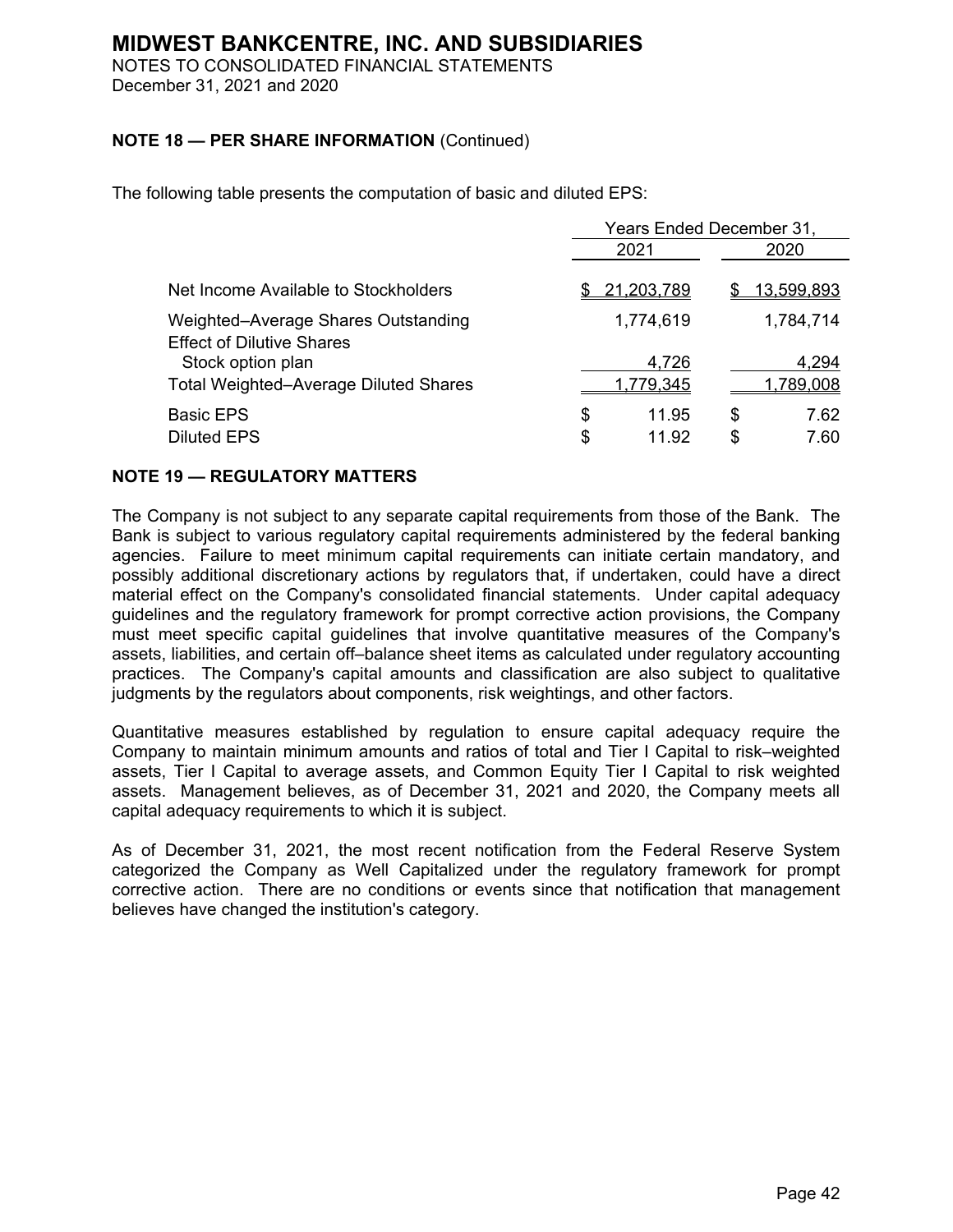NOTES TO CONSOLIDATED FINANCIAL STATEMENTS December 31, 2021 and 2020

# **NOTE 19 — REGULATORY MATTERS** (Continued)

stopped

The Company's actual capital amounts and ratios are also presented in the following table.

|                                                                        | Actual        |       |      | For Capital<br><b>Adequacy Purposes</b> |            | To Be Well<br><b>Capitalized Under Prompt</b><br><b>Corrective Action Provisions</b> |               |             |               |
|------------------------------------------------------------------------|---------------|-------|------|-----------------------------------------|------------|--------------------------------------------------------------------------------------|---------------|-------------|---------------|
|                                                                        | Amount        | Ratio |      | Amount                                  | Ratio      |                                                                                      | Amount        | Ratio       |               |
| December 31, 2021                                                      |               |       |      |                                         |            |                                                                                      |               |             |               |
| Total capital (to risk-<br>weighted assets)<br>Consolidated            | \$269,594,000 | 12.8  | %    | \$169,154,320                           | $\geq 8.0$ | %                                                                                    | N/A           | N/A         |               |
| Midwest<br><b>BankCentre</b>                                           | \$267,335,000 | 12.6  | %    | \$169,129,360                           | > 8.0      | %                                                                                    | \$211,411,700 | $\geq 10.0$ | $\%$          |
| Tier I Capital (to risk-<br>weighted assets)                           |               |       |      |                                         |            |                                                                                      |               |             |               |
| Consolidated<br>Midwest                                                | \$180,587,000 | 8.5   | %    | \$126,865,740                           | > 6.0      | %                                                                                    | N/A           | N/A         |               |
| <b>BankCentre</b>                                                      | \$245,567,000 | 11.6  | %    | \$126,847,020                           | > 6.0      | %                                                                                    | \$169,129,360 | $\geq 8.0$  | %             |
| Tier I Capital (to<br>average assets)<br>Consolidated                  | \$180,587,000 | 7.9   | %    | 91,790,720<br>\$                        | $\geq 4.0$ | %                                                                                    | N/A           | N/A         |               |
| Midwest<br><b>BankCentre</b>                                           | \$245,567,000 | 10.7  | %    | \$<br>91,745,160                        | > 4.0      | %                                                                                    | \$114,681,450 | > 5.0       | $\%$          |
| Common Equity Tier I<br>(to risk weighted<br>assets)                   |               |       |      |                                         |            |                                                                                      |               |             |               |
| Consolidated<br>Midwest                                                | \$180,587,000 | 8.5   | $\%$ | 95,149,305<br>\$                        | $\geq 4.5$ | %                                                                                    | N/A           | N/A         |               |
| <b>BankCentre</b>                                                      | \$245,567,000 | 11.6  | %    | 95,135,265<br>\$                        | > 4.5      | %                                                                                    | \$137,417,605 | > 6.5       | %             |
| December 31, 2020                                                      |               |       |      |                                         |            |                                                                                      |               |             |               |
| Total capital (to risk-<br>weighted assets)<br>Consolidated<br>Midwest | \$215,508,000 | 11.4  | $\%$ | \$150,764,080                           | $\geq 8.0$ | %                                                                                    | N/A           | N/A         |               |
| <b>BankCentre</b>                                                      | \$214,568,000 | 11.4  | %    | \$150,671,360                           | $\geq 8.0$ | %                                                                                    | \$188,339,200 | $\geq 10.0$ | %             |
| Tier I Capital (to risk-<br>weighted assets)                           |               |       |      |                                         |            |                                                                                      |               |             |               |
| Consolidated<br>Midwest                                                | \$163,042,000 | 8.7   | $\%$ | \$113,073,060                           | $\geq 6.0$ | %                                                                                    | N/A           | N/A         |               |
| <b>BankCentre</b>                                                      | \$194,809,000 | 10.3  | %    | \$113,003,520                           | $\geq 6.0$ | %                                                                                    | \$150,671,360 | $\geq 8.0$  | $\frac{0}{0}$ |
| Tier I Capital (to<br>average assets)<br>Consolidated                  | \$163,042,000 | 7.1   | %    | 91,305,880<br>\$                        | $\geq 4.0$ | %                                                                                    | N/A           | N/A         |               |
| Midwest                                                                |               |       |      |                                         |            |                                                                                      |               |             |               |
| <b>BankCentre</b>                                                      | \$194,809,000 | 8.5   | $\%$ | \$<br>91,259,720                        | > 4.0      | %                                                                                    | \$114,074,650 | $\geq 5.0$  | $\%$          |
| Common Equity Tier I<br>Capital<br>(to risk weighted<br>assets)        |               |       |      |                                         |            |                                                                                      |               |             |               |
| Consolidated<br>Midwest                                                | \$163,042,000 | 8.7   | $\%$ | 84,804,795<br>S                         | > 4.5      | %                                                                                    | N/A           | N/A         |               |
| <b>BankCentre</b>                                                      | \$194,809,000 | 10.3  | %    | \$<br>84,752,640                        | $\geq 4.5$ | %                                                                                    | \$122,420,480 | $\geq 6.5$  | %             |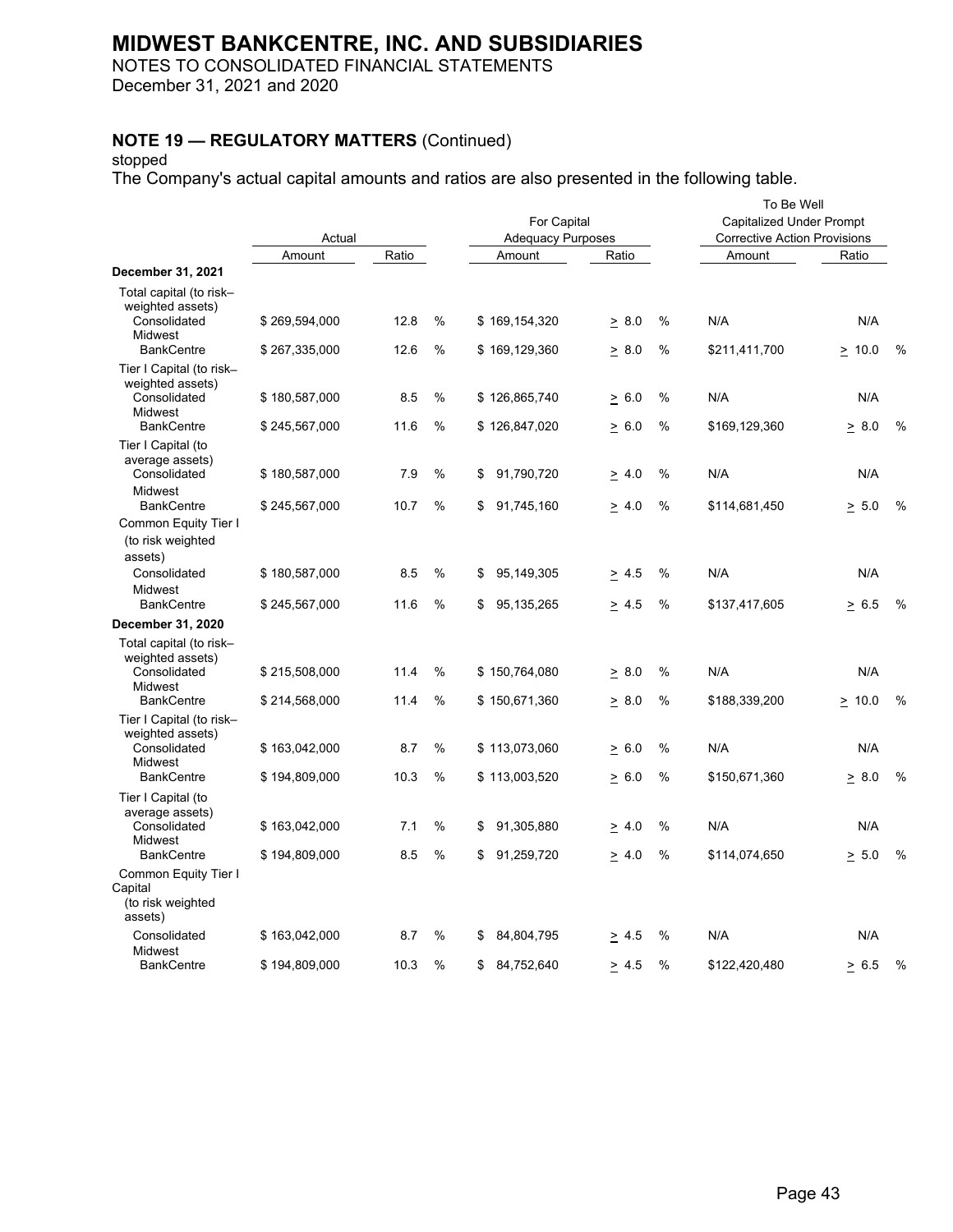NOTES TO CONSOLIDATED FINANCIAL STATEMENTS December 31, 2021 and 2020

### **NOTE 20 — FAIR VALUE MEASUREMENTS**

Fair value is defined as the exchange price that would be received for an asset or paid to transfer a liability (an exit price) in the principal or most advantageous market for the asset or liability in an orderly transaction between market participants on the measurement date. For additional information on how the Company measures fair value, see Note 1.

The following are the major categories of assets and liabilities measured at fair value on a recurring basis during the years ended December 31, 2021 and 2020, using quoted prices in active markets for identical assets (Level 1); significant other observable inputs (Level 2); and significant unobservable inputs (Level 3):

|                                  | Level 1<br>Quoted Prices in<br><b>Active Markets</b><br>for Identical<br>Assets | Level 2<br>Significant<br>Other<br>Observable<br>Inputs | Level 3<br>Significant<br>Unobservable<br>Inputs | Fair Value        |
|----------------------------------|---------------------------------------------------------------------------------|---------------------------------------------------------|--------------------------------------------------|-------------------|
| December 31, 2021<br>Assets      |                                                                                 |                                                         |                                                  |                   |
| Investment securities            |                                                                                 |                                                         |                                                  |                   |
| U.S. Treasuries and agencies     | \$                                                                              | \$<br>119,665,521                                       | \$                                               | \$<br>119,665,521 |
| Mortgage-backed securities       |                                                                                 | 12,905,059                                              |                                                  | 12,905,059        |
| Collateralized mortgage          |                                                                                 |                                                         |                                                  |                   |
| obligations                      |                                                                                 | 56,138,112                                              |                                                  | 56,138,112        |
| State and political subdivisions |                                                                                 | 25,118,639                                              |                                                  | 25,118,639        |
| Time deposits                    |                                                                                 | 2,447,896                                               |                                                  | 2,447,896         |
| Corporate debt                   |                                                                                 | 80,791,415                                              |                                                  | 80,791,415        |
|                                  | \$                                                                              | 297,066,642                                             | \$                                               | 297,066,642       |
|                                  |                                                                                 |                                                         |                                                  |                   |
| Interest rate swaps              | \$                                                                              | \$<br>3,650,954                                         | \$                                               | \$<br>3,650,954   |
| Liabilities                      |                                                                                 |                                                         |                                                  |                   |
| Interest rate swaps              | \$                                                                              | \$<br>(1,744,719)                                       | \$                                               | \$<br>(1,744,719) |
| December 31, 2020<br>Assets      |                                                                                 |                                                         |                                                  |                   |
| Investment securities            |                                                                                 |                                                         |                                                  |                   |
| U.S. Treasuries and agencies     | \$                                                                              | \$<br>105,534,022                                       | \$                                               | \$<br>105,534,022 |
| Mortgage-backed securities       |                                                                                 | 25,894,524                                              |                                                  | 25,894,524        |
| Collateralized mortgage          |                                                                                 |                                                         |                                                  |                   |
| obligations                      |                                                                                 | 63,261,164                                              |                                                  | 63,261,164        |
| State and political subdivisions |                                                                                 | 24,042,251                                              |                                                  | 24,042,251        |
| Time deposits                    |                                                                                 | 2,447,896                                               |                                                  | 2,447,896         |
| Corporate debt                   |                                                                                 | 71,052,083                                              |                                                  | 71,052,083        |
|                                  | \$                                                                              | 292, 231, 940                                           | \$                                               | 292,231,940       |
| Interest rate swaps              | \$                                                                              | \$<br>2,551,857                                         | \$                                               | \$<br>2,551,857   |
| Liabilities                      |                                                                                 |                                                         |                                                  |                   |
| Interest rate swaps              | \$                                                                              | \$<br>(3,229,768)                                       | \$                                               | \$<br>(3,229,768) |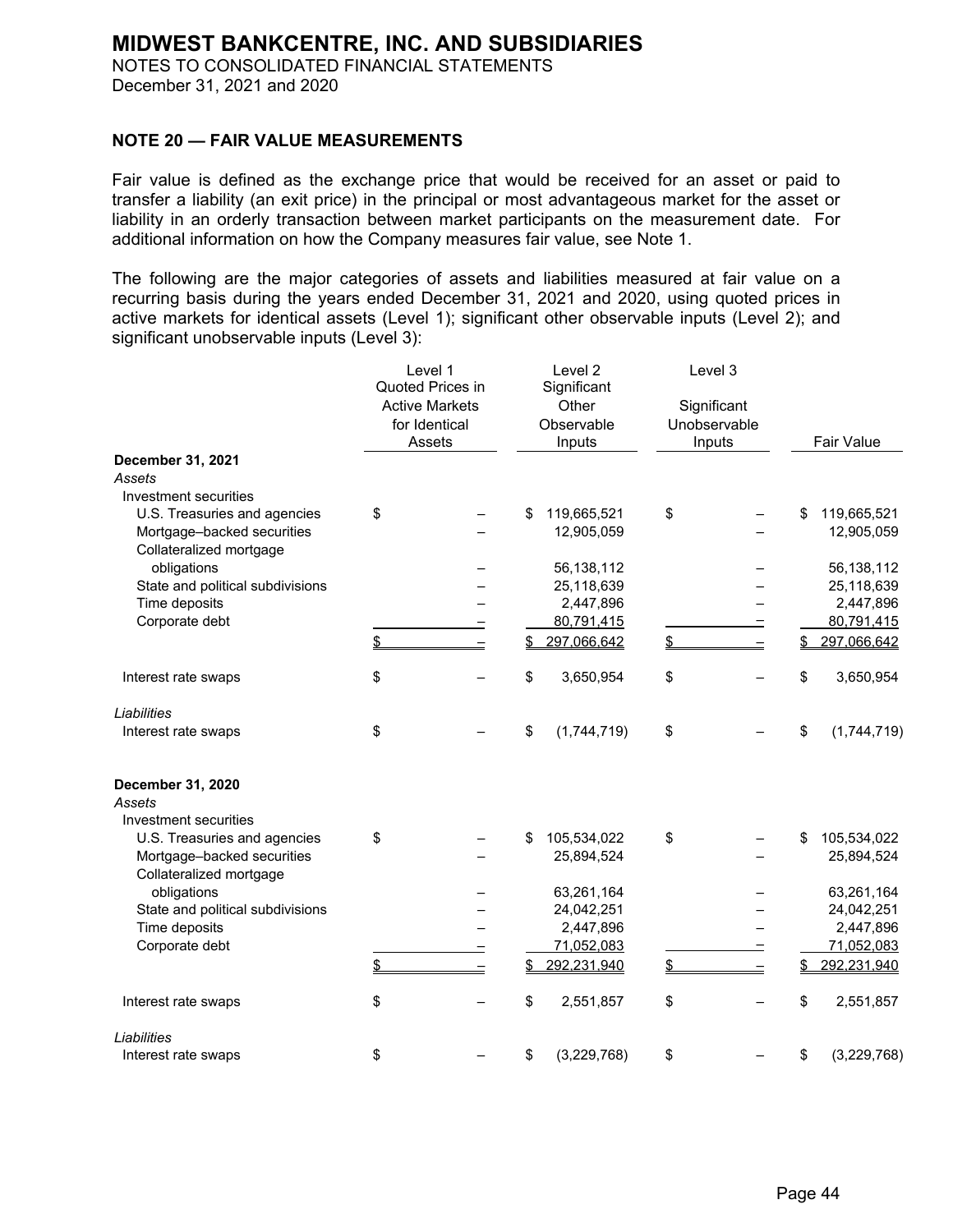NOTES TO CONSOLIDATED FINANCIAL STATEMENTS December 31, 2021 and 2020

## **NOTE 20 — FAIR VALUE MEASUREMENTS** (Continued)

The following are the major categories of assets and liabilities measured at fair value on a nonrecurring basis during the years ended December 31, 2021 and 2020, using quoted prices in active markets for identical assets (Level 1); significant other observable inputs (Level 2); and significant unobservable inputs (Level 3):

|                            | Level 1<br>Quoted Prices in<br><b>Active Markets</b><br>for Identical<br>Assets | Level 2<br>Significant<br>Other<br>Observable<br>Inputs |  | Level 3<br>Significant<br>Unobservable<br>Inputs |           | <b>Fair Value</b> |           |
|----------------------------|---------------------------------------------------------------------------------|---------------------------------------------------------|--|--------------------------------------------------|-----------|-------------------|-----------|
| December 31, 2021<br>Asset |                                                                                 |                                                         |  |                                                  |           |                   |           |
| Impaired loans             | \$                                                                              | \$                                                      |  | \$                                               | 5,664,080 | \$                | 5,664,080 |
| Foreclosed assets          |                                                                                 |                                                         |  |                                                  | 904.000   |                   | 904.000   |
|                            |                                                                                 |                                                         |  |                                                  | 6.568.080 |                   | 6.568.080 |
| December 31, 2020<br>Asset |                                                                                 |                                                         |  |                                                  |           |                   |           |
| Impaired loans             | \$                                                                              | \$                                                      |  | \$                                               | 7,355,800 | \$                | 7,355,800 |
| Foreclosed assets          |                                                                                 |                                                         |  |                                                  | 1,020,000 |                   | 1,020,000 |
|                            |                                                                                 |                                                         |  |                                                  | 8,375,800 |                   | 8,375,800 |

See Note 1 and Note 21 for the methods and significant assumptions used to estimate the fair value of these assets.

### **NOTE 21 — FAIR VALUE OF FINANCIAL INSTRUMENTS**

The estimated fair value amounts have been determined by management using available market information and appropriate valuation methodologies. However, considerable judgment is necessarily required in interpreting market data to develop the estimates of fair value. Accordingly, the estimates presented herein are not necessarily indicative of the amounts that the Bank could realize in a current market exchange. The use of different market assumptions and/or estimation methodologies may have a material effect on the estimated fair value amounts.

The following methods and assumptions were used to estimate the fair value of financial instruments:

*Cash and Cash Equivalents* – The carrying amounts are a reasonable estimate of fair value.

*Investment Securities, available–for–sale* – The fair value of Level 1 available–for–sale securities are based on unadjusted, quoted prices from exchanges in active markets. The fair value of Level 2 available–for–sale securities are based on an independent pricing service for identical assets or significantly similar securities. The pricing service uses a variety of techniques to arrive at fair value including market maker bids, quotes and pricing models. The inputs to the pricing models include recent trades, benchmark interest rates, spreads and actual and projected cash flows.

*Loans, net* – The fair value of loans was estimated utilizing discounted cash flow calculations that applied interest rates currently being offered for similar loans to borrowers with similar risk profiles. The fair value of loans is also net of the allowance for loan losses and unearned income.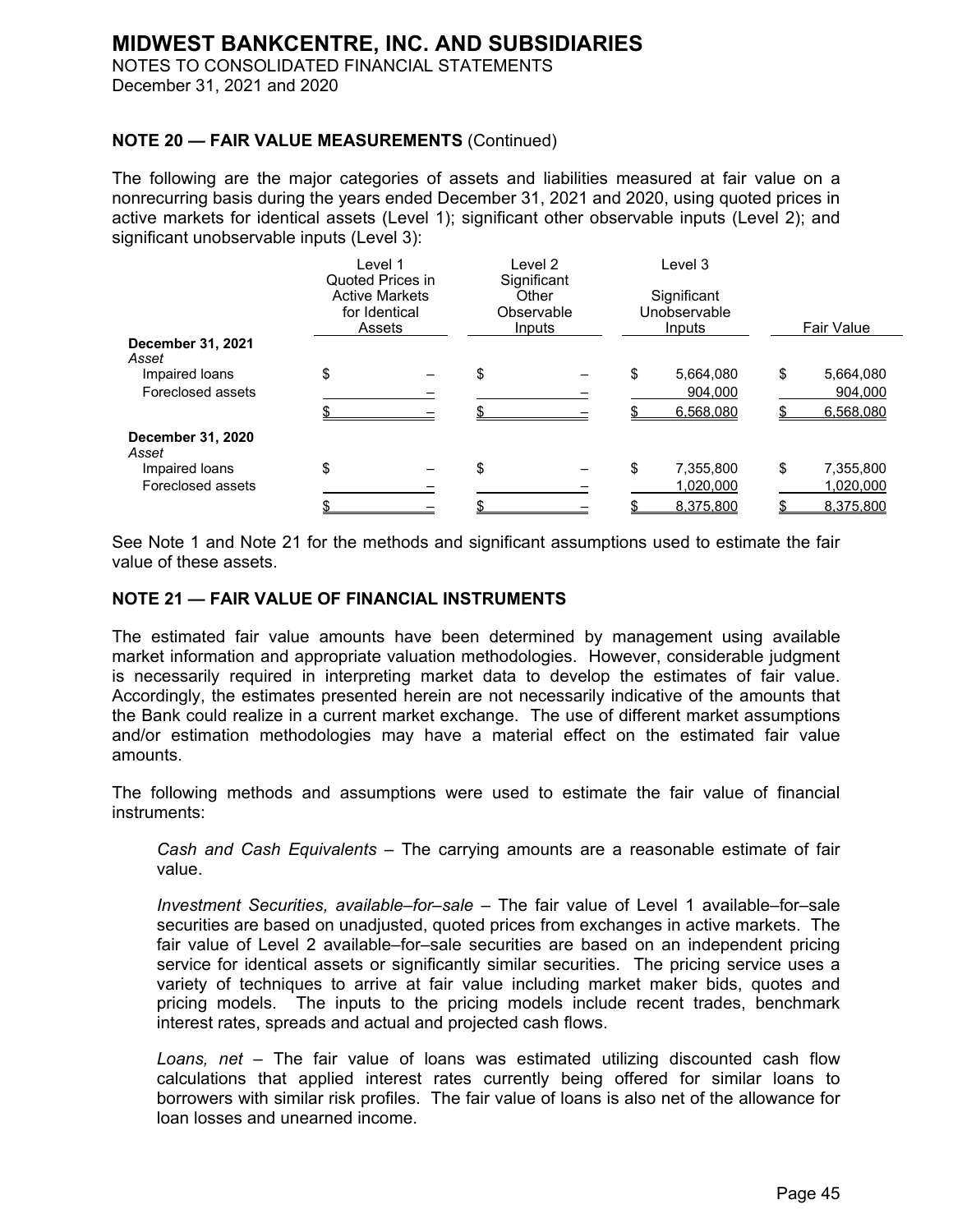NOTES TO CONSOLIDATED FINANCIAL STATEMENTS December 31, 2021 and 2020

### **NOTE 21 — FAIR VALUE OF FINANCIAL INSTRUMENTS** (Continued)

*Impaired Loans* – Impaired loans are carried at the present value of estimated future cash flows using the loan's existing rate or the fair value of collateral if the loan is collateral dependent. Impaired loans are evaluated and valued at the time the loan is identified as impaired at the lower of cost or market value. For collateral dependent impaired loans, market value is measured based on the value of collateral securing these loans and is classified as Level 3 in the fair value hierarchy. These fair values are estimated primarily on appraisals which may utilize a single valuation approach or a combination of approaches including comparable sales and income approach.

*Loans Held for Sale* – The fair value of loans held for sale is estimated utilizing discounted cash flow calculations that apply interest rates currently being offered for similar loans to borrowers with similar risk profiles.

*Bank Owned Life Insurance* – Fair value is estimated using actuarial data based on mortality rates and effective annual interest rates.

*Derivatives (Assets and Liabilities)* – The fair value is estimated utilizing discounted cash flow calculations that apply interest rates currently being offered on similar instruments. See Note 12.

*Deposits* – The fair value for non–time deposits is by definition, equal to the amount payable on demand at the balance sheet date. The fair value for time deposits is estimated utilizing discounted cash flow calculations that apply interest rates currently being offered on similar time deposits.

*Other Borrowed Funds* – The carrying value of securities sold under repurchase agreements is a reasonable estimate of fair value. FHLB borrowings fair value is estimated utilizing discounted cash flow calculations that apply interest rates currently being offered on similar borrowings.

*Subordinated Debentures* – The fair value is estimated utilizing discounted cash flow calculations that apply interest rates currently being offered on similar instruments.

The estimated fair values of the Bank's financial instruments are as follows:

|                                | December 31.       |                    |                    |                  |  |  |  |
|--------------------------------|--------------------|--------------------|--------------------|------------------|--|--|--|
|                                |                    | 2021               |                    | 2020             |  |  |  |
|                                | Carrying<br>Amount | Fair<br>Value      | Carrying<br>Amount | Fair<br>Value    |  |  |  |
| <b>Financial Assets</b>        |                    |                    |                    |                  |  |  |  |
| Cash and cash equivalents      | 113,958,438<br>\$. | 113.958.438<br>\$. | 23,369,915<br>\$   | 23.369.915<br>\$ |  |  |  |
| Investment securities          | 297,066,642        | 297,066,642        | 292.231.940        | 292,231,940      |  |  |  |
| Loans, net                     | 1.806.871.231      | 1.803.980.237      | 1.770.145.913      | 1,766,959,650    |  |  |  |
| Loans held for sale            | 5,111,623          | 5,111,623          | 33.857.293         | 33,857,293       |  |  |  |
| Bank owned life insurance      | 70,319,582         | 70,319,582         | 71,040,686         | 71,040,686       |  |  |  |
| Derivatives                    | 3.650.954          | 3,650,954          | 2.551.857          | 2.551.857        |  |  |  |
| <b>Financial Liabilities</b>   |                    |                    |                    |                  |  |  |  |
| Deposits                       | 1,881,625,974      | 1,869,091,974      | 1.727.256.747      | 1.776.312.747    |  |  |  |
| Other borrowed funds           | 202,300,432        | 202,751,000        | 305, 172, 607      | 307,351,000      |  |  |  |
| <b>Subordinated Debentures</b> | 67,239,206         | 68,867,956         | 32,707,367         | 34,440,009       |  |  |  |
| Derivatives                    | 1.744.719          | 1.744.719          | 3.229.768          | 3,229,768        |  |  |  |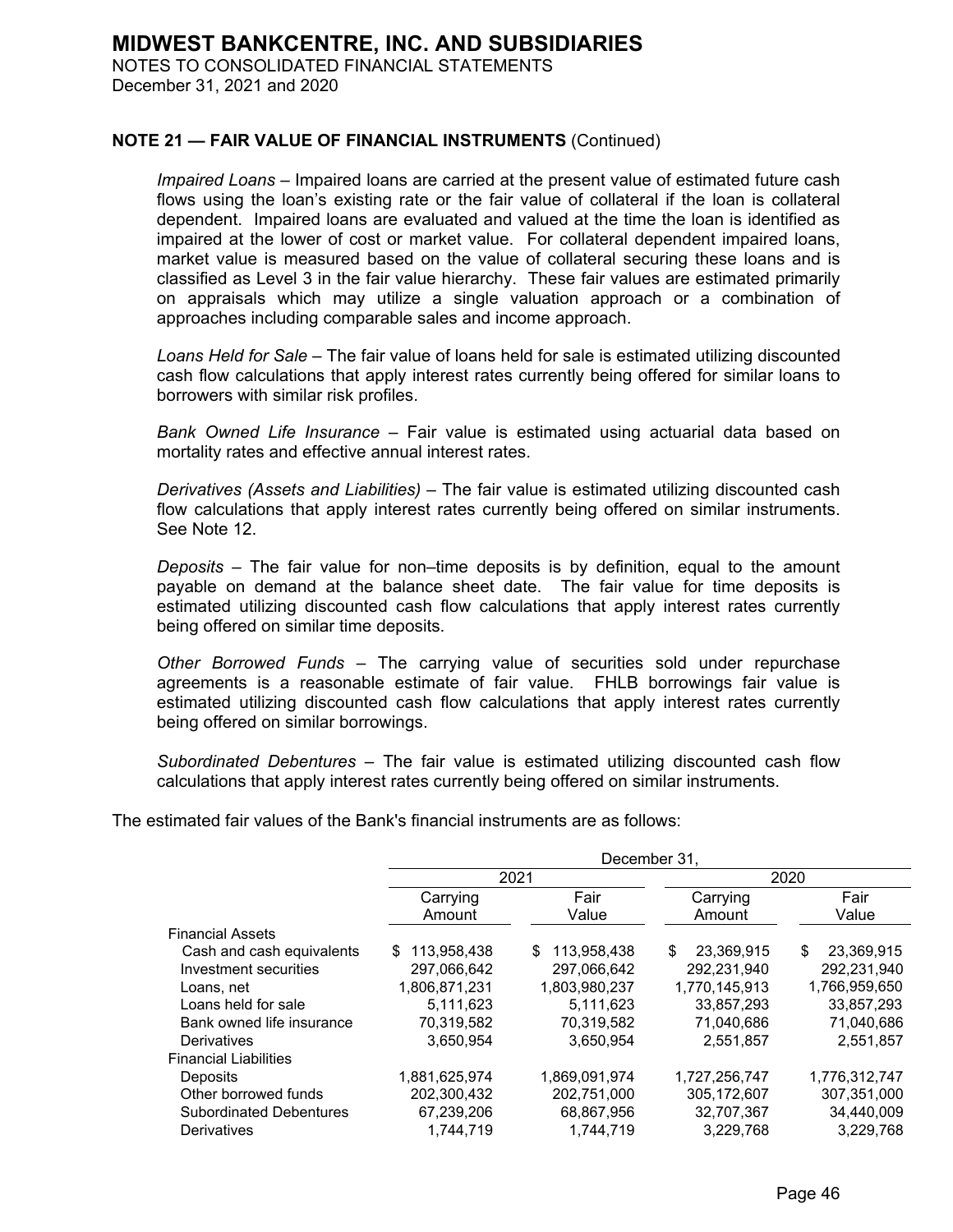NOTES TO CONSOLIDATED FINANCIAL STATEMENTS December 31, 2021 and 2020

### **NOTE 21 — FAIR VALUE OF FINANCIAL INSTRUMENTS** (Continued)

The fair value estimates presented herein are based on pertinent information available to management as of December 31, 2021 and 2020. Although management is not aware of any factors that would significantly affect the estimated fair value amounts, such amounts have not been comprehensively revalued for purposes of these consolidated financial statements since these dates.

#### **NOTE 22 — PARENT COMPANY CONDENSED FINANCIAL STATEMENTS**

The following are the condensed financial statements of Midwest BankCentre, Inc. (parent company only) as of and for the years ended December 31, 2021 and 2020:

#### Condensed Balance Sheet

|                                            | December 31.      |                   |  |  |
|--------------------------------------------|-------------------|-------------------|--|--|
|                                            | 2021              | 2020              |  |  |
| Assets                                     |                   |                   |  |  |
| Cash and cash equivalents                  | 2,499,454<br>\$   | \$<br>2,223,601   |  |  |
| Other assets                               | 1,145,963         | 1,090,229         |  |  |
| Investment in subsidiaries                 | 266,653,710       | 218,719,820       |  |  |
| <b>Total assets</b>                        | \$270,299,127     | \$222,033,650     |  |  |
| Liabilities                                |                   |                   |  |  |
| <b>Subordinated Debentures</b>             | 67,239,206<br>\$. | 32,707,367<br>\$. |  |  |
| Accrued expenses and other liabilities     | 3,086,012         | 2,303,355         |  |  |
| <b>Total Liabilities</b>                   | 70,325,218        | 35,010,722        |  |  |
| <b>Stockholders' Equity</b>                | 199,973,909       | 187,022,928       |  |  |
| Total liabilities and stockholders' equity | 70.299,127        | \$222,033,650     |  |  |

#### Condensed Statement of Income

|                                                | Years Ended December 31, |               |  |  |  |
|------------------------------------------------|--------------------------|---------------|--|--|--|
|                                                | 2021                     | 2020          |  |  |  |
| Income                                         |                          |               |  |  |  |
| Interest                                       | 3,705                    | 26,264<br>\$. |  |  |  |
| <b>Total Income</b>                            | 3,705                    | 26,264        |  |  |  |
| <b>Expense</b>                                 |                          |               |  |  |  |
| Interest expense on borrowings                 | 2,888,384                | 2,360,393     |  |  |  |
| Other                                          | 257,024                  | 245,383       |  |  |  |
| <b>Total Expense</b>                           | 3,145,408                | 2,605,776     |  |  |  |
| Loss before income taxes and equity in         |                          |               |  |  |  |
| earnings of subsidiaries                       | (3, 141, 703)            | (2,579,512)   |  |  |  |
| Income tax benefit                             | 760,498                  | 656,440       |  |  |  |
| Loss before equity in earnings of subsidiaries | (2,381,205)              | (1,923,072)   |  |  |  |
| Equity in earnings of subsidiaries             | 23,584,994               | 15,522,965    |  |  |  |
| Net income                                     | 21,203,789               | 13,599,893    |  |  |  |